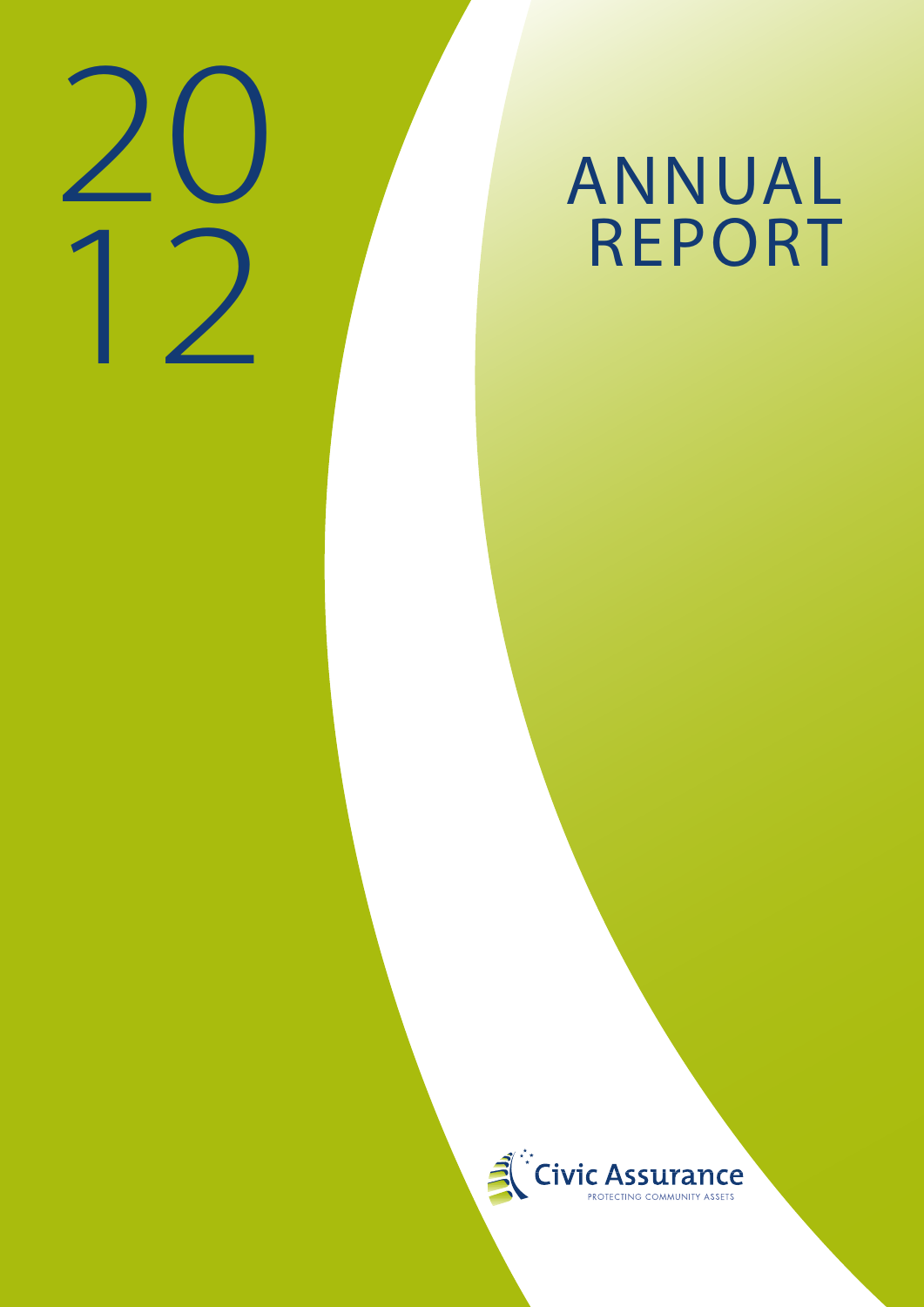# **Table of Contents**

| <b>DIRECTORY</b>                               | $\overline{2}$    |
|------------------------------------------------|-------------------|
| <b>ANNUAL REPORT AND STATEMENT OF ACCOUNTS</b> | 3                 |
| <b>STATEMENT OF COMPREHENSIVE INCOME</b>       | 9                 |
| <b>STATEMENT OF FINANCIAL POSITION</b>         | 10 <sup>1</sup>   |
| <b>STATEMENT OF CHANGES IN EQUITY</b>          | 12 <sup>2</sup>   |
| <b>STATEMENT OF CASH FLOWS</b>                 | 13                |
| <b>NOTES TO THE FINANCIAL STATEMENTS</b>       | 14                |
| <b>INDEPENDENT AUDITOR'S REPORT</b>            | 42                |
| <b>SHAREHOLDERS DETAILS</b>                    | <b>Back cover</b> |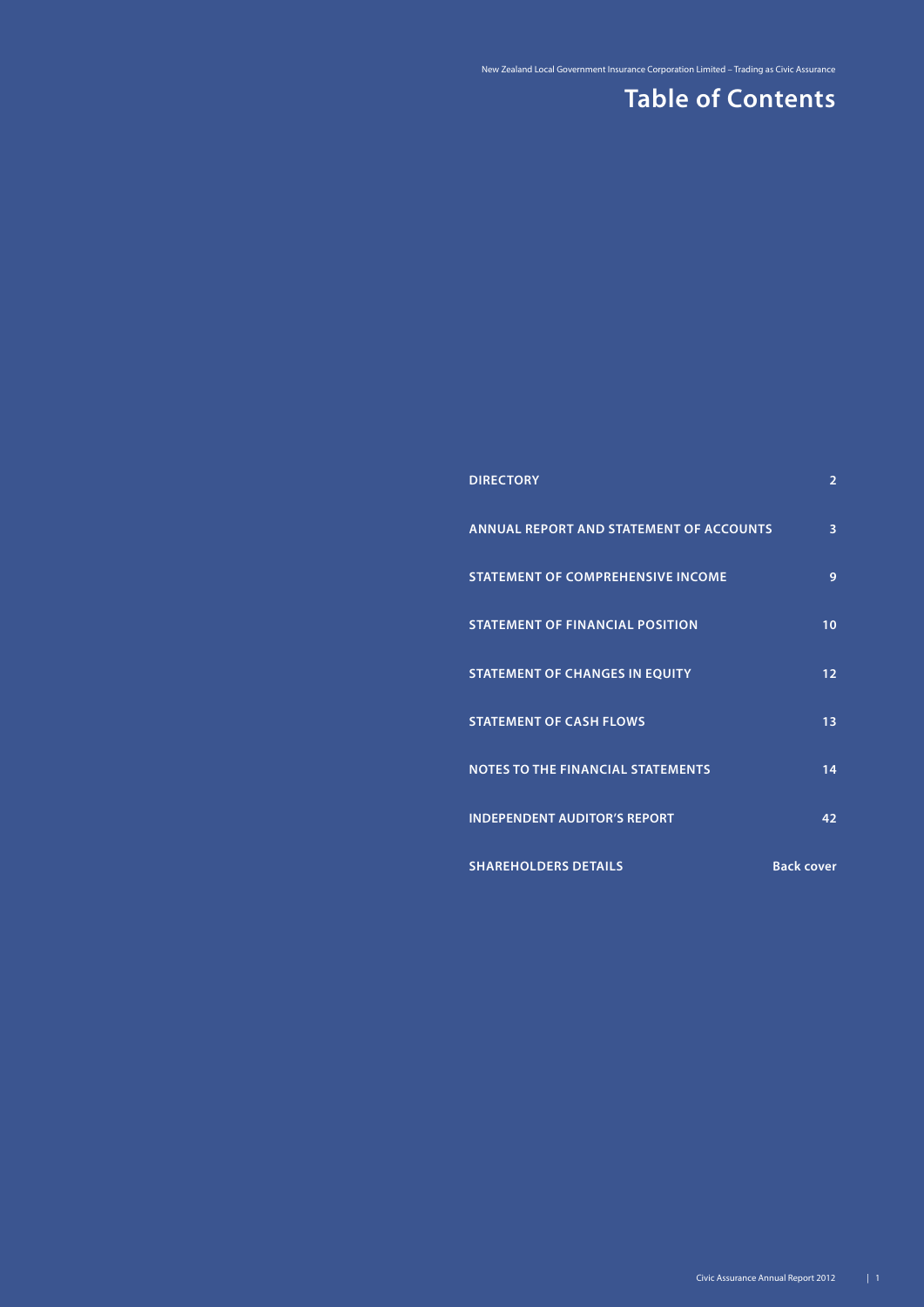## **Directory**

#### **DIRECTORS**

Tony J. Marryatt (Chairman) Darryl C. Griffin Michael C. Hannan Robert A. Lineham Basil J. Morrison CNZM JP Bryan G. Taylor JP

#### **EXECUTIVE OFFICERS**

**General Manager – Finance** Roger Gyles CA

**Chief Executive** Tim Sole BSc MBA CStat ANZIIF (Fellow) CIP FIAA FNZSA **General Manager – Insurance** Christopher Munden ANZIIF (Senior Associate)

#### **AUDITORS**

The Auditor General, who has appointed Dave Shadwell, Deloitte to carry out the audit on her behalf

#### **BANKERS**

ANZ Banking Group (New Zealand) Limited Bank of New Zealand

#### **LEGAL ADVISERS**

Burrowes and Co. Brandons

#### **REGISTERED OFFICE**

Level 9, Civic Assurance House, 114-118 Lambton Quay, Wellington 6011

#### **POSTAL ADDRESS**

Civic Assurance, PO Box 5521, Wellington 6145

#### **OTHER CONTACT DETAILS**

| <b>Telephone</b> | $(04)$ 978 1250           |
|------------------|---------------------------|
| Facsimile        | $(04)$ 978 1260           |
| Email            | info@civicassurance.co.nz |
| Website          | www.civicassurance.co.nz  |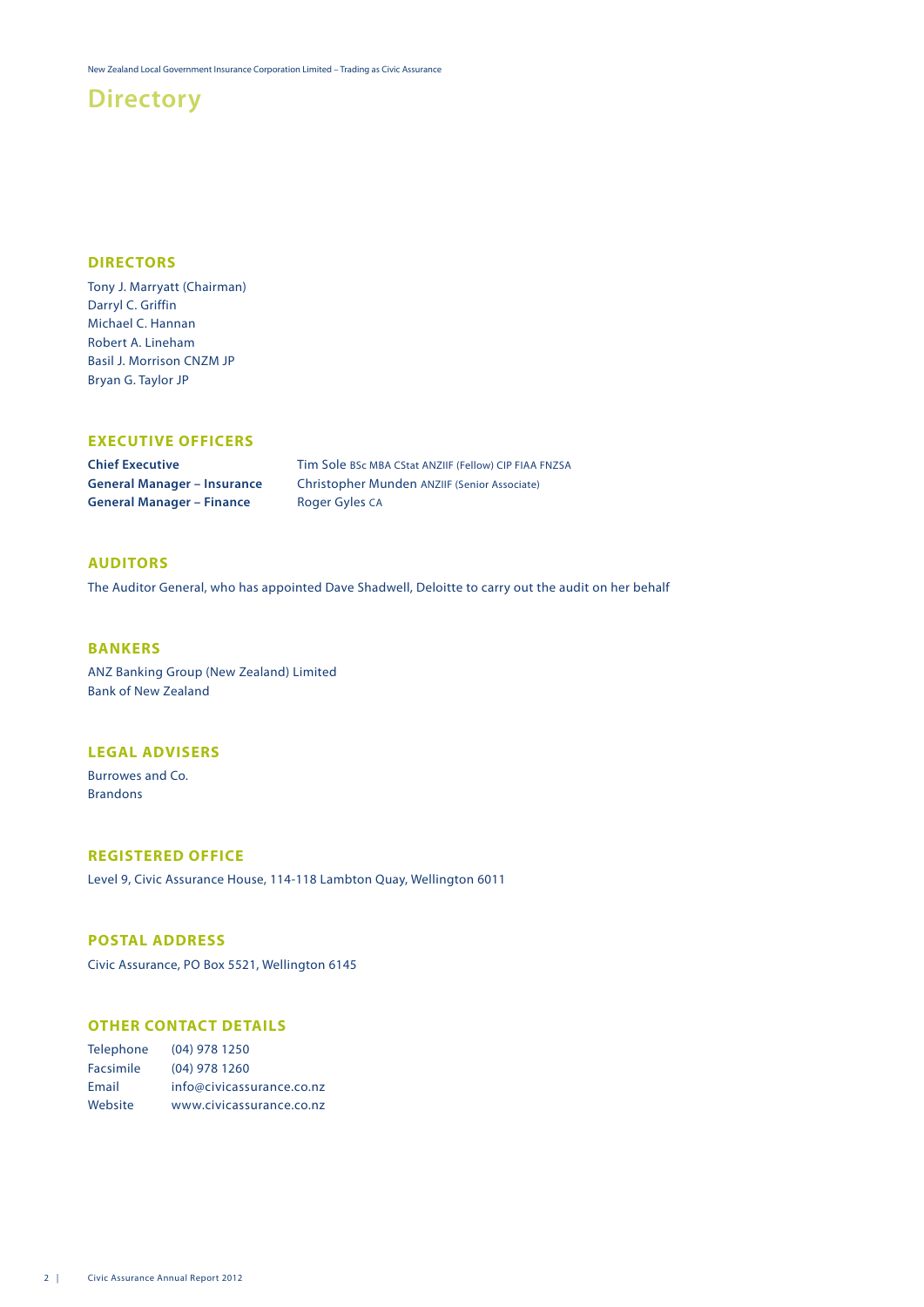**FOR THE YEAR ENDED 31 DECEMBER 2012**

AM Best Rating at 3 May 2013: B++ u (Good), Negative Outlook

Your Directors and Chief Executive have pleasure in submitting the 52nd Annual Report of the affairs of the Company for the year ended 31 December 2012, which is to be presented at the Annual General Meeting of Members in June 2013.

#### **1. OPERATIONS 2012**

#### *Insurance Business*

Civic's property reinsurance programme for 30 June 2010 to 30 June 2011 was uncapped. The cost to Civic of the September 2010, February 2011 and June 2011 Canterbury earthquakes has therefore been limited to three retentions of \$3.6 million – a total of \$10.8 million. That is still a lot of money, but without reinsurance it obviously would have been considerably more.

The large reinsurance losses from the Canterbury earthquakes for what, with the benefit of hindsight, were very modest premiums meant that Civic's reinsurers for 2010-11 were not prepared to renew Civic's programme. Unsurprisingly with what had happened, no other reinsurers were willing to offer Civic uncapped cover either. Unable to secure suitable property reinsurance protection, Civic withdrew from offering property insurance from 30 June 2011. Civic was able to secure property reinsurance from 1 July 2012, but councils were not prepared to buy property insurance from Civic without Civic holding an 'A' credit rating.

Other lines of insurance business such as motor insurance have continued to be provided.

#### *Investment Revenue*

Interest rates continued at historic lows during 2012. This combined with fewer funds to invest compared to previous years meant lower investment income for Civic, down from \$440,289 in 2011 to \$415,930 in 2012.

Civic Assurance House is a nine-storey building near the government centre. Its value in 2012 fell \$150,000 from \$6,925,000 to \$6,775,000. Gross rents received for Civic Assurance House decreased from \$778,609 to \$761,215. Operating costs increased from \$379,197 to \$427,344.

#### *Administration and Accounting Services*

Civic provides administration services to LAPP, Riskpool, SuperEasy, SuperEasy KiwiSaver, and LGOL. Fees generated from these activities in 2012 were \$1.59 million. Profits to Civic after allowing for the expenses it incurs in doing this work are modest, but the fees collected make an important contribution to Civic's overheads.

#### *Sponsorship*

The Company continued as a sponsor of SOLGM (Society of Local Government Managers), LGNZ (Local Government New Zealand), Ingenium, and various SOLGM branch events.

#### **2. FINANCIAL STRENGTH**

High claims in 2010 and in particular the 4 September 2010 Canterbury earthquake reduced Civic's capital base from \$19.5 million to \$15.5 million. The 2011 February and June earthquakes contributed gross losses of another \$7.2 million. Compounding these losses is that Civic from 30 June 2011 has not been writing any property insurance, which prior to September 2010 had been Civic's main source of profit. Civic's claims paying ability rating from AM Best at 3 May 2013 was B++ u (Good), with negative outlook.

Civic is in arbitration with two of its reinsurers: R+V Versicherung AG and AIG. Civic's legal advice is that it will win both of these. We should know before the end of 2013.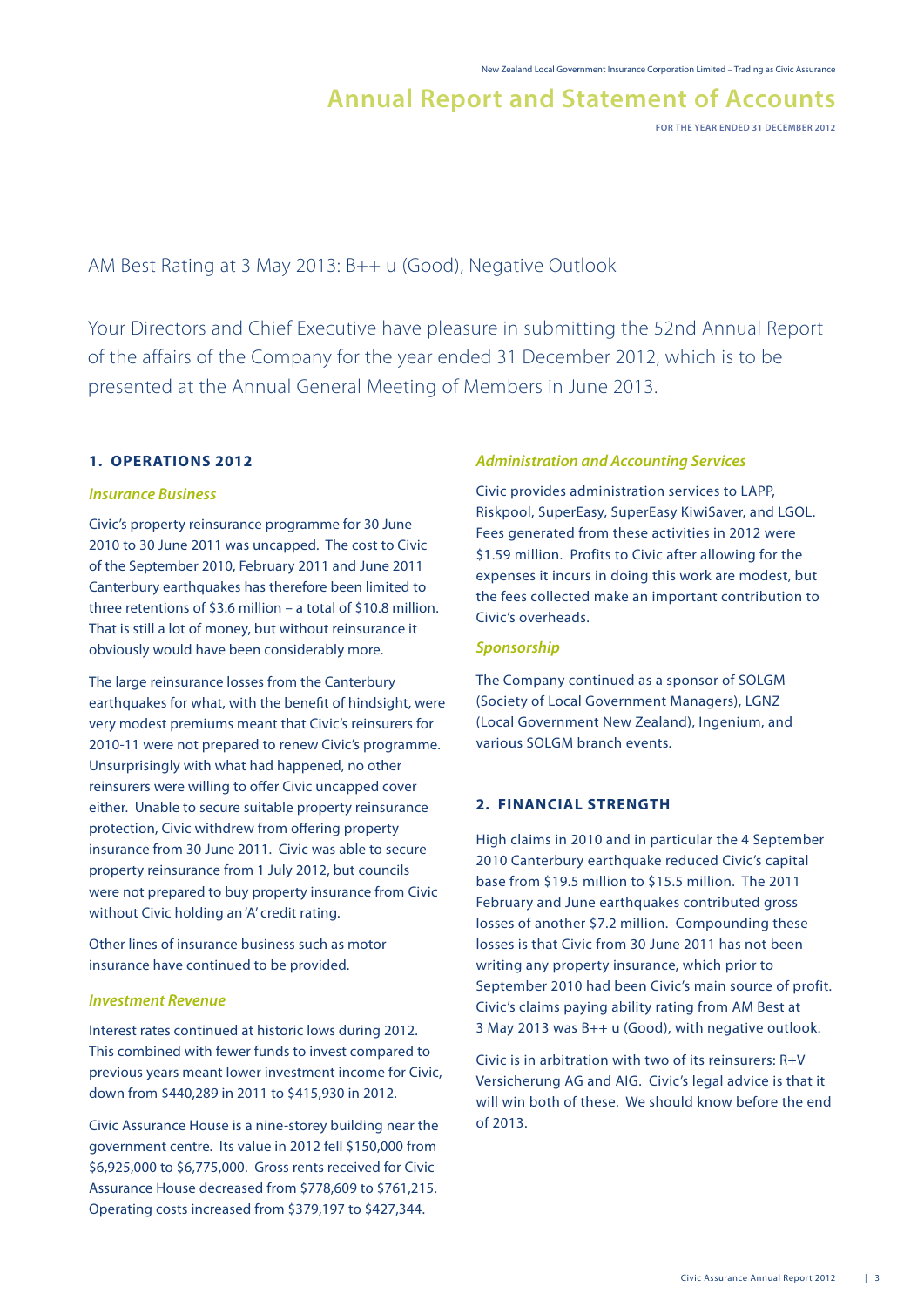**FOR THE YEAR ENDED 31 DECEMBER 2012 continued**

In early 2012 the Company had a rights issue at 90 cents per share. This was supported by 42 of Civic's 68 shareholders and raised \$4.2 million of new capital. The primary reason for the rights issue and the reason that it was supported was for Civic to get back its 'A rating' so it could again be active in the local government property insurance market. A second share issue has also been made offering shares to all councils, whether a current shareholder or not. With disputes outstanding on Civic's reinsurance recoveries, the closing date of this second share issue has been extended to 13 December 2013.

Civic received a provisional licence on 29 February 2012 from the RBNZ under section 244 of the Insurance (Prudential Supervision) Act 2010 to carry on insurance business in New Zealand. It is expected that a full licence from RBNZ will be issued during the course of 2013. This situation applies to all New Zealand insurers.

#### **3. BUSINESS OUTLOOK**

It will take a number of years before Civic can rebuild its insurance portfolio to where it was. To assist councils with managing their insurances and to reduce their long-term insurance costs, Civic hopes to launch, subject to confirming a suitable reinsurance programme, a new pool – the Civic Property Pool (CPP). CPP will provide Civic with an additional revenue stream from the administration of CPP and councils with a new, cost-effective option for their property risk financing.

These have been difficult times for councils too, who have been faced with very large premium increases and generally with less favourable policy wordings, including higher deductibles (both earthquake and other perils) and the introduction of loss limits.

Civic continues to offer other lines of insurance such as motor insurance and will re-enter the property insurance market as soon as its rating and reinsurance availability allows it to do so. Meanwhile, Civic through its income from SuperEasy, LAPP and Riskpool administration fees and rent from Civic Assurance House is able to cover the bulk of its running costs.

Civic's website is www.civicassurance.co.nz.

#### **4. ASSOCIATED ENTITIES**

#### *Local Government Superannuation Trustee Limited*

One of the trustees for the two superannuation schemes administered by Civic (SuperEasy KiwiSaver and SuperEasy) is Local Government Superannuation Trustee Limited (LGST), a 100% subsidiary of Civic. To provide a degree of independence to LGST, four of the six directors of LGST are not appointed by Civic. These four appointments are made by LGNZ (two), SOLGM (one) and CTU (one).

From October 2012, SuperEasy KiwiSaver and SuperEasy also have an independent trustee: Graeme Mitchell, a former partner of Deloitte.

The SuperEasy schemes feature low member charges and simple administration for councils. Both make use of passive fund managers, which as well as allowing lower member fees removes the possibility of a fund manager making a bad call, which is something that can happen at any time.

The SuperEasy schemes also offer an 'Automatic Fund', in which each member's risk exposure is gradually and automatically switched from growth assets to income assets as the member gets older.

Superannuation funds under management are \$141 million. SuperEasy's fund managers are AMP Capital Investors (New Zealand) Ltd and ASB Group Investments Ltd. Of the councils that have a preferred provider for KiwiSaver, 92% have appointed Civic (66 out of 72 councils).

The SuperEasy website is www.supereasy.co.nz.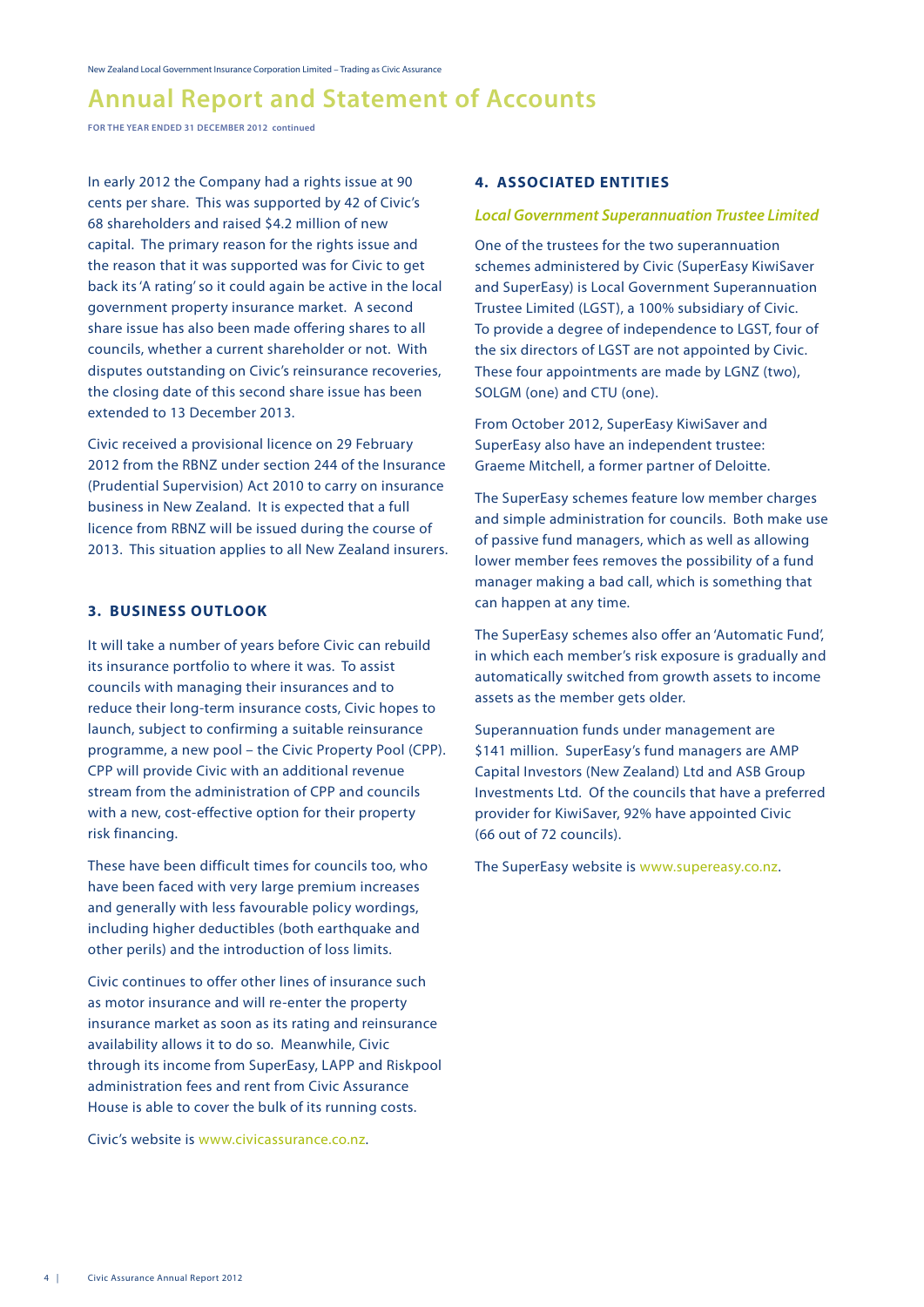**FOR THE YEAR ENDED 31 DECEMBER 2012**

#### *LAPP Disaster Fund*

The LAPP disaster fund is a charitable trust that was set up by LGNZ and Civic in 1993, so is 20 years old this year. LAPP's membership is 58.

LAPP was designed to cover back-to-back major disasters and this is what happened of course with the first two large Canterbury earthquakes. LAPP has almost settled the two large claims for damage to underground assets with an expected total payout to the affected Councils of \$250.7 million (GST inclusive).

With the LAPP fund being exhausted by the Canterbury earthquake claims, LAPP uses a reinsurance programme to provide top up cover to its members. That reinsurance does not come cheap, so it is going to take a number of years for LAPP to rebuild its disaster fund. To reduce reinsurance costs, LAPP introduced a mutual self-insurance scheme from 1 July 2012, which just in the 2012-13 year is expected to save LAPP's members \$6 million.

Civic is the administration and fund manager for LAPP, whose website is: www.lappfund.co.nz.

#### *Riskpool*

Riskpool provides public liability and professional indemnity cover for councils and has done so since 1997. It is not a company, but a mutual liability fund governed by a trust deed. For the current fund year Riskpool has 57 members.

The trustee of Riskpool is Local Government Mutual Funds Trustee Limited, a 100% subsidiary of Civic. Civic is also the Fund Manager and Scheme Manager for Riskpool. In July 2012 Juliet Martin was appointed by Civic to the position of General Manager Riskpool.

Riskpool's website is: www.riskpool.org.nz.

#### *Local Government Online (LGOL)*

LGOL was established to run an internet platform to provide local government with an inter-council communications system for the benefit of local government professionals. Since its founding in 1998, LGOL has retained 100% local authority membership.

LGOL amongst other services provides a twice-weekly *LGOL What's New* newsletter and a local government careers board. LGOL has four shareholders, each holding 25% of the company. They are Civic, SOLGM, ALGIM and LGNZ.

The LGOL website is www.localgovt.co.nz.

#### **5. PROFIT/LOSS, CAPITAL AND DIVIDENDS**

The loss for the year after tax was \$1.31 million (2011: a loss of \$5.41 million). Consolidated shareholders' funds at 31 December 2012 were \$12.97 million (2011: \$10.08 million). The increase in shareholders' funds was because of the \$4.2 million of new capital raised during the year.

The Company did not pay a dividend in 2012. Net asset value per share as at 31 December 2012 was \$1.17 (2010: \$1.58). Through the rights issue the number of shares increased from 6,390,790 at the beginning of the year to 11,030,364 at year end.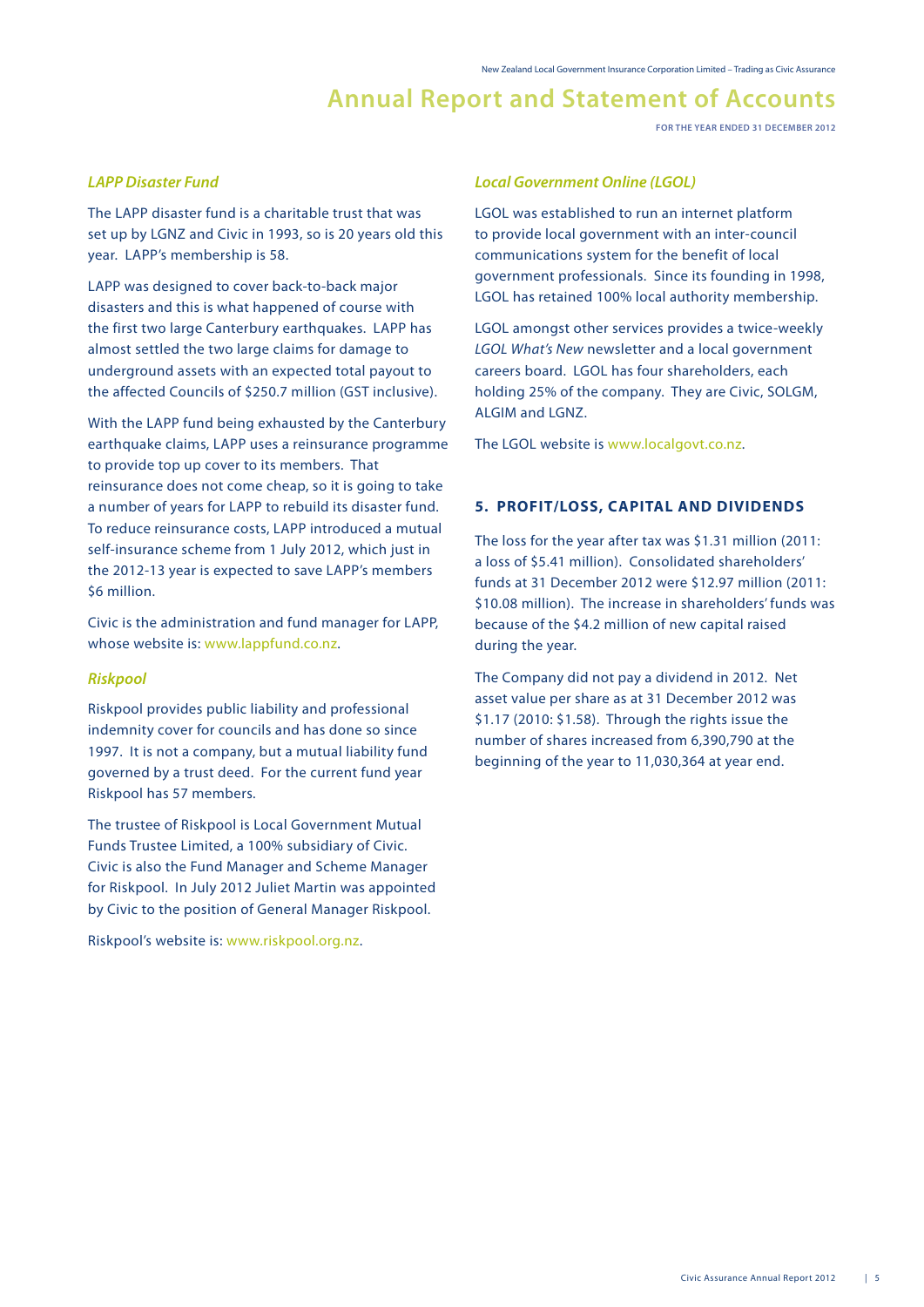**FOR THE YEAR ENDED 31 DECEMBER 2012 continued**

#### **6. DIRECTORS**

The Company's constitution requires at least two directors to be appointed from outside the local authority sector. As at 31 December 2012 there were four: M.C. Hannan, R.A. Lineham, B.J. Morrison and B.G. Taylor.

#### *Section 159 of the Companies Act 1993*

There are no notices required under section 159 of the Companies Act 1993 except for Directors' remuneration. For the year ended 31 December 2012, Directors' remuneration was:

|                       | Ś       |
|-----------------------|---------|
| <b>Darryl Griffin</b> | 16,500  |
| Mike Hannan           | 16,500  |
| <b>Bob Lineham</b>    | 16,500  |
| <b>Tony Marryatt</b>  | 22,679  |
| <b>Basil Morrison</b> | 16,500  |
| <b>Bryan Taylor</b>   | 26,221  |
|                       | 114,900 |

In addition the following Directors received director fees in relation to their directorships of Riskpool and LGST:

|                       | S      |
|-----------------------|--------|
| <b>Darryl Griffin</b> | 3,000  |
| Mike Hannan           | 6,000  |
| <b>Tony Marryatt</b>  | 6,000  |
| <b>Basil Morrison</b> | 4,500  |
| <b>Bryan Taylor</b>   | 12,000 |
|                       | 31,500 |

#### *Interests Register*

Directors' interests are tabled at the beginning of each Board meeting. Directorship and other disclosures as at 31 December 2012 were:

| D. Griffin         | <b>Local Government Superannuation</b><br><b>Trustee Ltd; Trustee of Civic Property</b><br>Pool; Employee of Auckland Council.                                                                                                                                                                                       |
|--------------------|----------------------------------------------------------------------------------------------------------------------------------------------------------------------------------------------------------------------------------------------------------------------------------------------------------------------|
| M. Hannan          | Lumley General Insurance (NZ) Ltd;<br><b>AUT Enterprises Ltd; Trustee of Civic</b><br>Property Pool; Advisory Director of<br><b>Local Government Mutual Funds</b><br>Trustee Ltd.                                                                                                                                    |
| R. Lineham         | <b>New Zealand Local Government</b><br><b>Finance Corporation Ltd; Red Bus</b><br>Ltd; Sandona Olives Ltd; Trustee of<br><b>Civic Property Pool; Chief Executive</b><br>of Christchurch City Holdings Ltd;<br>Member of the Finance Audit and<br><b>Risk Committee of the Canterbury</b><br>District Health Board.   |
| T. Marryatt        | Local Government Mutual Funds<br>Trustee Ltd; V Base Ltd; Tuam Ltd;<br>AJM Holdings Ltd; Trustee of Civic<br>Property Pool; Chief Executive of<br>Christchurch City Council.                                                                                                                                         |
| <b>B. Morrison</b> | <b>Local Government Superannuation</b><br>Trustee Ltd; Landcorp Farming Ltd;<br>Landcorp Pastoral Ltd; Waiuta Farms<br>Ltd; Basil J Morrison & Associates<br>Ltd; Trustee of Civic Property Pool;<br><b>Chair of the Local Government</b><br>Commission; Waitangi Tribunal<br>Member; Member NZ Geographic<br>Board. |
| <b>B.</b> Taylor   | <b>Local Government Mutual Funds</b><br><b>Trustee Ltd; Trustee of Civic Property</b><br>Pool; Part time consultant with<br>PriceWaterhouseCoopers and GHD.                                                                                                                                                          |

The renewal of the Company's Directors' and Officers' liability insurance cover was entered in the Interests Register pursuant to sections 162 and 163 of the Companies Act 1993. This insurance does not cover liabilities arising from criminal actions or deliberate and reckless acts or omissions by the Directors.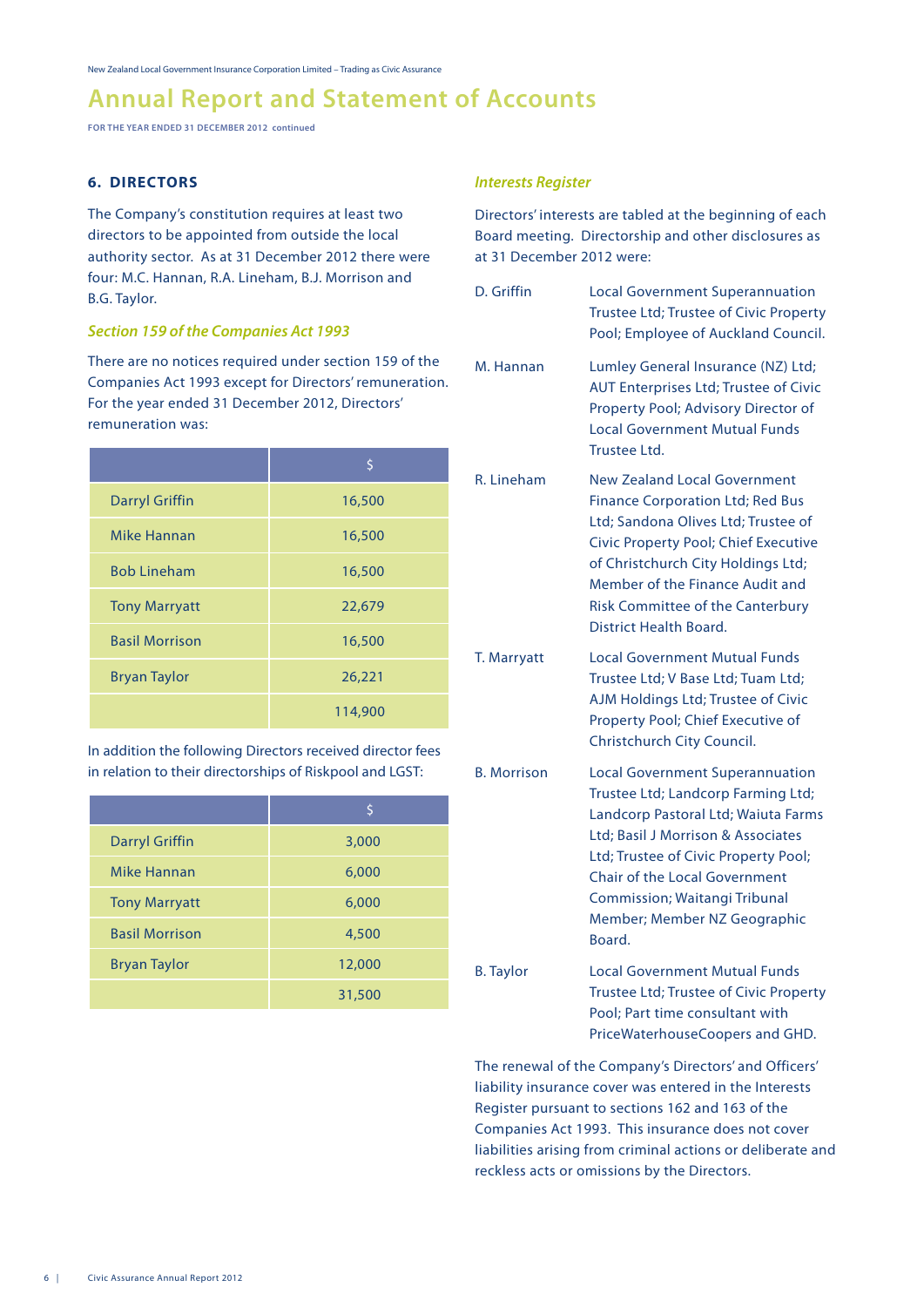**FOR THE YEAR ENDED 31 DECEMBER 2012** 

#### *Director attendances at Board meetings held during the 2012 year were:*

| <b>Darryl Griffin</b> | 8/10  |
|-----------------------|-------|
| Mike Hannan           | 9/10  |
| <b>Bob Lineham</b>    | 10/10 |
| <b>Tony Marryatt</b>  | 9/10  |
| <b>Basil Morrison</b> | 9/10  |
| <b>Bryan Taylor</b>   | 10/10 |

#### **7. EMPLOYEE REMUNERATION**

Detailed below is the number of employees who received remuneration in their capacity as employees of \$100,000 or more during the year.

| Remuneration \$   | <b>Number of Employees</b> |
|-------------------|----------------------------|
| 100,000 - 110,000 | $\mathcal{L}$              |
| 110,000 - 120,000 |                            |
| 170,000 - 180,000 | 2                          |
| 330,000 - 340,000 |                            |

The above remunerations include Company contributions to employees' superannuation (KiwiSaver and other) and medical insurances.

#### **8. AUDITORS, AUDIT AND RISK COMMITTEE**

Pursuant to Section 15 of the Public Audit Act 2001 the Company's auditor is the Auditor General who has appointed Mr Dave Shadwell using the staff and resources of Deloitte to carry out the audit on her behalf.

The Audit and Risk Committee, which meets at least three times a year under the Chairmanship of Mr Lineham, comprises the full Board. The Auditor attended two Audit and Risk Committee meetings during the year and a part of each of these meetings was held without management present.

The Audit and Risk Committee now has the additional responsibility of oversight of compliance with the insurance company licencing requirements under the Insurance (Prudential Supervision) Act 2010 and the Company's risk management programme.

#### **9. STAFF**

We sincerely thank Caroline Bedford, Ian Brown, Alan Denham, Oliver Gilmore, Roger Gyles, Kirsten Herrick, Daphne Hodder, Sylvia Jackson, Juliet Martin, Christopher Munden, Wendy Riley and Glenn Watkin for their valuable contributions to a very demanding year for the Company.

Tony Marryatt Tim Sole **Chairman Chief Executive**

May 2013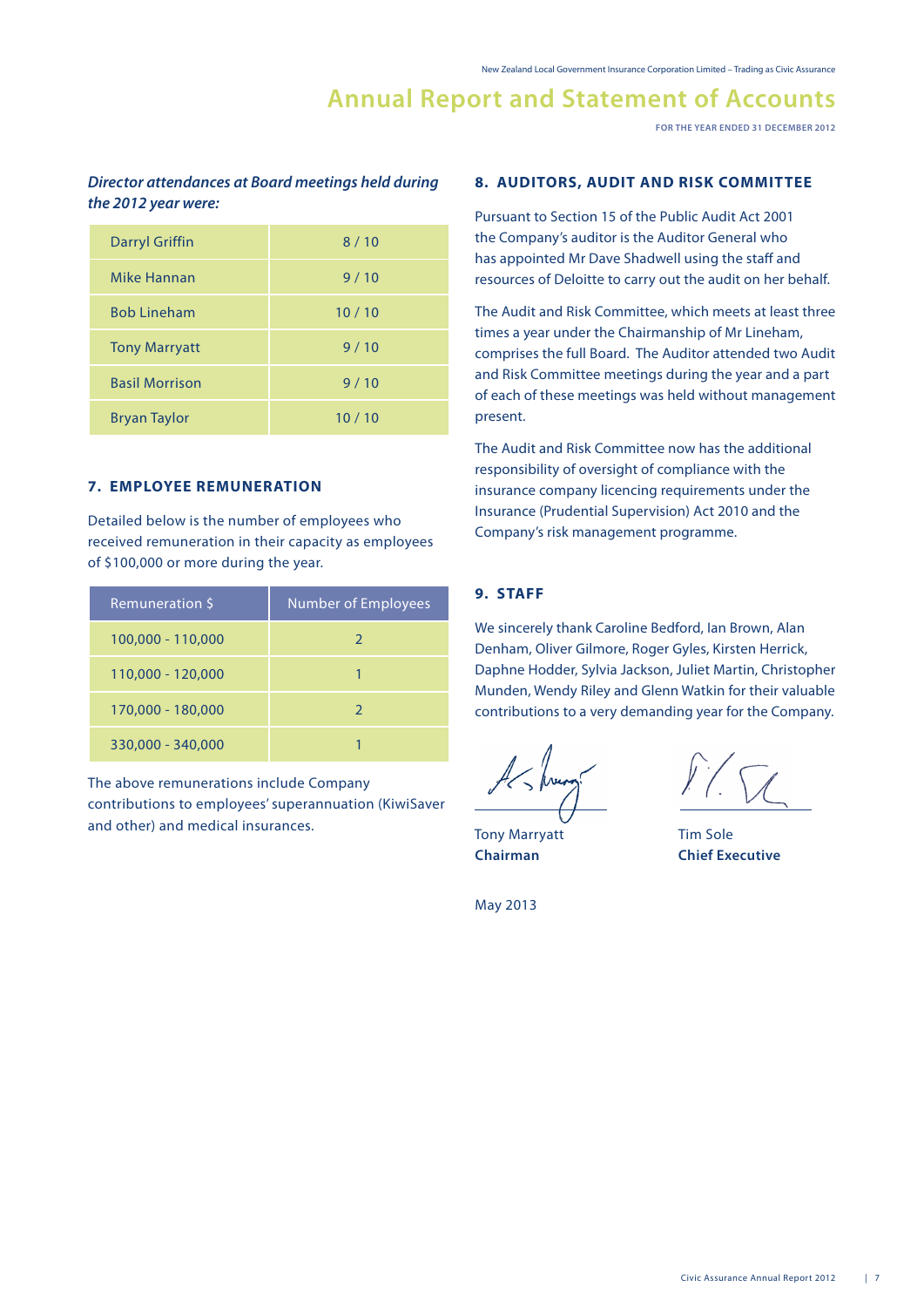**STATEMENT OF ACCOUNTS**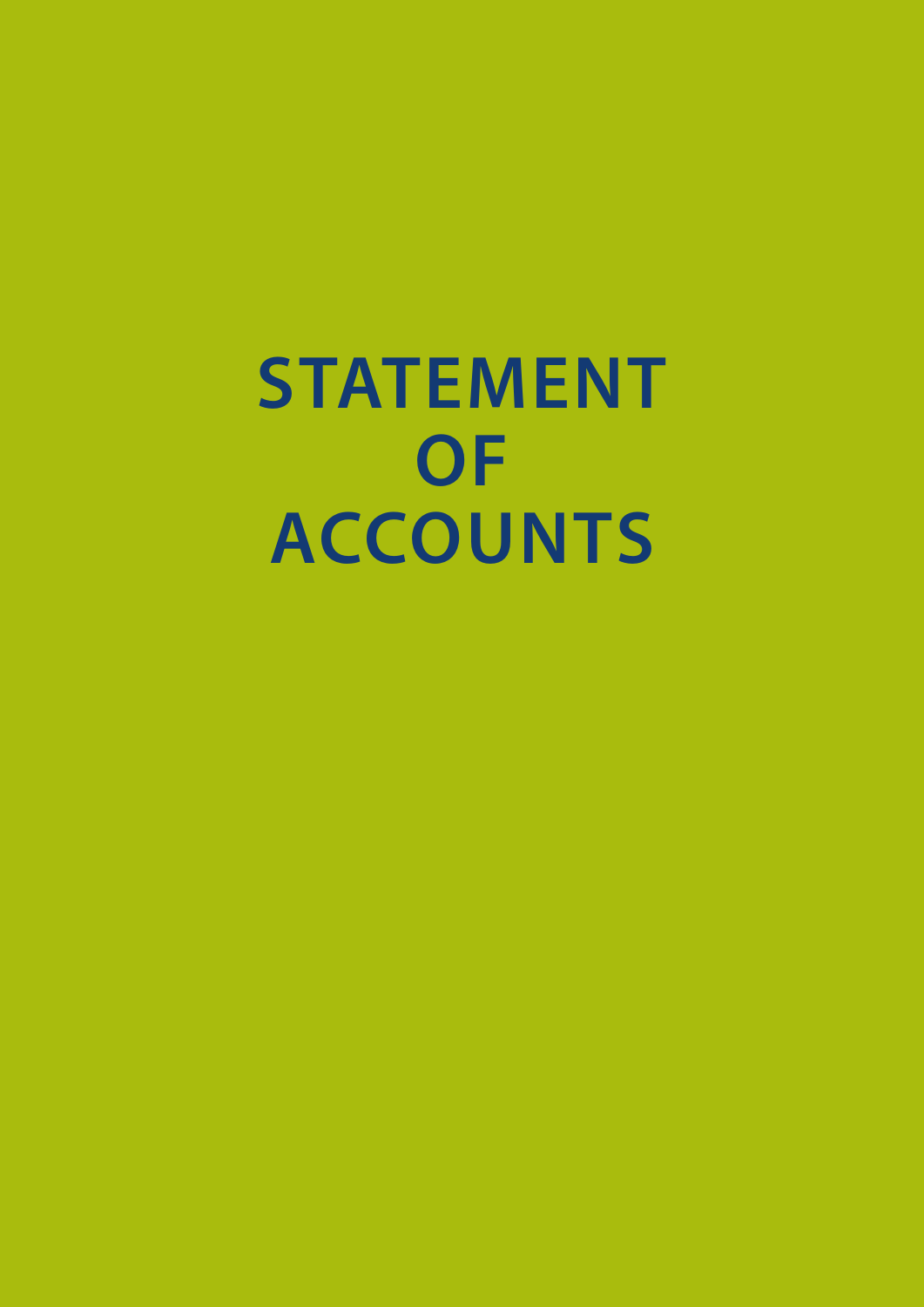# **Statement of Comprehensive Income**

**FOR THE YEAR ENDED 31 DECEMBER 2012**

|                                                                                                                   | <b>Notes</b>    | 2012<br>Group<br>\$ | 2011<br>Group<br>\$      | 2012<br><b>Parent</b><br>\$ | 2011<br>Parent<br>\$. |
|-------------------------------------------------------------------------------------------------------------------|-----------------|---------------------|--------------------------|-----------------------------|-----------------------|
| <b>REVENUE</b>                                                                                                    |                 |                     |                          |                             |                       |
| Income Attributable to Insurance Business                                                                         |                 |                     |                          |                             |                       |
| <b>Premium Earned</b>                                                                                             |                 | (100, 323)          | 4,457,514                | (100, 323)                  | 4,457,514             |
| <b>Reinsurance Paid</b>                                                                                           |                 | (169,094)           | (2,827,659)              | (169,094)                   | (2,827,659)           |
| <b>Net Claims</b>                                                                                                 | 3               | 84,955              | (7, 382, 282)            | 84,955                      | (7, 382, 282)         |
| <b>Underwriting (Deficit)</b>                                                                                     |                 | (184, 462)          | (5,752,427)              | (184, 462)                  | (5,752,427)           |
| <b>Commissions &amp; Claims Management Expenses</b>                                                               |                 |                     |                          |                             |                       |
|                                                                                                                   |                 | (184, 462)          | (5,752,427)              | (184, 462)                  | (5,752,427)           |
| <b>Administration Fees</b>                                                                                        |                 | 1,593,505           | 1,392,366                | 1,593,505                   | 1,392,366             |
| Income from Investments                                                                                           | 9               | 415,930             | 440,289                  | 415,930                     | 440,289               |
| <b>Property Income</b>                                                                                            |                 | 761,215             | 788,609                  | 761,215                     | 788,609               |
| <b>Net Operating Revenue</b>                                                                                      |                 | 2,586,188           | (3, 131, 162)            | 2,586,188                   | (3, 131, 162)         |
| <b>EXPENDITURE</b>                                                                                                |                 |                     |                          |                             |                       |
| <b>Audit Fee</b>                                                                                                  |                 |                     |                          |                             |                       |
| <b>Statutory Audit</b>                                                                                            |                 | 109,169             | 73,475                   | 109,169                     | 73,475                |
| Other Fees Paid to Auditors re Taxation Advisory                                                                  |                 | 30,850              | 36,150                   | 30,850                      | 36,150                |
| <b>Claims Paying Ability Rating</b>                                                                               |                 | 21,798              | 21,611                   | 21,798                      | 21,611                |
| Consultants                                                                                                       |                 | 143,229             | 153,898                  | 143,229                     | 153,898               |
| Depreciation                                                                                                      | 11              | 67,700              | 30,070                   | 67,700                      | 30,070                |
| Amortisation                                                                                                      | 11              | 50,346              | 49,419                   | 50,346                      | 49,419                |
| <b>Interest Expense</b>                                                                                           |                 | 8,658               | $\overline{\phantom{a}}$ | 8,658                       |                       |
| <b>Directors' Remuneration</b>                                                                                    |                 | 114,900             | 114,900                  | 114,900                     | 114,900               |
| <b>Insurance Council of New Zealand</b>                                                                           |                 | 12,500              | 12,500                   | 12,500                      | 12,500                |
| <b>Legal Fees</b>                                                                                                 |                 | 246,322             | 56,778                   | 246,322                     | 56,778                |
| <b>Property Operating Expenses</b>                                                                                |                 | 427,344             | 379,197                  | 427,344                     | 379,197               |
| <b>Bad Debts</b>                                                                                                  |                 |                     | 107                      |                             | 107                   |
| <b>Other Expenses</b>                                                                                             |                 | 1,185,933           | 985,727                  | 1,185,908                   | 985,657               |
| <b>Employee Remuneration</b>                                                                                      |                 | 1,431,064           | 1,293,509                | 1,431,064                   | 1,293,509             |
| <b>Total Expenditure</b>                                                                                          |                 | 3,849,813           | 3,207,341                | 3,849,788                   | 3,207,271             |
| Profit/(Deficit) Before Share of Profit from Associate,<br><b>Revaluation of Investment Property and Taxation</b> |                 | (1,263,625)         | (6,338,503)              | (1,263,600)                 | (6,338,433)           |
| <b>Subvention Payment</b>                                                                                         |                 |                     |                          | (7)                         | 672                   |
| <b>Revaluation of Investment Property</b>                                                                         | 10 <sup>°</sup> | (323, 161)          | (900,000)                | (323, 161)                  | (900,000)             |
| <b>Share of Profit of Associate</b>                                                                               |                 | 29,461              | 24,410                   |                             |                       |
| <b>Profit/(Deficit) Before Taxation</b>                                                                           |                 | (1,557,325)         | (7,214,093)              | (1,586,768)                 | (7, 237, 761)         |
| Less Taxation (Credit) / Expense                                                                                  | 8               | (272, 439)          | (1,823,864)              | (272, 432)                  | (1,823,172)           |
| TOTAL COMPREHENSIVE PROFIT/(LOSS) NET OF TAX                                                                      | 14              | (1, 284, 886)       | (5,390,229)              | (1,314,336)                 | (5,414,589)           |

The Notes to the Financial Statements form part of, and should be read in conjunction with, these Statements.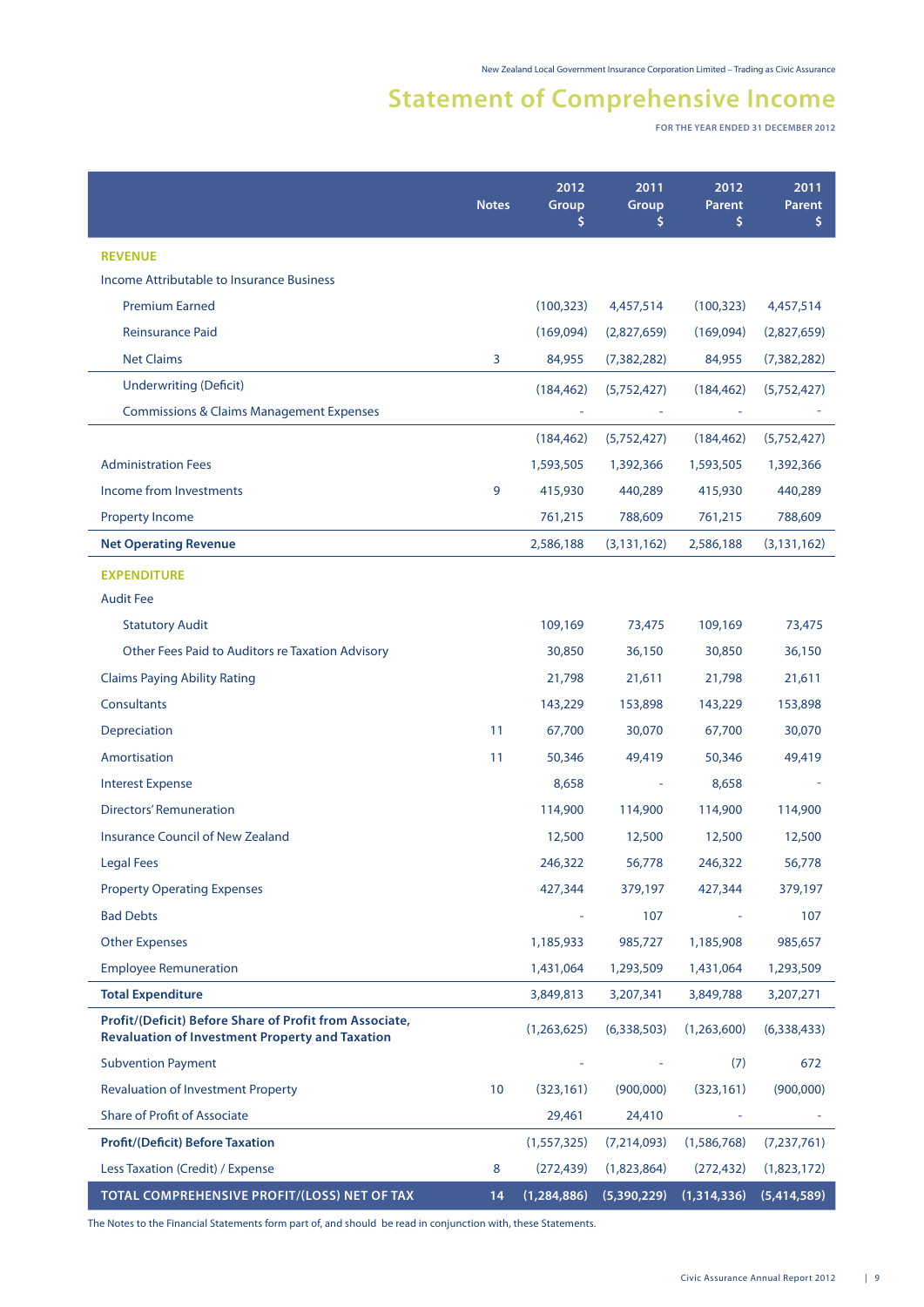# **Statement of Financial Position**

**AS AT 31 DECEMBER 2012**

|                                           | <b>Notes</b>   | 2012<br>Group<br>\$ | 2011<br>Group<br>\$     | 2012<br>Parent<br>\$                            | 2011<br><b>Parent</b><br>\$ |
|-------------------------------------------|----------------|---------------------|-------------------------|-------------------------------------------------|-----------------------------|
| <b>SHAREHOLDERS' EQUITY</b>               |                |                     |                         |                                                 |                             |
| <b>Issued and Paid-Up Ordinary Shares</b> |                |                     |                         |                                                 |                             |
| 11,030,364 Ordinary Shares fully paid up  | 20             | 10,566,406          | 6,390,790               | 10,566,406                                      | 6,390,790                   |
| <b>Retained Earnings</b>                  | 20             | 2,407,772           | 3,692,658               | 2,396,115                                       | 3,710,451                   |
| <b>TOTAL EQUITY</b>                       |                | 12,974,178          | 10,083,448              | 12,962,521                                      | 10,101,241                  |
| <b>Represented By:</b>                    |                |                     |                         |                                                 |                             |
| <b>CURRENT ASSETS</b>                     |                |                     |                         |                                                 |                             |
| <b>Bank &amp; Cash Equivalents</b>        |                | 14,617,721          | 24,099,400              | 14,567,126                                      | 24,048,110                  |
| <b>Sundry Debtors and Prepayments</b>     |                | 425,904             | 970,367                 | 425,897                                         | 971,038                     |
| <b>Premiums Receivable</b>                |                | 33,005              | 23,450                  | 33,005                                          | 23,450                      |
| <b>Reinsurance Recoveries</b>             | 6              | 820,245,659         | 702,715,777             | 820,245,659                                     | 702,715,777                 |
| <b>Reinsurance Prepayments</b>            | $\overline{7}$ | 40                  | 60,067                  | 40                                              | 60,067                      |
| <b>Income Tax Receivable</b>              | 8              | 200,510             | 197,920                 | 200,510                                         | 197,920                     |
| <b>Managed Funds</b>                      | 13             | ä,                  |                         |                                                 |                             |
| <b>Total Current Assets</b>               |                |                     | 835,522,839 728,066,981 | 835,472,237 728,016,362                         |                             |
| <b>NON CURRENT ASSETS</b>                 |                |                     |                         |                                                 |                             |
| NZ Government Stock                       | 13             | 107,618             | 110,374                 | 107,618                                         | 110,374                     |
| <b>Shares in Local Government Online</b>  |                | 111,224             | 81,764                  | 30,000                                          | 30,000                      |
| Property, Plant and Equipment             | 11             | 286,122             | 94,460                  | 286,122                                         | 94,460                      |
| Intangible Assets (Software)              | 11             | 110,245             | 159,151                 | 110,245                                         | 159,151                     |
| <b>Deferred Tax Asset</b>                 | 8              | 3,689,647           | 3,417,215               | 3,689,647                                       | 3,417,215                   |
| <b>Investment Property</b>                | 10             | 6,775,000           | 6,925,000               | 6,775,000                                       | 6,925,000                   |
| <b>Total Non Current Assets</b>           |                | 11,079,856          | 10,787,964              | 10,998,632                                      | 10,736,200                  |
| <b>TOTAL ASSETS</b>                       |                |                     |                         | 846,602,695 738,854,945 846,470,869 738,752,562 |                             |

The Notes to the Financial Statements form part of, and should be read in conjunction with, these Statements.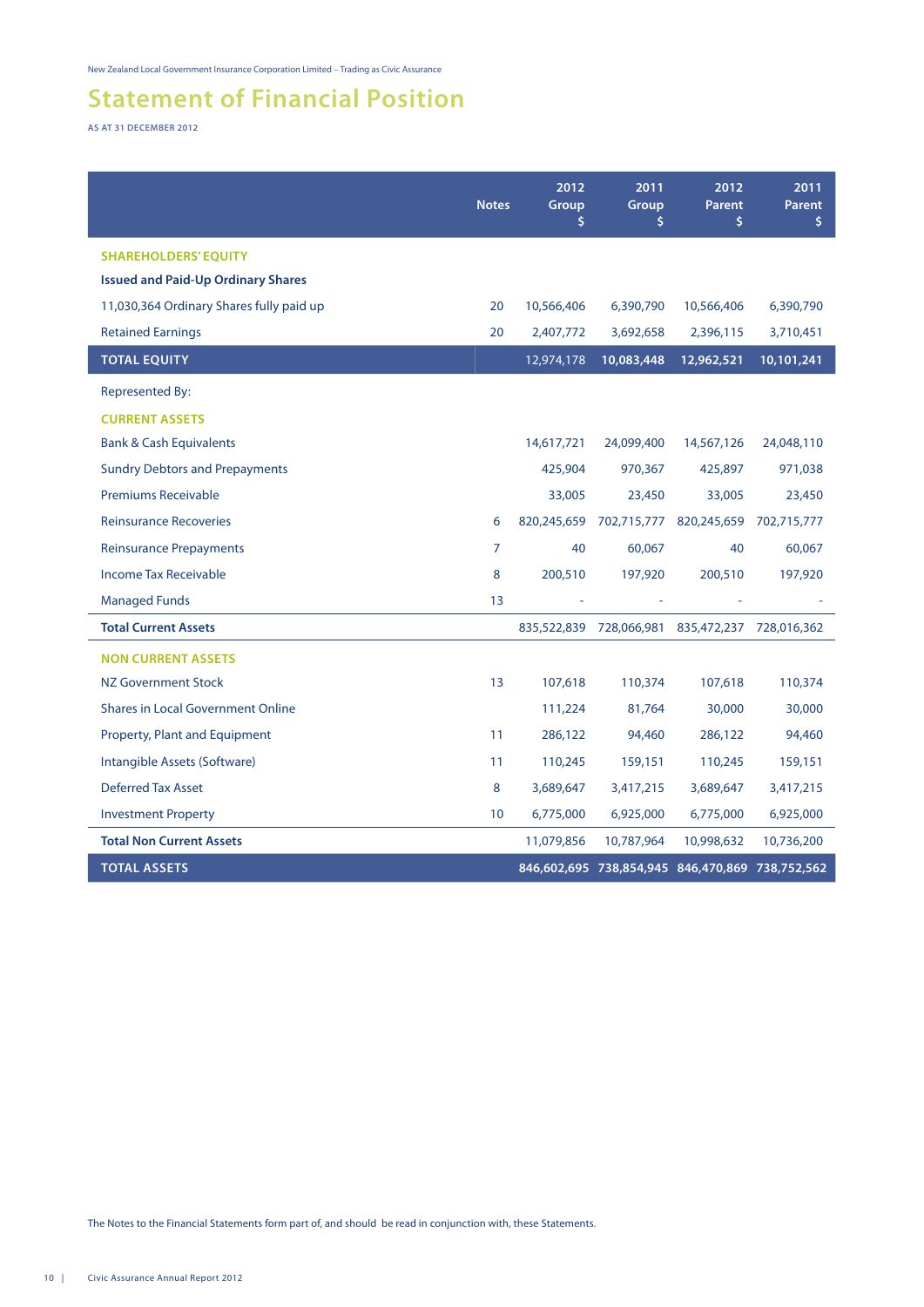## **Statement of Financial Position**

**AS AT 31 DECEMBER 2012**

|                                               | <b>Notes</b> | 2012<br>Group | 2011<br>Group<br>s | 2012<br>Parent<br>S                             | 2011<br>Parent<br>\$ |
|-----------------------------------------------|--------------|---------------|--------------------|-------------------------------------------------|----------------------|
| <b>CURRENT LIABILITIES</b>                    |              |               |                    |                                                 |                      |
| <b>Sundry Creditors &amp; Accrued Charges</b> |              | 3,076,879     | 526,675            | 3,076,886                                       | 526,675              |
| Reinsurance Received in Advance               |              | ٠             | 14,936,206         | ٠                                               | 14,936,206           |
| <b>Accrued Holiday Pay</b>                    |              | 84,553        | 53,359             | 84,553                                          | 53,359               |
| <b>Subordinated Debt</b>                      | 16           | 120,176       | 120,176            |                                                 |                      |
|                                               |              | 3,281,608     | 15,636,416         | 3,161,439                                       | 15,516,240           |
| <b>Insurance Provisions</b>                   |              |               |                    |                                                 |                      |
| <b>Unearned Premium Reserve</b>               | 7            | 1,040,109     | 436,081            | 1.040.109                                       | 436,081              |
| <b>Outstanding Claims Liability</b>           | 3            | 829,306,800   | 712,699,000        | 829,306,800                                     | 712,699,000          |
| <b>Total Insurance Provisions</b>             |              | 830,346,909   | 713,135,081        | 830,346,909                                     | 713,135,081          |
| <b>Total Current Liabilities</b>              |              | 833,628,517   | 728,771,497        | 833,508,348                                     | 728,651,321          |
| <b>TOTAL LIABILITIES</b>                      |              |               |                    | 833,628,517 728,771,497 833,508,348 728,651,321 |                      |
| <b>EXCESS OF ASSETS OVER LIABILITIES</b>      |              | 12,974,178    | 10,083,448         | 12,962,521                                      | 10,101,241           |

**For and on behalf of the Directors**

**Chairman** Tony Marryatt 22 April 2013

**Director** Bryan Taylor 22 April 2013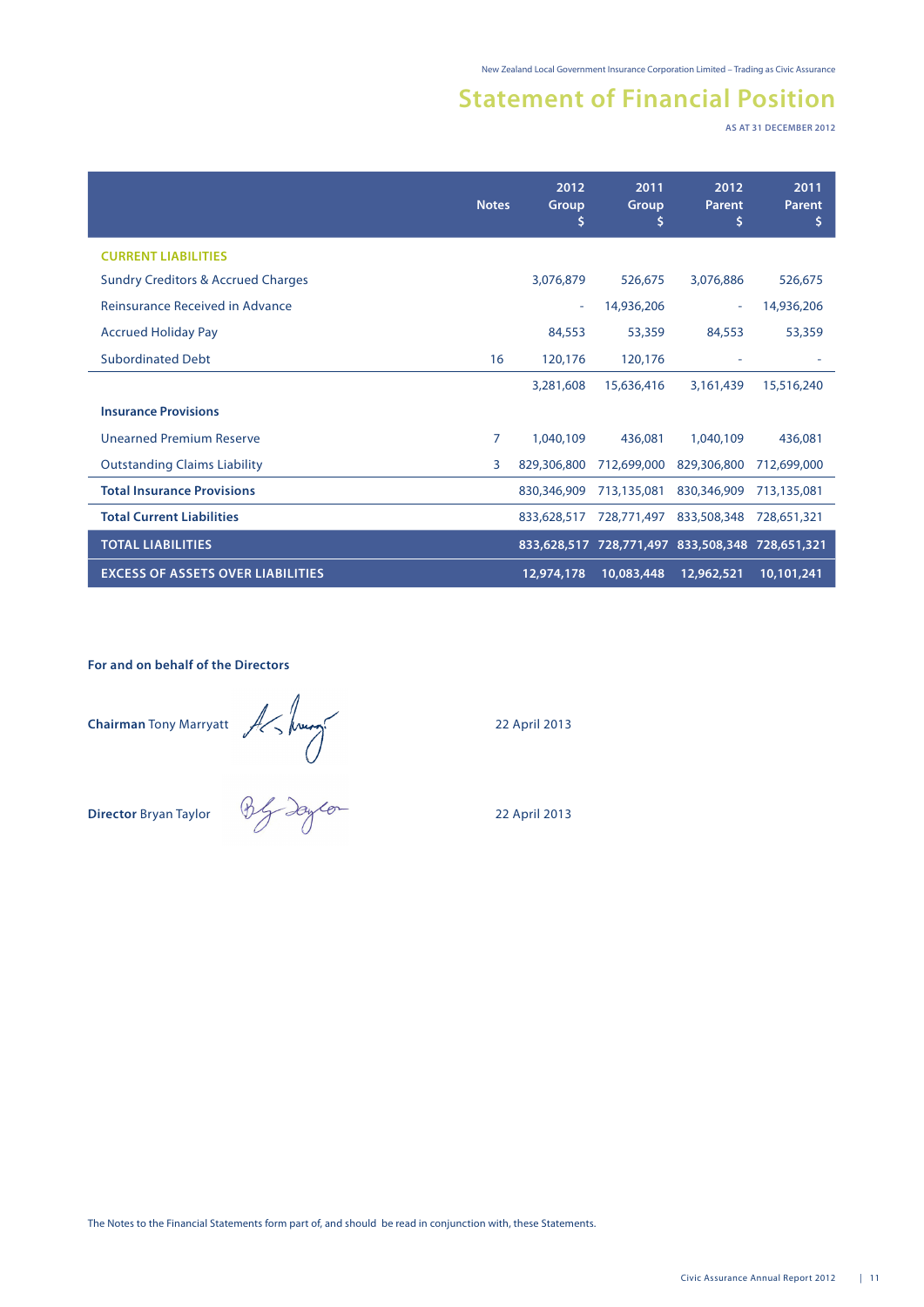# **Statement of Changes in Equity**

**FOR THE YEAR ENDED 31 DECEMBER 2012**

|                                              | 2012<br><b>Group</b><br>IS. | 2011<br>Group | 2012<br>Parent | 2011<br>Parent |
|----------------------------------------------|-----------------------------|---------------|----------------|----------------|
| <b>OPENING EQUITY</b>                        | 10,083,448                  | 15,473,677    | 10,101,241     | 15,515,831     |
| <b>Total Comprehensive Profit/(Loss)</b>     | (1,284,886)                 | (5,390,229)   | (1,314,336)    | (5,414,589)    |
| <b>Total Recognised Revenue and Expenses</b> | (1,284,886)                 | (5,390,229)   | (1,314,336)    | (5,414,589)    |
| Ordinary Shares issued during the year       | 4,175,616                   | ٠             | 4,175,616      | ٠              |
| <b>CLOSING EQUITY</b>                        | 12,974,178                  | 10,083,448    | 12,962,521     | 10,101,241     |

The Notes to the Financial Statements form part of, and should be read in conjunction with, these Statements.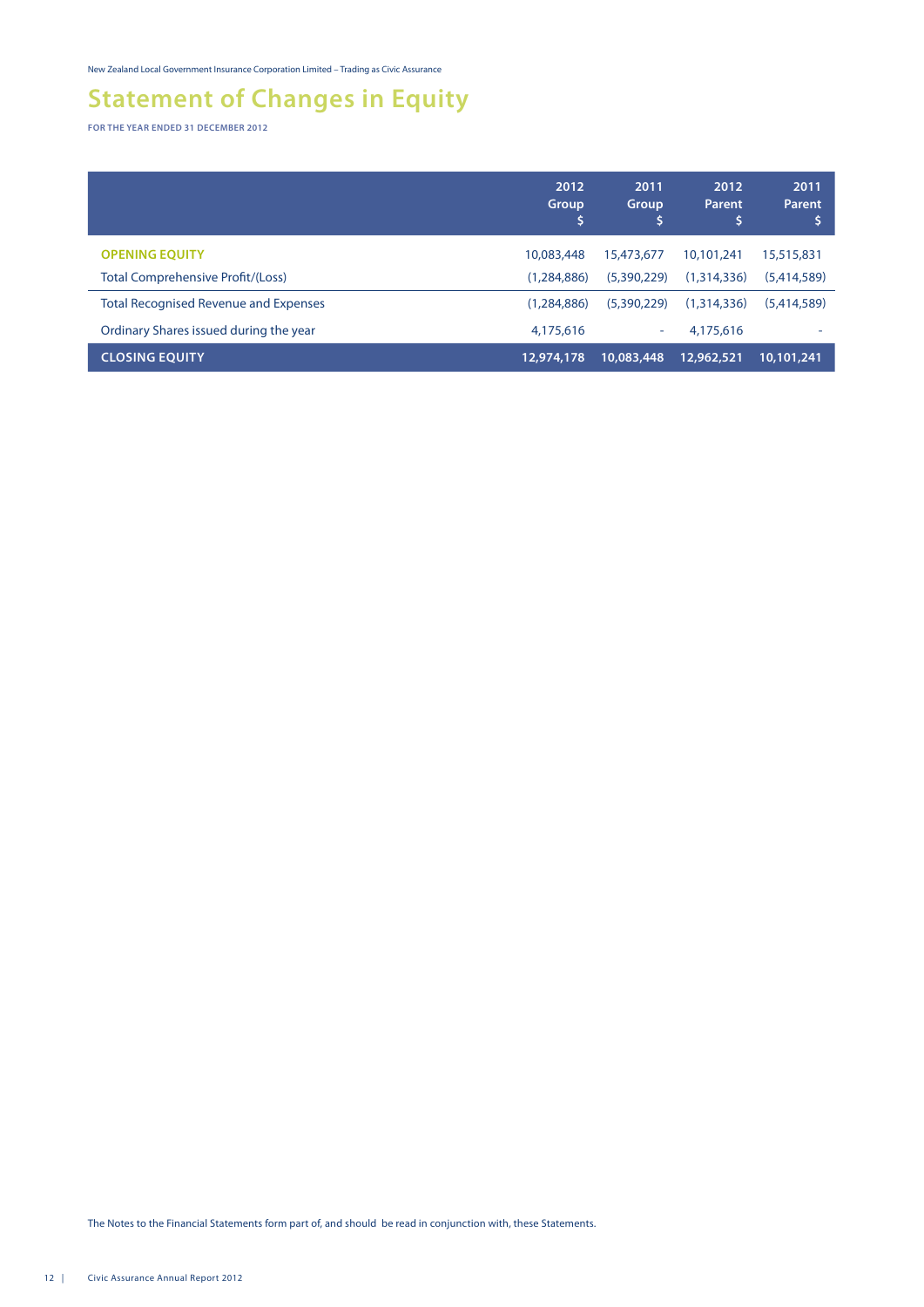# **Statement of Cash Flows**

**FOR THE YEAR ENDED 31 DECEMBER 2012**

|                                                | <b>Notes</b> | 2012<br>Group<br>Ş | 2011<br>Group<br>\$ | 2012<br><b>Parent</b><br>\$ | 2011<br><b>Parent</b><br>\$ |
|------------------------------------------------|--------------|--------------------|---------------------|-----------------------------|-----------------------------|
| <b>CASH FLOWS FROM OPERATING ACTIVITIES</b>    |              |                    |                     |                             |                             |
| Cash was provided from:                        |              |                    |                     |                             |                             |
| <b>Premiums Received</b>                       |              | 585,607            | 1,589,380           | 585,607                     | 1,589,380                   |
| <b>Rent Received</b>                           |              | 763,016            | 797,060             | 763,016                     | 797,060                     |
| <b>Administration Fees Received</b>            |              | 1,709,752          | 1,317,938           | 1,709,752                   | 1,317,938                   |
| <b>Interest Received</b>                       |              | 418,685            | 438,874             | 418,685                     | 438,874                     |
| <b>Reinsurance Recoveries</b>                  |              | 22,556,241         | 4,530,237           | 22,556,241                  | 4,530,237                   |
| <b>Receipt of Reinsurance Payments</b>         |              | ÷                  | 14,936,206          | $\overline{\phantom{a}}$    | 14,936,206                  |
|                                                |              | 26,033,301         | 23,609,695          | 26,033,301                  | 23,609,695                  |
| Cash was applied to:                           |              |                    |                     |                             |                             |
| <b>Claims Expenses</b>                         |              | 22,888,840         | 9,743,873           | 22,888,840                  | 9,743,873                   |
| <b>Taxation Paid</b>                           |              | 35,531             | 14,353              | 35,531                      | 15,045                      |
| <b>Interest Expense</b>                        |              |                    |                     |                             |                             |
| <b>Payments to Reinsurers and Suppliers</b>    |              | 16,332,263         | 2,746,125           | 16,332,240                  | 2,746,055                   |
|                                                |              | 39,256,634         | 12,504,351          | 39,256,611                  | 12,504,973                  |
| <b>Net Cash Flow from Operating Activities</b> | 14           | (13, 223, 333)     | 11,105,344          | (13, 223, 310)              | 11,104,722                  |
| <b>CASH FLOWS FROM INVESTING ACTIVITIES</b>    |              |                    |                     |                             |                             |
| Cash was provided from:                        |              |                    |                     |                             |                             |
| <b>Managed Funds</b>                           |              |                    | 5,012,461           |                             | 5,012,461                   |
| <b>Sale of Fixed Assets</b>                    |              | ٠                  | 5,010               | $\sim$                      | 5,010                       |
|                                                |              |                    | 5,017,471           | ٠                           | 5,017,471                   |
| Cash was applied to:                           |              |                    |                     |                             |                             |
| <b>Purchase of Government Stock</b>            |              |                    | 1,590               |                             | 1,590                       |
| <b>Purchase of Fixed Assets</b>                |              | 433,962            | 13,942              | 433,962                     | 13,942                      |
|                                                |              | 433,962            | 15,532              | 433,962                     | 15,532                      |
| <b>Net Cash Flow from Investing Activities</b> |              | (433,962)          | 5,001,939           | (433,962)                   | 5,001,939                   |
| <b>CASH FLOWS FROM FINANCING ACTIVITIES</b>    |              |                    |                     |                             |                             |
| <b>Cash was provided from:</b>                 |              |                    |                     |                             |                             |
| <b>Receipt of Subvention Payment</b>           |              |                    |                     | 672                         |                             |
| Ordinary Shares issued during the year         |              | 4,175,616          |                     | 4,175,616                   |                             |
|                                                |              | 4,175,616          |                     | 4,176,288                   |                             |
| Cash was applied to:                           |              |                    |                     |                             |                             |
| <b>Payment of Subvention Payment</b>           |              |                    |                     |                             | 5,386                       |
|                                                |              |                    |                     |                             | 5,386                       |
| <b>Net Cash Flow from Financing Activities</b> |              | 4,175,616          |                     | 4,176,288                   | (5,386)                     |
| Net (Decrease)/Increase in Cash Held           |              | (9,481,679)        | 16,107,283          | (9,480,984)                 | 16,101,275                  |
| Opening Cash Balance as at 1 January           |              | 24,099,400         | 7,992,117           | 24,048,110                  | 7,946,835                   |
| <b>Closing Cash Balance as at 31 December</b>  |              | 14,617,721         | 24,099,400          | 14,567,126                  | 24,048,110                  |
| <b>Being: Bank &amp; Cash Equivalents</b>      |              | 14,617,721         | 24,099,400          | 14,567,126                  | 24,048,110                  |

The Notes to the Financial Statements form part of, and should be read in conjunction with, these Statements.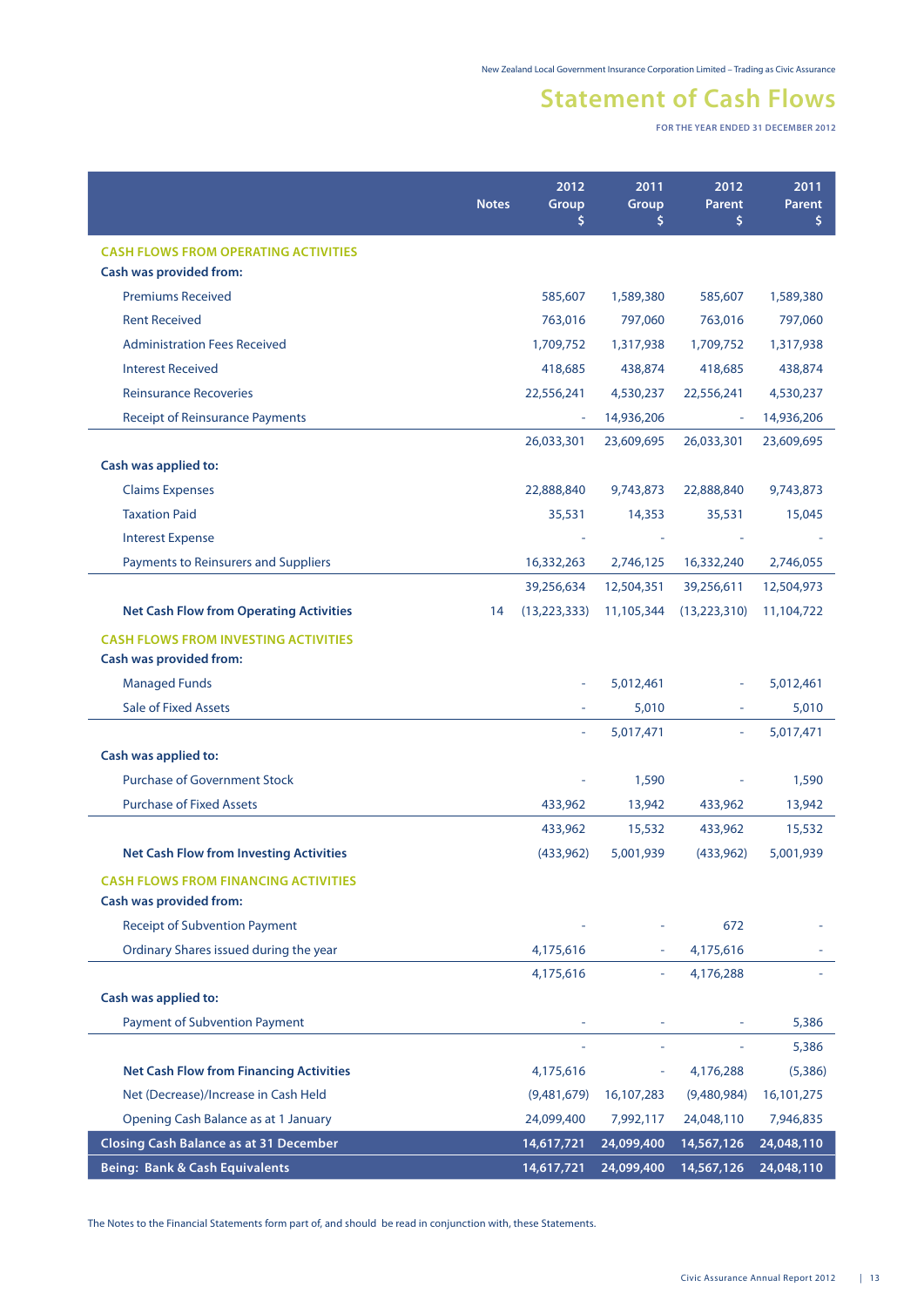**FOR THE YEAR ENDED 31 DECEMBER 2012**

#### **NOTE 1. REPORTING ENTITY**

The reporting entity is New Zealand Local Government Insurance Corporation Limited, trading as Civic Assurance (the "Company"). The Group comprises the Company and its subsidiaries listed in Note 2 (p). The Group provides insurance products and other financial services principally for New Zealand local government.

The financial statements are presented in accordance with the Companies Act 1993 and have been prepared to comply with the requirements of the Financial Reporting Act 1993.

#### **Statement of Compliance**

The financial statements have been prepared in accordance with generally accepted accounting practice in New Zealand. They comply with New Zealand Equivalents to International Financial Reporting Standards ("NZ IFRS") and other applicable Financial Reporting Standards, as appropriate for profit-oriented entities. The financial statements also comply with International Financial Reporting Standards ("IFRS").

#### **NOTE 2. STATEMENT OF ACCOUNTING POLICIES**

#### **General Accounting Policies**

The measurement and reporting of profits on an historical cost basis have been followed by the Company and Group, except for specific policies as described below.

The reporting currency is New Zealand dollars.

The Group meets the definition of a financial institution under NZ IFRS 7 "Financial Instruments Disclosures" and is subject to its requirements due to New Zealand Local Government Finance Corporation Limited, a subsidiary, being an issuer.

#### **Critical Judgements and Estimates in Applying the Accounting Policies**

In the application of NZ IFRS the Directors are required to make judgements, estimates and assumptions about the carrying value of assets and liabilities that are not readily apparent from other sources. These are based on historical experience and other various factors and are reviewed on an ongoing basis.

The Directors believe that, as at the date of these financial statements, there are no significant sources of estimation uncertainty that have not been disclosed in these notes. The most significant judgements, estimates and assumptions made in the preparation of these financial statements are in respect of insurance activities (Notes 3 to 7), including recovery of reinsurance receivables and the valuation of investment property (Note 10).

#### **Particular Accounting Policies**

The following particular accounting policies which materially affect the measurement of profit and financial position have been applied.

#### **(a) Consolidation of Subsidiaries**

The Group financial statements incorporate the financial statements of the Company and its subsidiaries, which have been consolidated using the purchase method. The results of any subsidiaries acquired or disposed of during the year are consolidated from the effective dates of acquisition or until the effective dates of disposal. All inter-company transactions, balances and unrealised profits are eliminated on consolidation.

#### **(b) Significant Accounting Policies Related to General Insurance Contracts**

All of the general insurance products and reinsurance products on offer, or utilised, meet the definition of an insurance contract (a contract under which one party, the insurer, accepts significant insurance risk from another party, the policyholder, by agreeing to compensate the policyholder if a specified uncertain future event, the insured event, adversely affects the policyholder) and none of the contracts contain embedded derivatives or are required to be unbundled.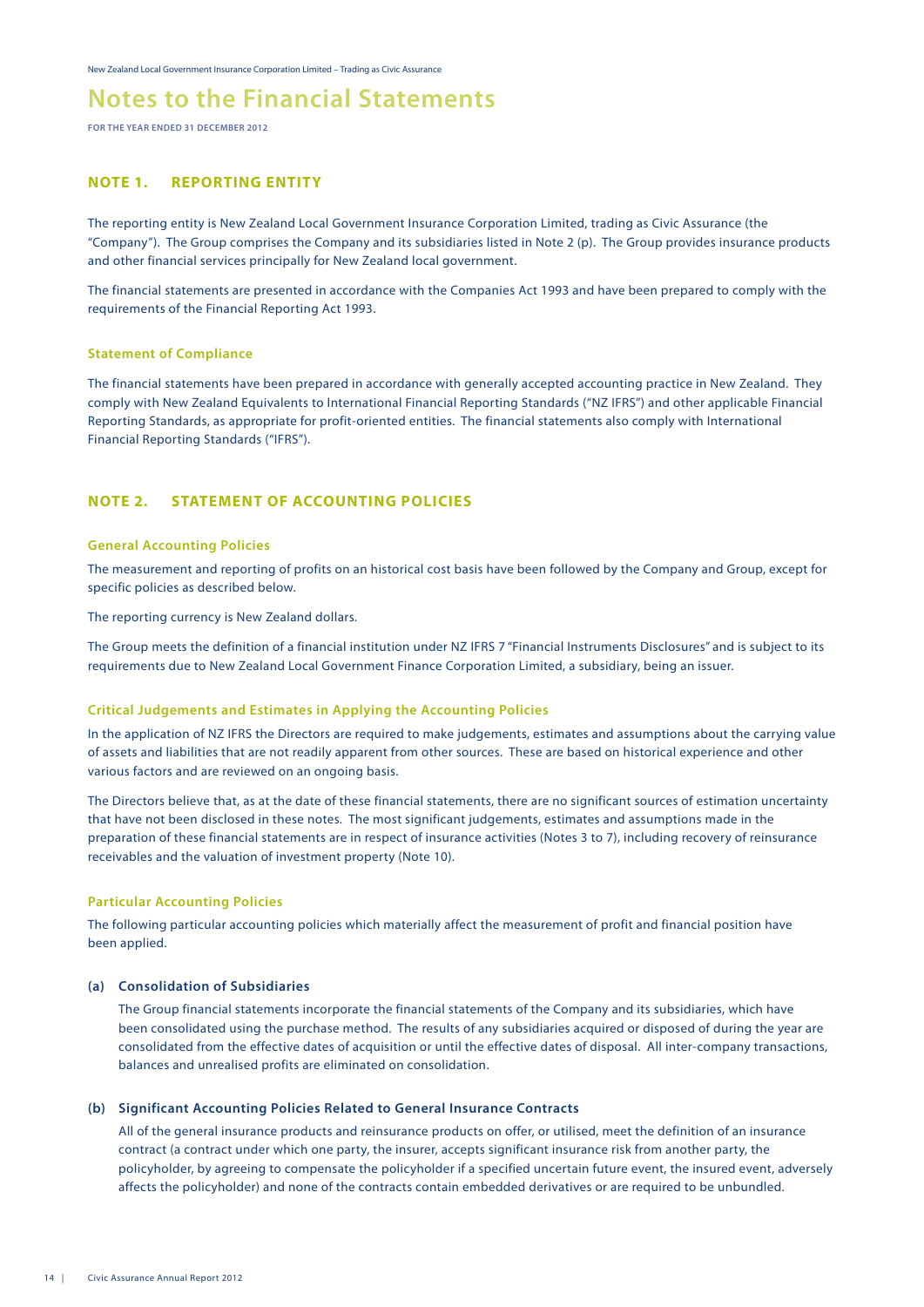**FOR THE YEAR ENDED 31 DECEMBER 2012**

#### **(c) Income Attributable to Insurance Business**

Premium revenue comprises amounts charged to policyholders and excludes fire service and earthquake levies collected on behalf of statutory bodies. The earned portion of premium received and receivable is recognised as revenue. Premium revenue is recognised as earned from the date of attachment of risk (generally the date a contract is agreed to) over the period of the related insurance contract in accordance with the pattern of the risk expected under the contract. The unearned portion of premium is recognised as an unearned premium liability on the Statement of Financial Position.

#### **(d) Reinsurance Expense**

Premium ceded to reinsurers is recognised as an expense that is evenly spread from the date of attachment of risk to the end of the period of the reinsurance contract over the period of indemnity of the reinsurance contract in line with the expected pattern of incidence of risk.

#### **(e) Claims**

The outstanding claims liability is measured as the central estimate of expected future payments relating to claims incurred at the reporting date with an additional risk margin to allow for the inherent uncertainty in the central estimate. The expected future payments include those in relation to claims reported but not yet paid in full, claims incurred but not reported ("IBNR"), and claims incurred but not enough reported ("IBNER"). Due to the short term nature of the Company's claims these are not discounted in the financial statements.

Claims expense represents claim payments adjusted for movement in the outstanding claims liability.

The estimation of the outstanding claims liability involves a number of key assumptions and is the most critical accounting estimate. The Company takes all reasonable steps to ensure that it has appropriate information regarding its claims exposures and employs external actuarial advice. However, given the uncertainty in establishing the liability, it is likely that the final outcome will be different from the original liability established. Changes in claims estimates are recognised in profit and loss in the year in which the estimates are changed.

#### **(f) Reinsurance and Other Recoveries**

Reinsurance and other recoveries received or receivable on paid claims and on outstanding claims liabilities (notified and not yet notified) are recognised as income. Reinsurance does not relieve the originating insurer of its liabilities to policyholders.

#### **(g) Liability Adequacy Test**

The liability adequacy test is an assessment of whether the carrying amount of the unearned premium liability is adequate and is conducted at each reporting date. If current estimates of the expected future cash flows relating to future claims arising from the rights and obligations under current general insurance contracts, plus an additional risk margin to reflect the inherent uncertainty in the central estimate, exceed the unearned premium liability then the unearned premium liability is deemed to be deficient. The test is performed at the level of a portfolio of contracts that are subject to broadly similar risks and that are managed together as a single portfolio. Any deficiency arising from the test is recognised in the Statement of Comprehensive Income, with the corresponding impact on the Statement of Financial Position.

#### **(h) Assets which back Insurance Liabilities**

Ultimately all assets of the Company are available to back insurance liabilities.

#### **(i) Investment Property**

Investment property is measured at fair value, by reference to an external market valuation (performed annually), with any resulting unrealised gain or loss recognised in the Statement of Comprehensive Income.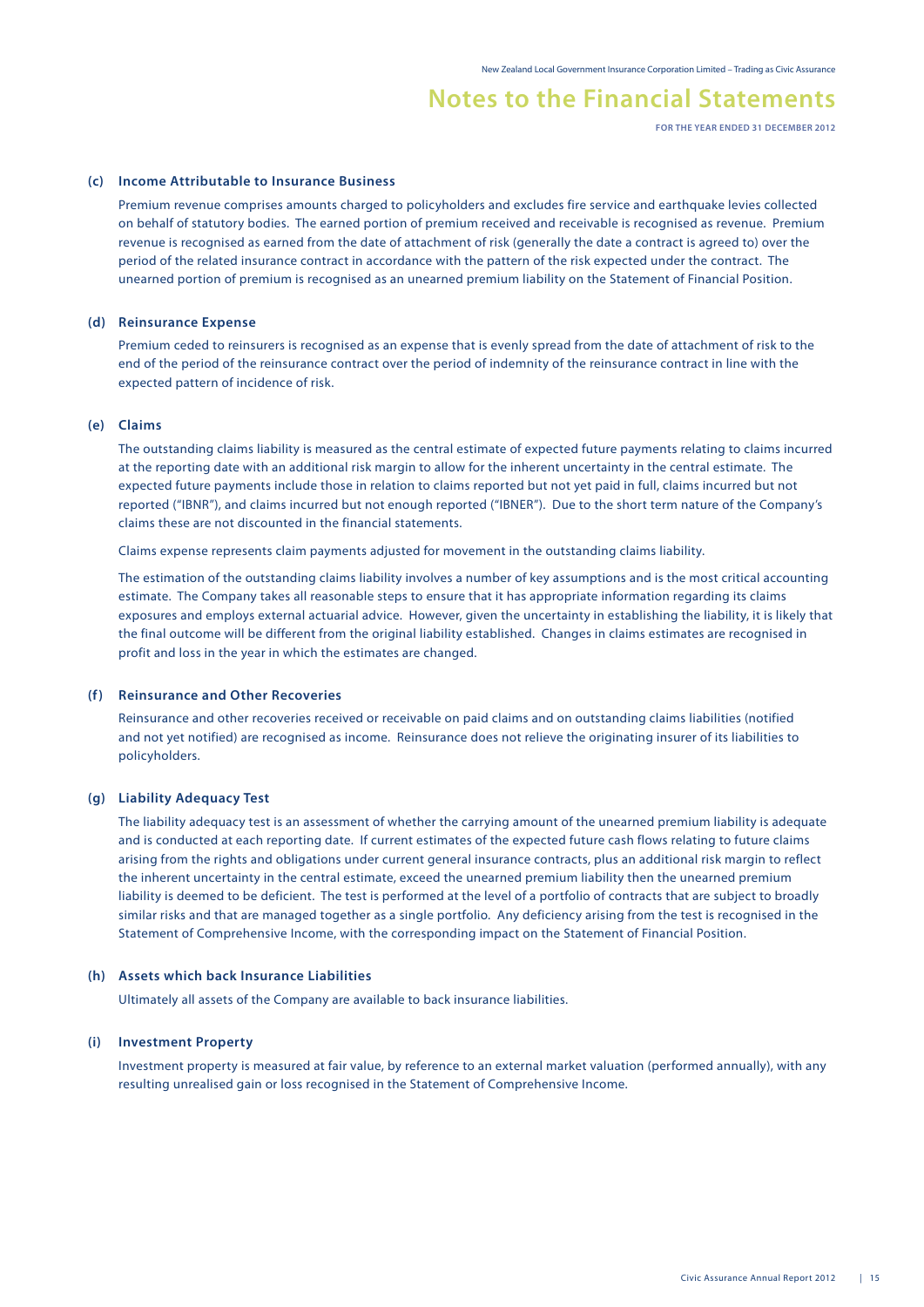## **Notes to the Financial Statements**

**FOR THE YEAR ENDED 31 DECEMBER 2012 continued**

#### **NOTE 2. STATEMENT OF ACCOUNTING POLICIES** CONTINUED

#### **(j) Property, Plant & Equipment and Software Intangible**

Assets are depreciated on a straight line basis at rates calculated to allocate the assets' cost, in equal instalments over their estimated useful lives which are assessed and regularly reviewed.

Assets are carried at historic cost value less depreciation. The useful lives attributed to various assets are:

| Office Furniture and Equipment | up to 5 years |
|--------------------------------|---------------|
| Intangibles – Software         | 5 years       |

#### **(k) Financial Instruments**

#### **(i) Classification and Measurement**

 Financial instruments are transacted on a commercial basis to derive an interest yield / cost with the terms and conditions having due regard to the nature of the transaction and the risks involved. Financial instruments are recognised and accounted for on a settlement date basis.

#### *Held To Maturity Investments*

NZ Government Stock is classified as Held To Maturity and is measured at amortised cost using the effective interest method.

#### *Loans and Receivables*

Other receivables are measured at initial recognition at fair value, and are subsequently measured at amortised cost using the effective interest rate.

#### *Bank and Cash Equivalents*

Bank and cash equivalents are measured at amortised cost using the effective interest rate.

#### *Financial Liabilities*

 Financial liabilities include Sundry Creditors, Subordinated Debt and Outstanding Claims. Financial liabilities are recorded initially at fair value, net of transaction costs. Subsequent to initial recognition, liabilities are measured at amortised cost.

#### **(ii) Offsetting Financial Instruments**

Financial assets and liabilities are not offset as there is no legally enforceable right to set-off.

#### **(iii) Asset Quality**

#### *Impairment of Financial Assets*

Financial assets measured at amortised cost are reviewed at each balance date to determine whether there is any objective evidence of impairment. If any such condition exists, the asset's recoverable amount is estimated and provision is made for the difference between the carrying amount and the recoverable amount.

As at the date of these Financial Statements, no such evidence of impairment exists.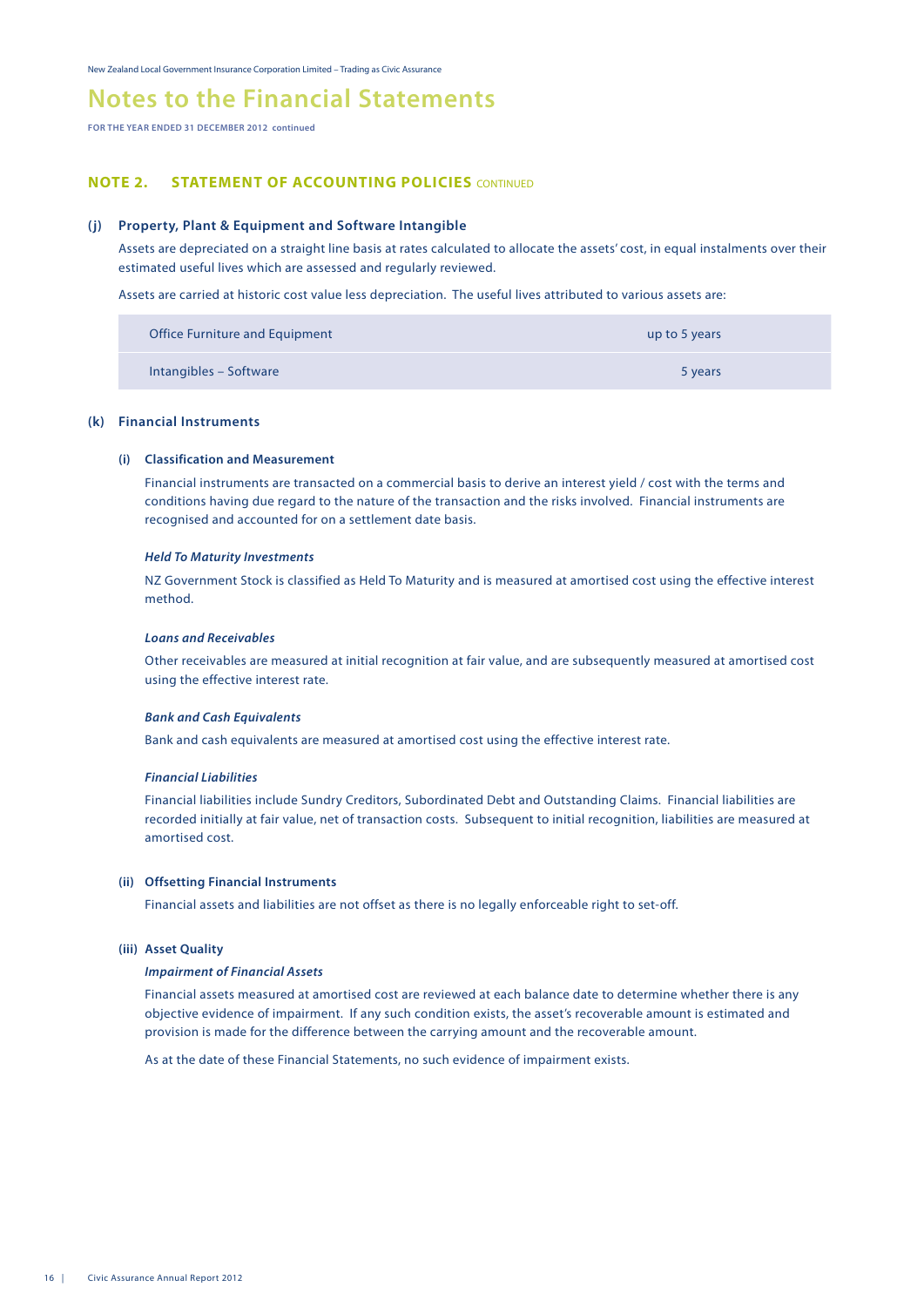**FOR THE YEAR ENDED 31 DECEMBER 2012**

#### **(iv) Fair Value of Financial Instruments**

#### *Fair value measurements recognised in the Statement of Financial Position*

Financial instruments are categorised into 3 levels:

- Level 1 fair value measurements are those derived from quoted prices (unadjusted) in active markets for identical assets or liabilities;
- Level 2 fair value measurements are those derived from inputs other than quoted prices included within Level 1 that are observable for the asset or liability, either directly (i.e. as prices) or indirectly (i.e. derived from prices): and
- Level 3 fair value measurements are those derived from valuation techniques that include inputs for the asset or liability that are not based on observable market data (unobservable inputs).

All financial instruments disclosed in these financial statements are categorised as Level 1, except for subordinated debt which is categorised as Level 3. That is, the fair value of financial assets and financial liabilities with standard terms and conditions and traded on active liquid markets are determined with reference to quoted market prices. The fair value of all financial assets is derived from quoted prices from OnePath (NZ) Ltd. There were no transfers between any of the Levels during the year.

#### **(v) Derivatives**

The Company and Group do not use any derivative financial instruments.

#### **(l) Taxation**

#### *Current Tax*

The income tax expense charged against the profit for the year is the estimated liability in respect of that profit. It is calculated using tax rates and tax laws that have been enacted or substantively enacted by reporting date. Current tax for the current and prior periods is recognised as a liability (or asset) to the extent that it is unpaid (or refundable). Tax assets are offset only when there is a legally enforceable right to set off the recognised amounts, and an intention to settle on a net basis.

#### *Deferred Tax*

The liability method of accounting for deferred taxation is applied on a comprehensive balance sheet basis in respect of temporary differences between the carrying amounts of assets and liabilities in the financial statements and the corresponding tax base of those items.

Deferred tax liabilities are recognised for all temporary differences. Deferred tax assets are reviewed at each balance date and reduced to the extent that it is no longer probable that sufficient taxable profits will be available to allow all or part of the asset to be recovered.

Deferred tax is calculated at the tax rates that are expected to apply in the period when the liability is settled or the asset is realised. Deferred tax is charged or credited in the Statement of Comprehensive Income.

#### **(m) Goods and Services Tax (GST)**

Revenue, expenses and assets are recognised net of the amount of GST except:

- When the GST incurred on a purchase of goods and services is not recoverable from the taxation authority in which case the GST is recognised as part of the cost of the acquisition of the assets or as part of the expense item as applicable.
- Receivables and payables, which are stated with the amount of GST included.

The net amount of GST recoverable from, or payable to, the taxation authority is included as part of receivables or payables in the Statement of Financial Position.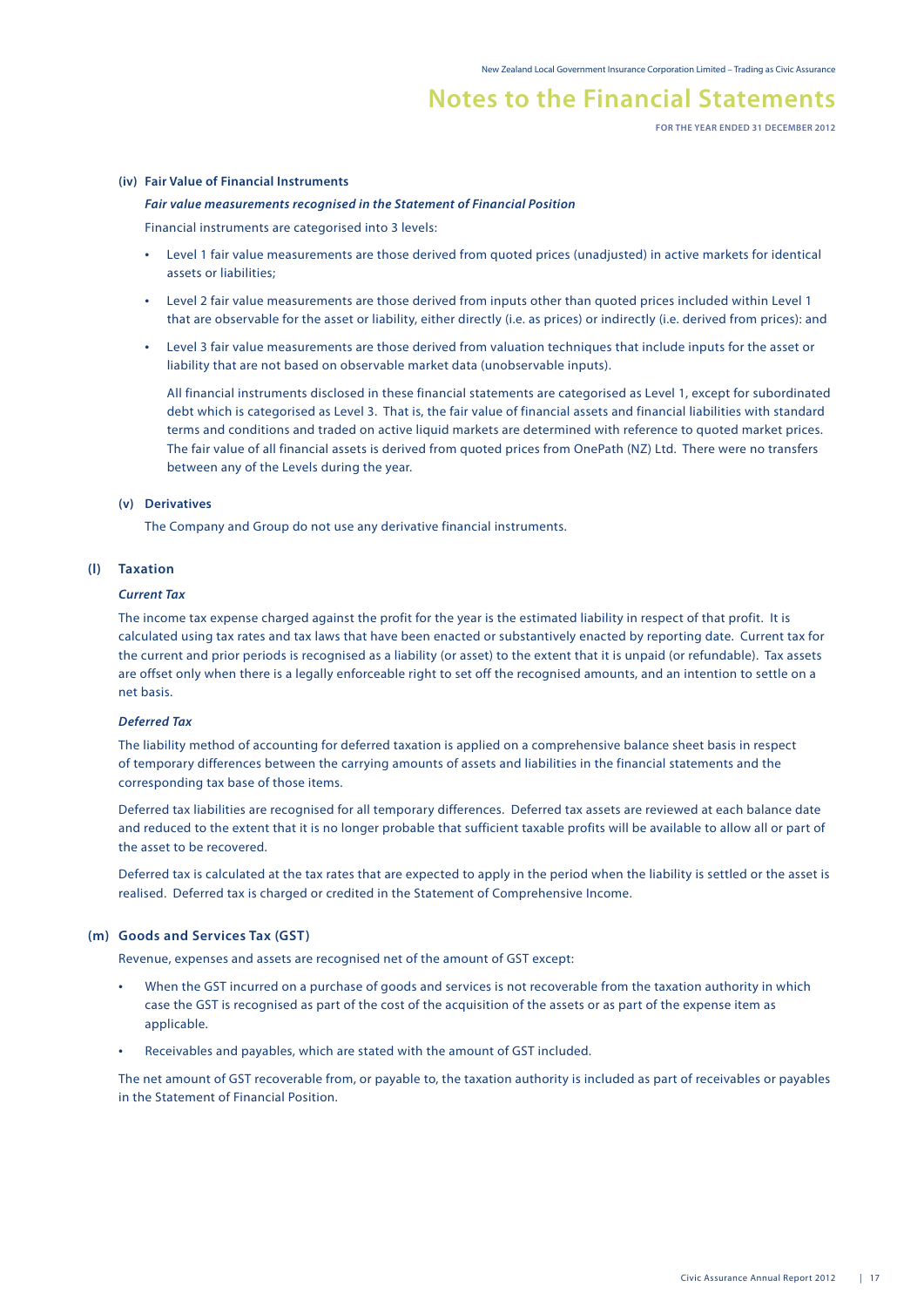**FOR THE YEAR ENDED 31 DECEMBER 2012 continued**

#### **NOTE 2. STATEMENT OF ACCOUNTING POLICIES** CONTINUED

#### **(n) Statement of Cash Flows**

The Statement of Cash Flows is prepared exclusive of GST, which is consistent with the method used in the Statement of Comprehensive Income. The GST component of cash flows arising from investing and financing activities, which is recoverable from or payable to, the taxation authority is classified as operating cash flow.

The following are definitions of the terms used in the Statement of Cash Flows:

- Bank comprises cash on hand and demand deposits.
- Cash equivalents are short term, highly liquid investments that are readily convertible to known amounts of cash and which are subject to insignificant risk of changes in value.
- Cash flows are inflows and outflows of cash and cash equivalents.
- Operating activities are the principal revenue producing activities of the entity and other activities that are not investing or financing activities.
- Investing activities are the acquisition and disposal of long-term assets.
- Financing activities are activities that result in changes in the size and composition of the contributed equity and borrowings of the entity.

#### **(o) Employee Benefits**

Provision is made for benefits accruing to employees in respect of wages and salaries and annual leave when it is probable that settlement will be required and they are capable of being measured reliably.

Provisions made in respect of employee benefits are measured at their nominal values using the remuneration rate expected to apply at the time of settlement.

#### **(p) Investment in Subsidiaries**

The Company has six wholly owned subsidiaries which are all incorporated in New Zealand. Five of these, Local Government Superannuation Trustee Limited, SuperEasy Limited, Local Government Finance Corporation Limited and Civic Assurance Limited with balance dates of 31 December and Local Government Mutual Funds Trustee Limited with its balance date of 30 June did not have any significant assets, liabilities, revenue or expenses during the years ended 31 December 2011 and 31 December 2012. New Zealand Local Government Finance Corporation Limited (NZLGFC) commenced business on the 29 November 1999 and had total assets of \$50,601 at 31 December 2012 (2011: \$50,668) and ceased active operations in February 2010. The five companies have been recognised in the Parent financial statements at cost less impairment and consolidated in the Group financial statements. The operating companies are subject to ongoing review of their operations to ensure they are meeting their agreed strategic objectives.

#### **(q) Investment in Associate Company**

The share of the income of the associate company, Local Government Online Limited, has been included in the consolidated Statement of Comprehensive Income and added to the cost of the investment in the consolidated Statement of Financial Position. The Parent financial statements record the investment at cost less impairment.

#### **(r) Basis of Measuring Income and Expenses**

Income and expenses are accounted for on an accruals basis.

#### **(s) Changes in Accounting Policies**

There have been no changes in the accounting policies during the year. All policies have been applied on bases consistent with those used in the prior year.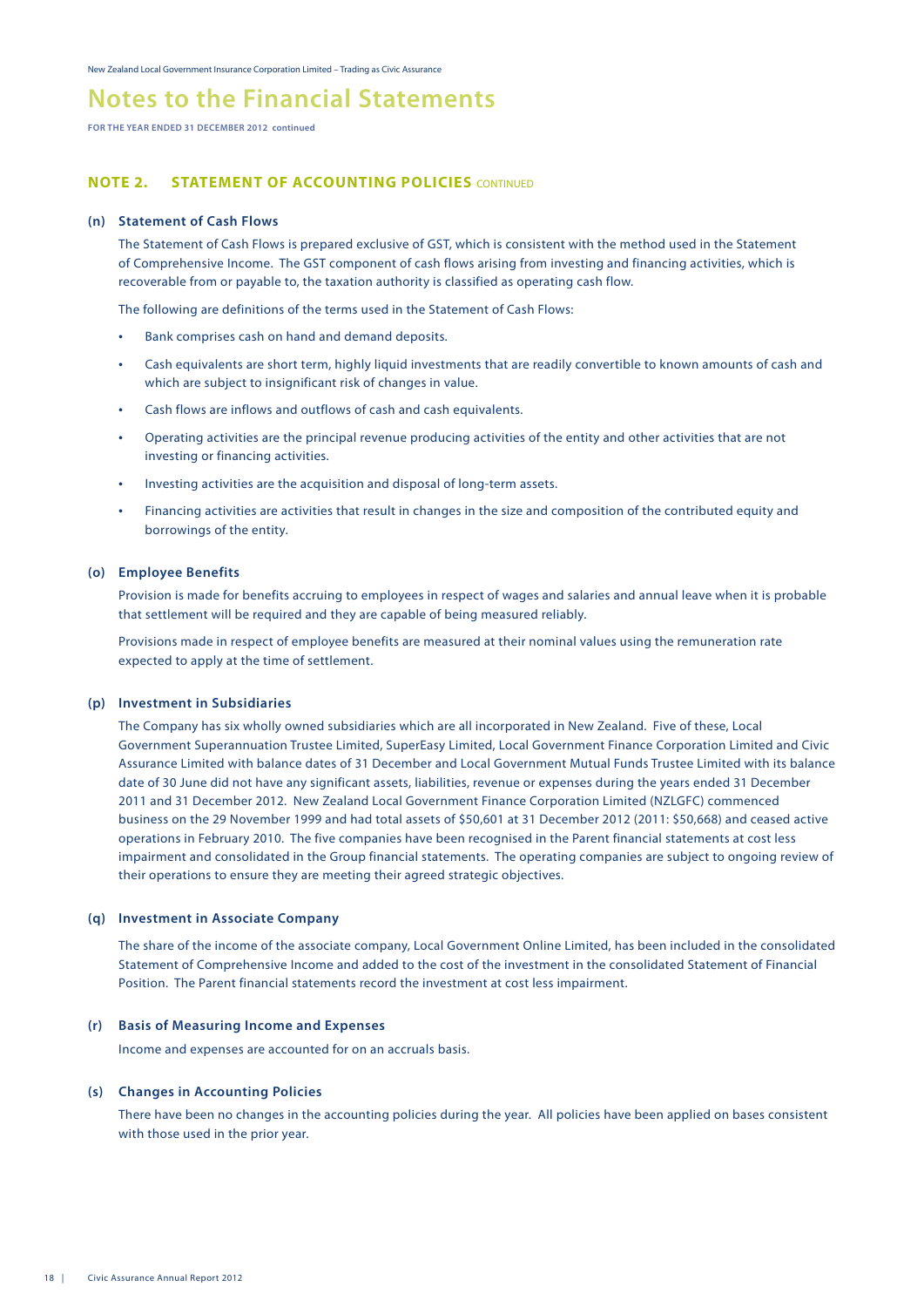**FOR THE YEAR ENDED 31 DECEMBER 2012**

#### **NOTE 3. CLAIMS**

#### **(a) Claims**

|                                                                               | 2012<br>Group | 2011<br>Group | 2012<br>Parent<br>\$ | 2011<br>Parent                                                  |
|-------------------------------------------------------------------------------|---------------|---------------|----------------------|-----------------------------------------------------------------|
| Claims Incurred and Provision for Outstanding Claims                          |               |               |                      |                                                                 |
| Total claims incurred during the year                                         |               |               |                      | $(140,001,168)$ $(634,166,382)$ $(140,001,168)$ $(634,166,382)$ |
| Less: Reinsurance recoveries receivable on claims incurred<br>during the year | 140,086,123   | 626,784,100   | 140,086,123          | 626,784,100                                                     |
| <b>Net Claims</b>                                                             | 84,955        | (7, 382, 282) | 84,955               | (7, 382, 282)                                                   |

Claims costs are reliably estimated and claims are usually settled within one year therefore there is no claims development from prior years' claims.

#### **(b) Reconciliation of Movements in Gross Outstanding Claims Liability**

|                                                                     | 2012<br><b>Group</b> | 2011<br><b>Group</b> | 2012<br>Parent                                  | 2011<br>Parent |
|---------------------------------------------------------------------|----------------------|----------------------|-------------------------------------------------|----------------|
| Outstanding Claims liability at the beginning of the financial year | 712,699,000          |                      | 88.280.226 712.699.000                          | 88,280,226     |
| Claims Expense in the current year                                  | 140,001,168          | 634,166,382          | 140,001,168                                     | 634,166,382    |
| Claims Paid                                                         | (23, 393, 368)       | (9.747.608)          | (23, 393, 368)                                  | (9,747,608)    |
| Outstanding Claims liability at the end of the financial year       |                      |                      | 829,306,800 712,699,000 829,306,800 712,699,000 |                |

#### **(c) Actuarial Methodology and Assumptions**

The estimation process involves using the Company's specific data, relevant industry data and more general economic data. Each class of business is usually examined separately and the process involves consideration of a large number of factors including the risks to which the business is exposed at a point in time, claim frequencies and average claim sizes, historical trends in the incidence and development of claims reported and finalised, legal, social and economic factors that may impact upon each class of business as well as the key actuarial assumptions set out below, and the impact of reinsurance and other recoveries.

Different actuarial valuation models are used for different claims types with the results then being aggregated. This aggregation of results enhances the valuation process by allowing the use of the model best suited to particular claims types. The selection of the appropriate model takes into account the characteristics of a class of business and the extent of development of past claims periods.

The different components of the outstanding claims liability are subject to different levels of uncertainty. The estimation of the cost of claims reported but not yet paid in full is made on a case by case basis by claims personnel having regard to the facts and circumstances of the claim as reported, any information available from assessors and information on the cost of settling claims with similar characteristics in previous periods. A further amount, which may be a reduction, is included for IBNER on the basis of past experience with the accuracy of initial claims estimates. With IBNR, the estimation is generally subject to a greater degree of uncertainty than the estimation of the cost of settling claims already notified, as no information is currently available about the claim. In calculating the estimated cost of unpaid claims a variety of estimating techniques are used generally based on statistical analysis of historical experience, which assumes that the development pattern of the current claims will be consistent with past experience. Allowance is made however for changes or uncertainties which may create distortions in the underlying statistics which might cause the cost of unsettled claims to increase or reduce when compared with the cost of previously settled claims.

Large claims impacting each relevant business class are generally assessed separately, being measured on a case by case basis or projected separately in order to allow for the possible distortive effect of the development and incidence of these large claims.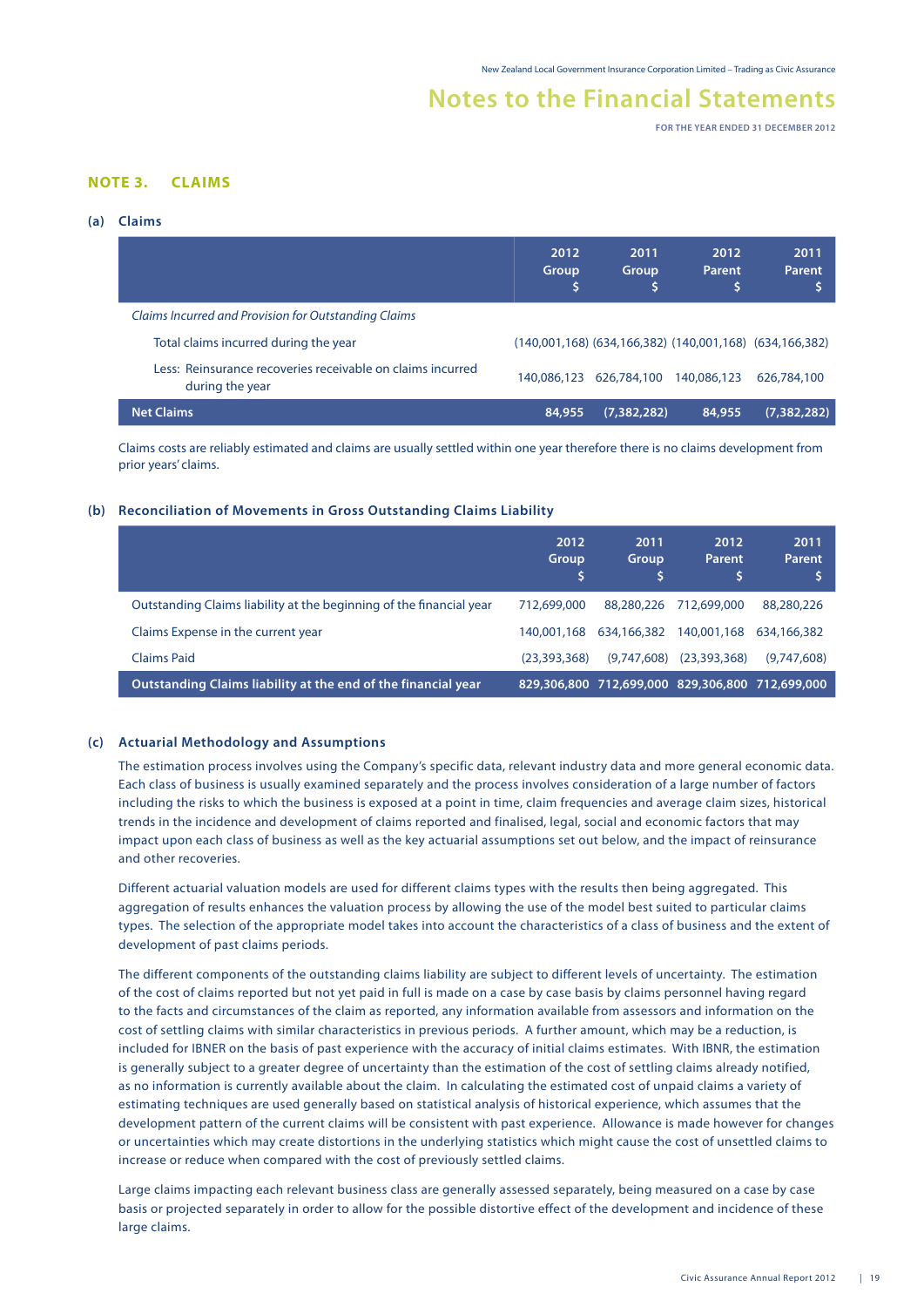**FOR THE YEAR ENDED 31 DECEMBER 2012 continued**

#### **NOTE 3. CLAIMS** CONTINUED

#### **(c) Actuarial Methodology and Assumptions** continued

Reserves are not established for catastrophes in advance of such events and so these events will cause volatility in the results for a period and in the levels of the outstanding claims liability.

The central estimate of the outstanding claims liability is an estimate which is intended to contain no deliberate or conscious over or under estimation and is commonly described as providing the mean of the distribution. It is considered appropriate for the measurement of the claims liability to represent a higher degree of certainty regarding the sufficiency of the liability over time, and so a risk margin is added to the central estimate. The risk margin refers to the amount by which the liability recognised in the financial statements is greater than the actuarial central estimate of the liability. The risk margin added to the central estimate increases the probability that the net outstanding claims liability will ultimately prove to be adequate.

The actuarial valuation net of reinsurance assumes that all reinsurance recoveries will be collected. The Company uses only reinsurers with rating "A-" or better from AM Best (or equivalent).

#### **(d) Canterbury Earthquakes Claims**

The Canterbury earthquakes have had a significant impact on the operational and financial results of the Company for the year, with over 900 claims being received. As at 31 December 2012 the Outstanding Claims Liability in relation to Canterbury earthquake claims was \$826,012,000 of which \$822,069,000 is covered by reinsurance treaties resulting in a net incurred claims liability of \$3,943,000. As a result of the Canterbury earthquake events, reinsurance cover has been less affordable than in previous years. In addition to this, the Company has faced logistical issues detailing the exposures that were to be written due to a lack of detailed information being readily available on the local government assets. As a consequence of this, the Company was unable to obtain reinsurance at an appropriate price for the reinsurance year commencing 1 July 2011 and has not accepted any new material damage risk from this date.

The principal concern in determining the outstanding claims liabilities for Canterbury earthquake claims is the unique nature of the event. Despite the material nature of the outstanding claims liability, it has been decided at this stage that no actuarial adjustment should be applied to the case estimates recorded for these claims. The reasons for this are:

- The unique and continuing nature of the Canterbury earthquake events means that at this stage there is very limited data upon which to base a meaningful actuarial analysis.
- All claims have been assessed by loss adjusters who have expertise in this area. We understand that there is no reason to believe that there is any systemic under or over estimation of reported claims.
- • To date, few claims have been closed so there are unlikely to be reopened claims.

Despite the considerable gross claims costs, the financial impact on the Company has been significantly mitigated by the existing catastrophe reinsurance treaties in place until 30 June 2011. These reinsurance treaties limit the Company's net claims liability to \$3.6 million net incurred claims per event (net of reinsurance). While it is expected that the gross claims will be larger than the net retention (after catastrophe reinsurance) any increase in the claims costs will be borne by the reinsurers and therefore the risk margin on the net claims liability is zero.

Although the Company's exposure to insurance risk is limited to \$3.6 million net incurred claims per event, it continues to be exposed to credit risk relating to the ability of the reinsurers to pay the gross reinsurance recoveries receivable. Details of the Company's credit risk management policies are included in Note 4(d).

No discounting of the outstanding claims liabilities or associated reinsurance recoveries receivable has been made on the basis of the short payment period expected in relation to the Company's net insured claims.

#### **(e) Other Claims**

As at 31 December 2012 the central estimate of the outstanding claims liability and risk margins in relation to Business as Usual and Riskpool claims was evaluated by Craig Lough and Janet Lockett (Fellows of the NZ Society of Actuaries) of Melville Jessup Weaver. The actuaries are satisfied as to the nature and accuracy of data used in the calculation of the outstanding claims liability.

The outstanding claims liability in respect of Business as Usual and Riskpool claims has been determined using the Bornhuetter-Fergusson (incurred claims) methodology. It has been assumed that future incurred claims patterns for each group of business will continue to follow observed historic patterns.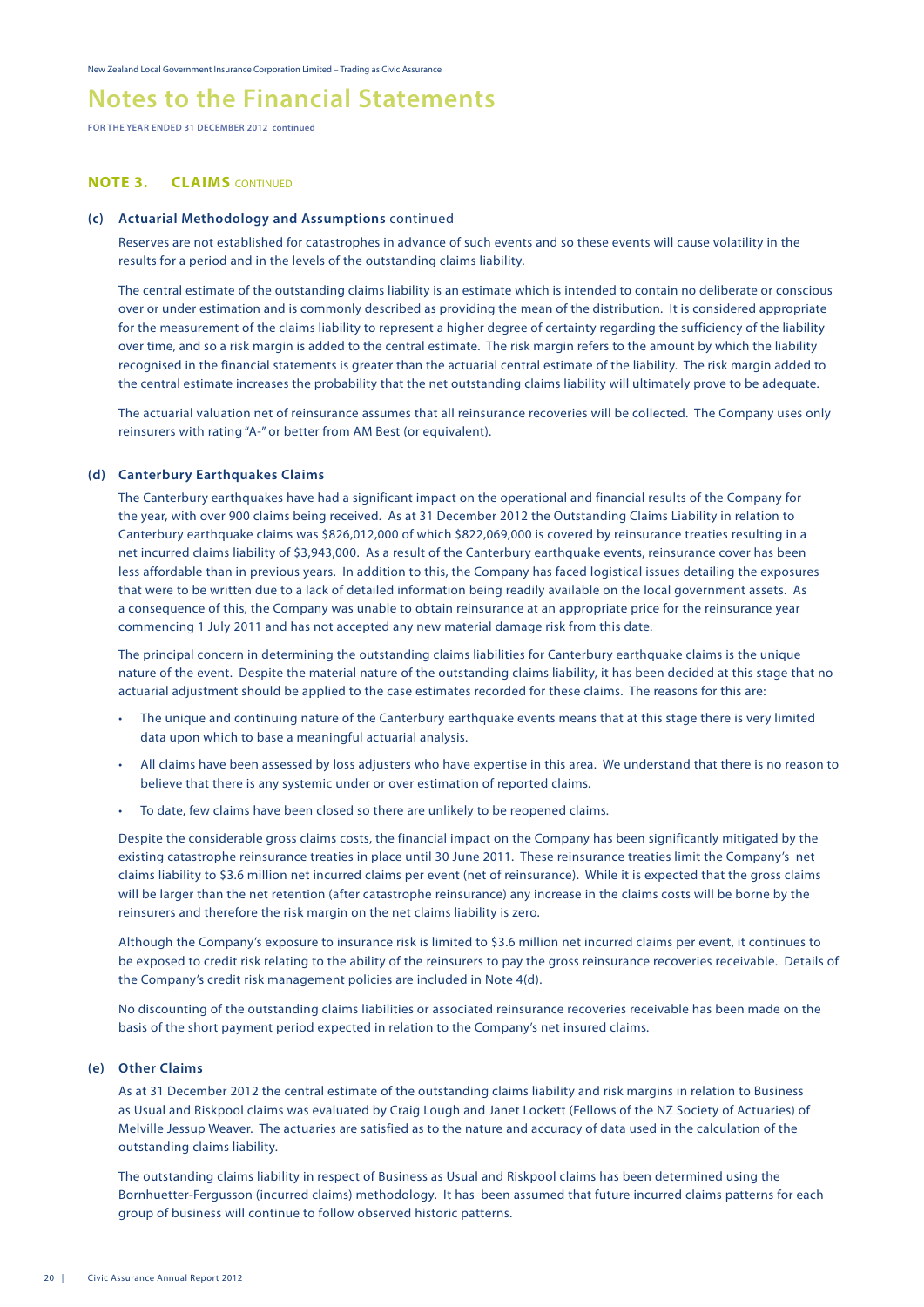**FOR THE YEAR ENDED 31 DECEMBER 2012**

The estimation of the outstanding claims liability is based on a variety of actuarial techniques that analyse experience, trends and other relevant factors. The claims estimation process commences with the actuarial projection of the future payments relating to claims incurred at the reporting date. The expected future payments include those in relation to claims reported but not yet paid or not yet paid in full, claims incurred but not reported ("IBNR"), and claims incurred but not enough reported ("IBNER").

The overall risk margin for both outstanding claims and liability adequacy testing has been determined using stochastic techniques and have been determined allowing for diversification between groups of business and having regard to the inherent variation observed in claims development in each group of business. The undiversified risk margins for each group of business are applied to the net central estimates and the results aggregated, allowing for diversification, in order to arrive at an overall net provision that is intended to provide a probability of sufficiency of 85%. For the non Canterbury earthquake claims a risk margin of \$96,000 (2011: \$184,000) has been included in the Outstanding Claims Liability as at balance date, as required in terms of NZ IFRS 4 clause 17.2.

Risk margins are held to allow for uncertainty surrounding the outstanding claims liability estimation process. Potential uncertainties include those relating to the actuarial models and assumptions, the quality of the underlying data used in the models, general statistical uncertainty and the general insurance environment. Uncertainty from the above sources is examined for each class of business and expressed as a volatility of the net central estimate. The volatility for each class is derived after consideration of stochastic modelling and benchmarking to industry analysis.

The period between the valuation date and the settlement of most claims is short, and the valuation implicitly allows for past levels of inflation to continue in the future. Therefore, any increase in costs as a result of inflation is limited. Also due to the short settlement periods the effect of discounting expected future payments is also limited and therefore the estimates are not discounted for the time value of money.

#### **NOTE 4. INSURANCE CONTRACT RISK MANAGEMENT**

A key risk from operating in the general insurance industry is the exposure to insurance risk arising from underwriting general insurance contracts. The insurance contracts transfer risk to the insurer by indemnifying the policyholders against adverse affects arising from the occurrence of specified uncertain future events. The risk is that the actual claims to be paid in relation to contracts will be different to that estimated at the time a product was designed and priced. The Company is exposed to this risk because the price for a contract must be set before the losses relating to the product are known. Hence the insurance business involves inherent uncertainty. The Company also faces other risks relating to the conduct of the general insurance business including financial risks and capital risks.

A fundamental part of the overall risk management strategy is the effective governance and management of the risks that impact the amount, timing and uncertainty of cash flows arising from insurance contracts.

#### **(a) Risk Management Objectives and Policies for Mitigating Insurance Risk**

The risk management activities can be broadly separated into underwriting (acceptance and pricing of risk), claims management, reserving, and investment management. The objective of these risk management functions is to enhance the longer term financial performance of the overall insurance operations.

The key policies in place to mitigate risks arising from underwriting insurance contracts include the following:

- • Acceptance of risk The Company is primarily an insurer only of risks owned or managed by local authorities. Records of results and trends exclusively in this market sector that have been built up over a number of years are available as tools for the Company's underwriter who has over 35 years experience in the industry and over ten years experience in underwriting local government risks. The portfolio is essentially property risks. A "ring fenced" maximum liability layer of liability risk has been written to support the local government liability pool, provided by New Zealand Mutual Liability Riskpool ("Riskpool").
- Pricing Many years of underwriting results for a tight homogenous group of risks enables the Company's underwriters to calculate acceptable pricing and acceptable terms and conditions of cover.
- Reinsurance Through reinsurance the Company, up until 30 June 2011, was able to cap its maximum liability in the event of a catastrophe to \$3.6 million. This amount was well within the Company's reserves.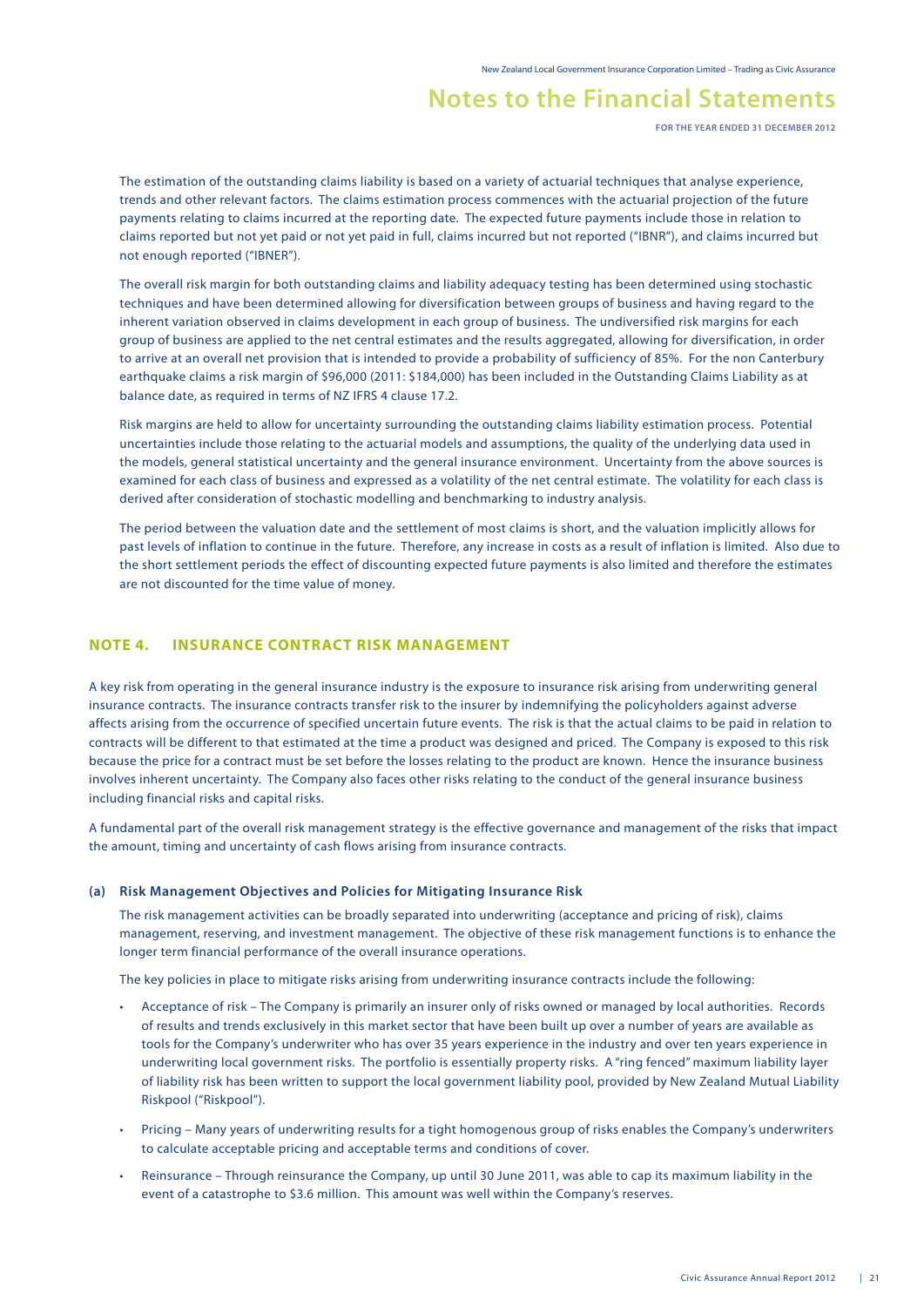**FOR THE YEAR ENDED 31 DECEMBER 2012 continued**

#### **NOTE 4. INSURANCE CONTRACT RISK MANAGEMENT** CONTINUED

#### **(a) Risk Management Objectives and Policies for Mitigating Insurance Risk** continued

- Claims management Claims are handled inhouse by experienced claims handling staff. Staff are allocated settling limits and authorities commensurate with their levels of experience. These authority levels are reviewed regularly. Senior claims staff are very experienced, particularly in local government claims. Overall authority and claims management is provided by the Company's General Manager Insurance who has over ten years experience as a commercial claims manager in New Zealand.
- Investment management All premium income is held in NZ Registered Bank accounts and short term deposits. The investments are regularly reviewed by the Board and is set with a low exposure to shares (less than 5%).
- Risk reduction The Company's underwriter and its General Manager regularly analyse and review claims data with a view to educating and training insureds in recognition and prevention of manageable risks. Due to the Company being unable to reinsure risks after 1 July 2011 the risk was managed by not writing material damage cover policies.

#### **(b) Terms and Conditions of Insurance Contracts**

Almost all the Company's insurance contracts written are entered into on a standard form and on an annual basis. There are no special terms and conditions in any non standard contracts that would have a material impact on the financial statements.

#### **(c) Concentration of Insurance Risk**

 Concentration risk is particularly relevant in the case of natural disasters and other catastrophes. The Company dealt with this by having uncapped reinsurance cover for the period of the insurance contract. All geographical risk is in New Zealand.

#### **(d) Credit Risk**

Financial assets or liabilities arising from insurance contracts are presented in the Statement of Financial Position. These amounts best represent the maximum credit risk exposure at reporting date.

The credit risk relating to insurance contracts relates primarily to:

- Premium receivable which is due from policyholders and intermediaries (brokers). The brokers collect premium from policyholders and remit the monies to the insurer in accordance with contractual arrangements, being held in a trust account and paid within 90 days. The recoverability of premium receivable is assessed and provision is made for impairment based on objective evidence and having regard to past default experience. Concentrations of credit risk are determined by the clients who each independently appoint their own insurance broker.
- Reinsurance recoveries receivable, which are discussed further in Note 6.

#### **(e) Interest Rate Risk**

The underwriting of general insurance contracts creates no exposure to the risk that interest rate movements may impact the value of the outstanding claims liability because the outstanding claims liability is not discounted due to the short tail nature of claims.

#### **(f) Reinsurance Risk**

Risks underwritten are reinsured in order to limit exposure to losses, stabilise earnings, protect capital resources and ensure efficient control and spread of the risks underwritten.

#### **(g) Operational Risk**

Operational risk is the risk of financial loss (including lost opportunities) resulting from external events and/or inadequate or failed internal processes, people and systems. Operational risk is identified, and assessed on an ongoing basis and the capital management strategy includes consideration of operational risk. Management and staff are responsible for identifying, assessing and managing operational risks in accordance with their roles and responsibilities.

#### **(h) Liquidity Risk**

All assets and liabilities used in relation to the liquidity of the insurance business are included in the sensitivity analysis in Note 13.

#### **(i) Sensitivity Analysis**

Sensitivity of risks relates primarily to the risk margin assessments which are set out in Note 3. These are reviewed annually and change in accordance with current best estimates using advice from an actuary.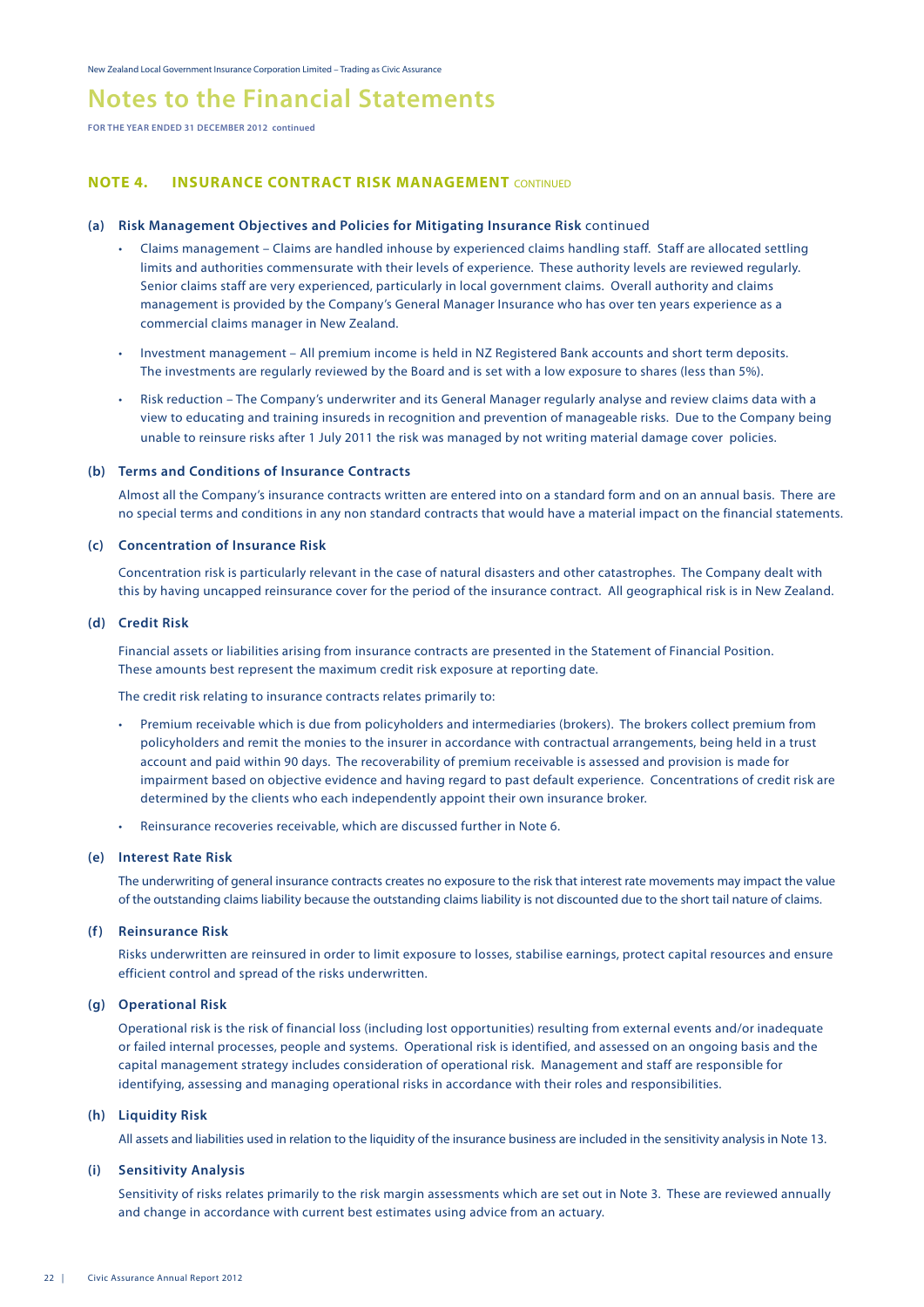**FOR THE YEAR ENDED 31 DECEMBER 2012**

#### **NOTE 5. INSURANCE PROVISIONS**

The Company had a claims payable credit rating of "B++ u, negative outlook" issued by A M Best at 31 December 2012. The Company's reinsurance programme is structured to adequately protect the Company's solvency and capital position. It covers per risk and event losses in New Zealand. Counterparty reinsurers with credit ratings no less than "A-" (A M Best scale) participate in the reinsurance catastrophe programme.

#### **NOTE 6. REINSURANCE RECEIVABLE ON OUTSTANDING CLAIMS**

#### **(a) Reconciliation of Movements for the Financial Year**

|                                                                                         | 2012<br>Group | 2011<br><b>Group</b> | 2012<br>Parent<br>\$                            | 2011<br>Parent |
|-----------------------------------------------------------------------------------------|---------------|----------------------|-------------------------------------------------|----------------|
| Reinsurance recoveries receivable on outstanding claims at<br>the beginning of the year | 702.715.777   | 80.461.914           | 702.715.777                                     | 80,461,914     |
| Reinsurance recoveries received                                                         | (22.556.241)  | (4.530.237)          | (22.556.241)                                    | (4,530,237)    |
| Reinsurance recoveries receivable on claims incurred<br>during the year                 | 140,086,123   | 626,784,100          | 140,086,123                                     | 626,784,100    |
| Reinsurance recoveries receivable on outstanding claims<br>at the end of the year       |               |                      | 820,245,659 702,715,777 820,245,659 702,715,777 |                |

#### **(b) Actuarial Assumptions**

Reinsurance and other recoveries on outstanding claims are computed using actuarial assumptions and methods similar to that used for outstanding claims (refer Note 3). The outstanding claims liability is calculated gross of any reinsurance recoveries and a separate estimate is then made of the amounts that are expected to be recoverable from reinsurers based upon the gross provisions.

#### **(c) The Effect of Changes in Assumption**

The effect of changes in assumptions on the net outstanding claims liability, which incorporates the reinsurance and other recoveries receivable on outstanding claims, is disclosed in Note 3.

#### **(d) Risk Management**

The Board and senior management assess the Company's reinsurance programme as existing and for the following year based on identification of the Company's exposure and its ability to meet claims from its capital base.

#### **(e) Reinsurance Risk Management**

Risks underwritten are reinsured in order to limit exposure to losses, stabilise earnings, protect capital resources and ensure efficient control and spread of the risks underwritten. The Company has its own reinsurance programme and determines its own risk limits. The Company buys reinsurance in only two forms, a quota share programme on every property risk and a catastrophe programme over its whole portfolio. These programmes are negotiated on an annual basis from 1 July to 30 June. As a consequence of the Canterbury earthquakes the Company has been unable to obtain property reinsurance from 1 July 2011 and has therefore ceased providing material damage cover since this date.

Reinsurance arrangements mitigate insurance risk but can expose the Company to credit risk. Reinsurance is placed with companies based on an evaluation of the financial strength of the reinsurers, terms of coverage, and price. The Company has clearly defined credit policies for the approval and management of credit risk in relation to reinsurers. It is Company policy to only deal with reinsurers with credit ratings of at least AM Best "A-" (or other rating agency equivalent). The Company monitors the financial condition of its reinsurers on an ongoing basis and periodically reviews reinsurers' abilities to fulfil their obligations to the Company under respective existing and future reinsurance contracts.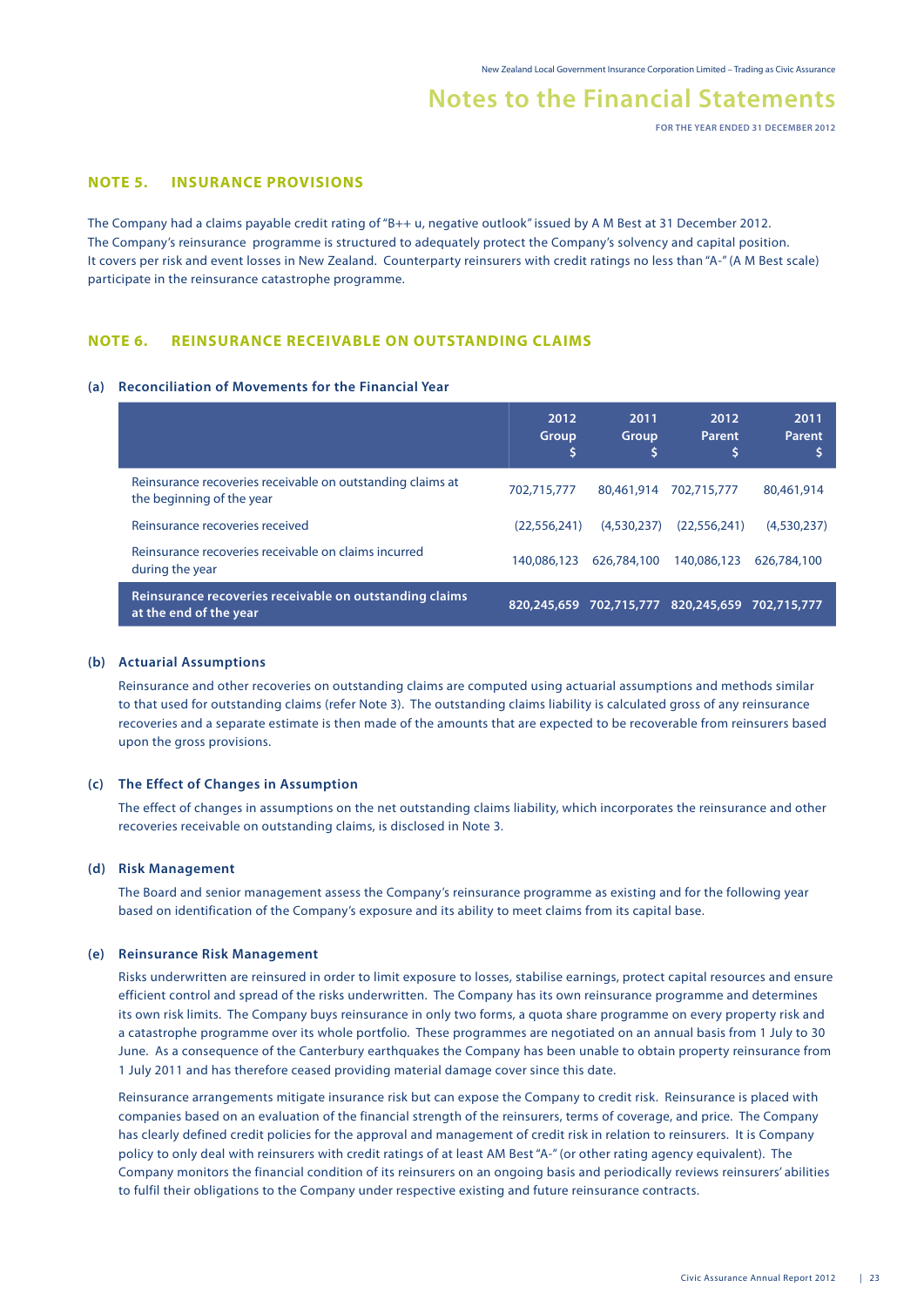**FOR THE YEAR ENDED 31 DECEMBER 2012 continued**

#### **NOTE 7. UNEARNED PREMIUM LIABILITY AND REINSURANCE PREPAYMENTS**

#### **(a) Reconciliation of Movements for the Financial Year**

|                                                                             | 2012<br>Group | 2011<br>Group<br>S | 2012<br><b>Parent</b><br>\$ | 2011<br><b>Parent</b> |
|-----------------------------------------------------------------------------|---------------|--------------------|-----------------------------|-----------------------|
| Unearned net premium liability at the beginning of<br>the financial year    | 376,014       | 1,593,651          | 376,014                     | 1,593,651             |
| Deferral of gross premiums on contracts written in the year                 | 226,109       | 436,081            | 226,109                     | 436,081               |
| Deferral of reinsurance expense payable on contracts written<br>in the year | (40)          | (60,067)           | (40)                        | (60,067)              |
| Earning of premiums written in previous years                               | (436,081)     | (4,099,951)        | (436,081)                   | (4,099,951)           |
| Payment of reinsurance expense payable written in previous years            | 60.067        | 2,506,300          | 60,067                      | 2,506,300             |
| <b>Unexpired Risk Reserve</b>                                               | 814,000       | ۰                  | 814,000                     |                       |
| Unearned net premium liability at the end of the financial year             | 1.040.069     | 376,014            | 1,040,069                   | 376,014               |

#### **(b) Liability Adequacy Test**

The conduct of the liability adequacy test as at 31 December 2012 identified a deficit (2011: deficit) and therefore an Unexpired Risk Reserve, that is intended to provide a probability of sufficiency of 75%, has been brought to account in the balance sheet. The deficit is a result of the Company incurring expenses including claims work related to the Canterbury earthquakes despite not providing cover for the year under review.

#### **NOTE 8. TAXATION**

#### **(a) Income tax recognised in the Statement of Comprehensive Income**

|                                                                                              | 2012<br>Group<br>S | 2011<br>Group<br>S | 2012<br>Parent<br>S | 2011<br>Parent<br>s |
|----------------------------------------------------------------------------------------------|--------------------|--------------------|---------------------|---------------------|
| Tax expense/(income) comprises:                                                              |                    |                    |                     |                     |
| <b>Current tax expense</b>                                                                   | (352, 698)         | (1,776,329)        | (352, 691)          | (1,776,337)         |
| Adjustments recognised in the current year in relation to the current<br>tax of prior years  | 80,259             | (46, 835)          | 80,259              | (46, 835)           |
| Deferred tax (income) relating to the origination and reversal of<br>temporary differences   |                    |                    |                     |                     |
| Deferred tax expense/(income) relating to changes in tax rates or<br>imposition of new taxes |                    |                    |                     |                     |
| <b>Total tax expense</b>                                                                     | (272, 439)         | (1,823,164)        | (272, 432)          | (1,823,172)         |
| <b>Attributable to:</b>                                                                      |                    |                    |                     |                     |
| <b>Continuing operations</b>                                                                 | (272, 439)         | (1,823,164)        | (272, 432)          | (1,823,172)         |
| Discontinued operations                                                                      |                    |                    |                     |                     |
|                                                                                              | (272, 439)         | (1,823,164)        | (272, 432)          | (1,823,172)         |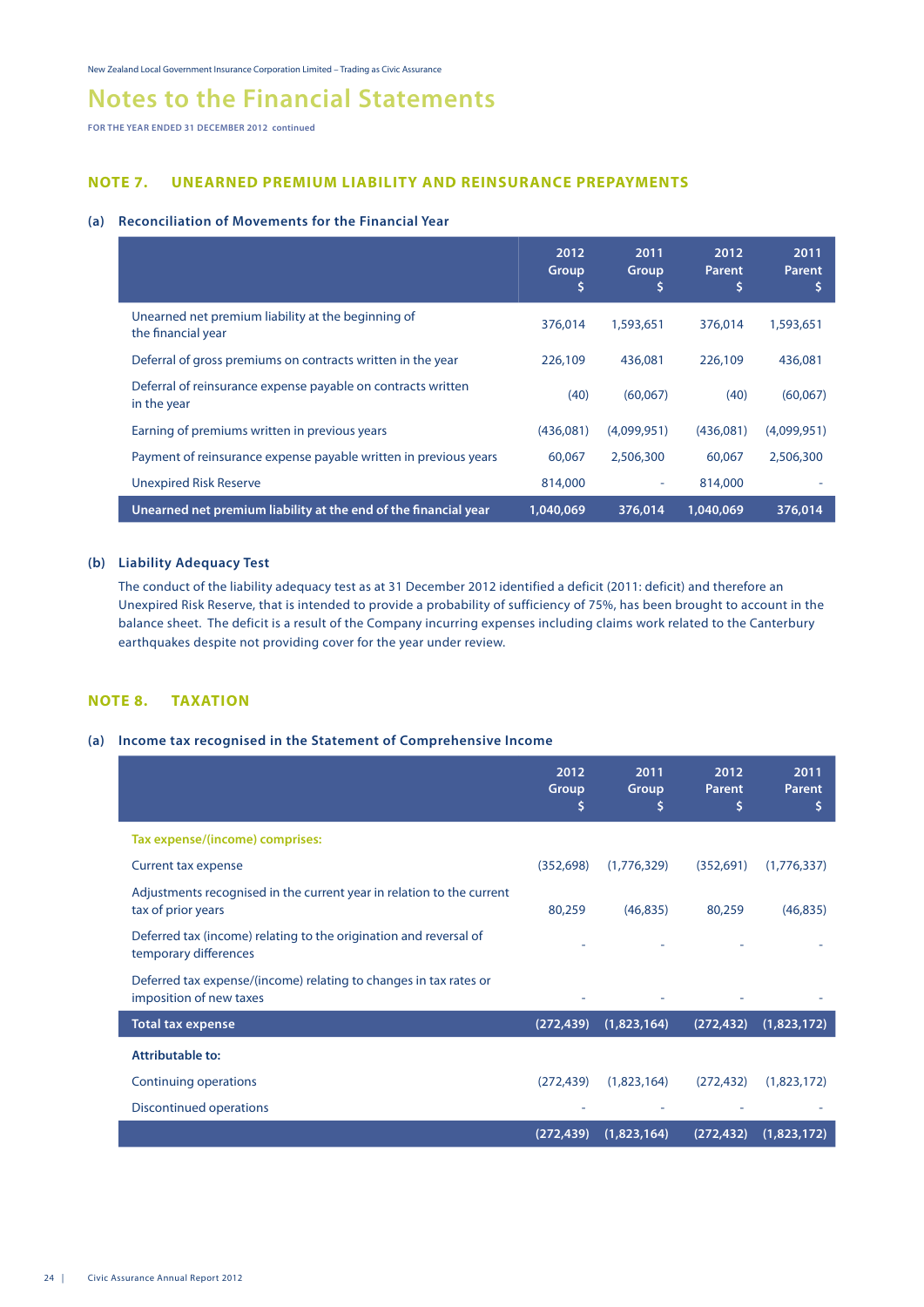**FOR THE YEAR ENDED 31 DECEMBER 2012**

The prima facie income tax expense on pre-tax accounting profit from operations reconciles to the income tax expense in the financial statements as follows:

|                                                                             | 2012<br>Group<br>\$ | 2011<br>Group<br>\$ | 2012<br>Parent | 2011<br>Parent<br>\$ |
|-----------------------------------------------------------------------------|---------------------|---------------------|----------------|----------------------|
| Profit from continuing operations                                           | (1,263,625)         | (6,338,503)         | (1,263,600)    | (6,338,433)          |
| Profit from discontinued operations                                         |                     |                     |                |                      |
| Profit from operations                                                      | (1,263,625)         | (6,338,503)         | (1,263,600)    | (6,338,433)          |
| Subvention payable                                                          |                     |                     | (7)            | 672                  |
| <b>Revaluation of Investment Property</b>                                   | (323, 161)          | (900,000)           | (323, 161)     | (900,000)            |
|                                                                             | (1,586,786)         | (7,238,503)         | (1,586,768)    | (7,237,761)          |
| Income tax calculated at 28%                                                | (444.302)           | (2,026,781)         | (444, 295)     | (2,026,573)          |
| Non-deductible expenses / (taxable income)                                  | 91,604              | 249,752             | 91,604         | 250,236              |
| Deferred tax income relating to early adoption of amendments<br>to NZIAS 12 |                     |                     |                |                      |
| Effect of change in corporate tax rate                                      |                     |                     |                |                      |
|                                                                             | (352, 698)          | (1,777,029)         | (352, 691)     | (1,776,337)          |
| (Over)/under provision of income tax in previous year                       | 80,259              | (46, 835)           | 80,259         | (46, 835)            |
| Income Tax (Credit) / Expense                                               | (272, 439)          | (1,823,864)         | (272, 432)     | (1,823,172)          |

#### **(b) Current tax assets and liabilities**

|                       | 2012<br>Group<br>s | 2011<br>Group<br>S | 2012<br>Parent | 2011<br><b>Parent</b> |
|-----------------------|--------------------|--------------------|----------------|-----------------------|
| Tax refund receivable | 200,510            | 197,920            | 200,510        | 197,920               |
| Tax payable           | $\sim$             | $\sim$             | ٠              | ۰                     |
|                       | 200,510            | 197,920            | 200,510        | 197,920               |

#### **(c) Deferred tax balances**

|                                    | 2012<br>Group<br>\$ | 2011<br><b>Group</b><br>\$ | 2012<br>Parent<br>\$ | 2011<br>Parent<br>\$ |
|------------------------------------|---------------------|----------------------------|----------------------|----------------------|
| Deferred tax assets comprise:      |                     |                            |                      |                      |
| <b>Temporary differences</b>       | 4,122,775           | 3,830,067                  | 4,122,775            | 3,830,067            |
|                                    | 4,122,775           | 3,830,067                  | 4,122,775            | 3,830,067            |
| Deferred tax liabilities comprise: |                     |                            |                      |                      |
| <b>Temporary differences</b>       | (433, 128)          | (412, 852)                 | (433, 128)           | (412, 852)           |
|                                    | (433, 128)          | (412, 852)                 | (433, 128)           | (412, 852)           |
| <b>Net Deferred Tax balance</b>    | 3,689,647           | 3,417,215                  | 3,689,647            | 3,417,215            |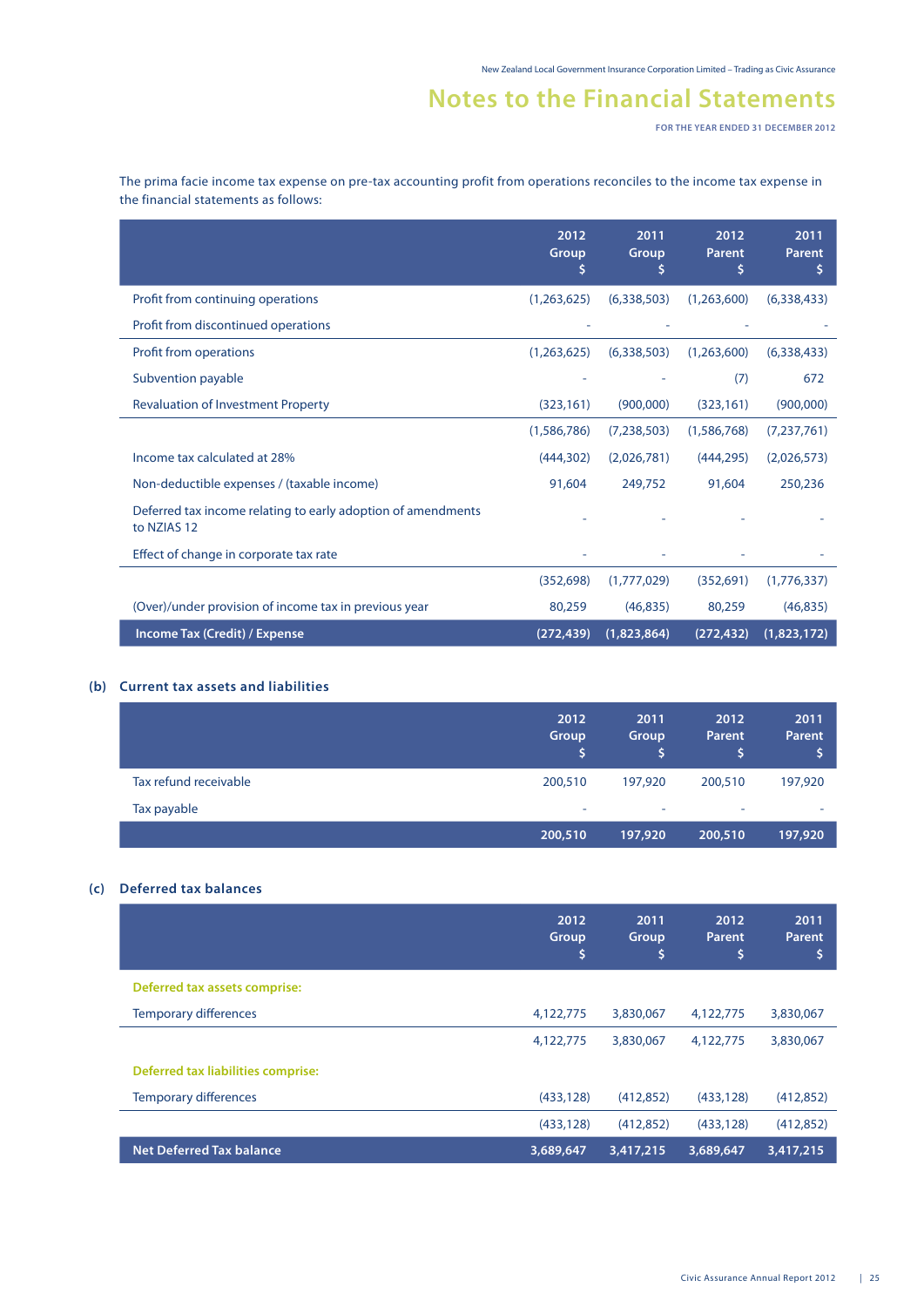**FOR THE YEAR ENDED 31 DECEMBER 2012 continued**

#### **NOTE 8. TAXATION CONTINUED**

#### **(c) Deferred tax balances** continued

Gross Taxable and deductible temporary differences for both the Company and Group arise from the following:

|      |                                      | <b>Opening</b><br><b>Balance</b><br>\$ | Charged<br>to Income<br>\$ | Charged<br>to Equity<br>Ś. | <b>Prior Period</b><br><b>Adjustment</b><br>Š. | <b>Closing</b><br><b>Balance</b><br>\$ |
|------|--------------------------------------|----------------------------------------|----------------------------|----------------------------|------------------------------------------------|----------------------------------------|
|      | Investment gains                     | (40, 315)                              |                            |                            | L.                                             | (40, 315)                              |
|      | Building, property and equipment     | (1,434,154)                            | (72, 416)                  |                            |                                                | (1,506,570)                            |
|      | Other                                |                                        |                            |                            |                                                |                                        |
|      |                                      | (1,474,469)                            | (72, 416)                  |                            |                                                | (1,546,885)                            |
|      | <b>Employee entitlements</b>         | 53,359                                 | 31,194                     |                            |                                                | 84,553                                 |
|      | Doubtful debts and impairment losses |                                        |                            |                            |                                                |                                        |
|      | Losses carried forward               | 10,598,453                             | 1,300,832                  |                            | 2,740,357                                      | 14,639,642                             |
| 2012 | Other                                | 3,027,000                              |                            |                            | (3,027,000)                                    |                                        |
|      |                                      | 13,678,812                             | 1,332,026                  |                            | (286, 643)                                     | 14,724,195                             |
|      | <b>Attributable to:</b>              |                                        |                            |                            |                                                |                                        |
|      | <b>Continuing operations</b>         | 12,204,343                             | 1,259,610                  | ä,                         | (286, 643)                                     | 13,177,310                             |
|      | <b>Discontinued operations</b>       |                                        |                            |                            |                                                |                                        |
|      | <b>Total</b>                         | 12,204,343                             | 1,259,610                  |                            | (286, 643)                                     | 13,177,310                             |
|      | Tax effect at 28%                    | 3,417,215                              | 352,691                    | L,                         | (80, 259)                                      | 3,689,647                              |
|      | Investment gains                     | (40,315)                               | $\omega$                   |                            |                                                | (40,315)                               |
|      | Building, property and equipment     | (1,208,099)                            | (95, 824)                  |                            | (130, 231)                                     | (1,434,154)                            |
|      | Other                                |                                        |                            |                            |                                                |                                        |
|      |                                      | (1, 248, 414)                          | (95, 824)                  |                            | (130, 231)                                     | (1,474,469)                            |
|      | <b>Employee entitlements</b>         | 56,776                                 | (3, 417)                   |                            |                                                | 53,359                                 |
|      | Doubtful debts and impairment losses |                                        |                            |                            |                                                |                                        |
|      | Losses carried forward               | 4,729,053                              | 5,672,020                  |                            | 197,380                                        | 10,598,453                             |
| 2011 | Other                                | 2,165,716                              | 771,284                    |                            | 90,000                                         | 3,027,000                              |
|      |                                      | 6,951,545                              | 6,439,887                  |                            | 287,380                                        | 13,678,812                             |
|      | <b>Attributable to:</b>              |                                        |                            |                            |                                                |                                        |
|      | <b>Continuing operations</b>         | 5,703,131                              | 6,344,063                  |                            | 157,149                                        | 12,204,343                             |
|      | <b>Discontinued operations</b>       |                                        |                            |                            |                                                |                                        |
|      | <b>Total</b>                         | 5,703,131                              | 6,344,063                  | L,                         | 157,149                                        | 12,204,343                             |
|      | Tax effect at 28%                    | 1,596,876                              | 1,776,338                  |                            | 44,002                                         | 3,417,215                              |

At the balance sheet date, the aggregate amount of temporary differences associated with undistributed earnings of subsidiaries for which deferred tax liabilities have not been recognised is \$nil. No liability has been recognised in respect of these differences because the Group is in a position to control the timing of the reversal of the temporary differences and it is probable that such differences will not reverse in the foreseeable future.

The deferred tax asset relating to tax losses carried forward has been recognised as the financial forecasts anticipate the Company re-entering the insurance market and returning to profits in future financial years (refer Note 23).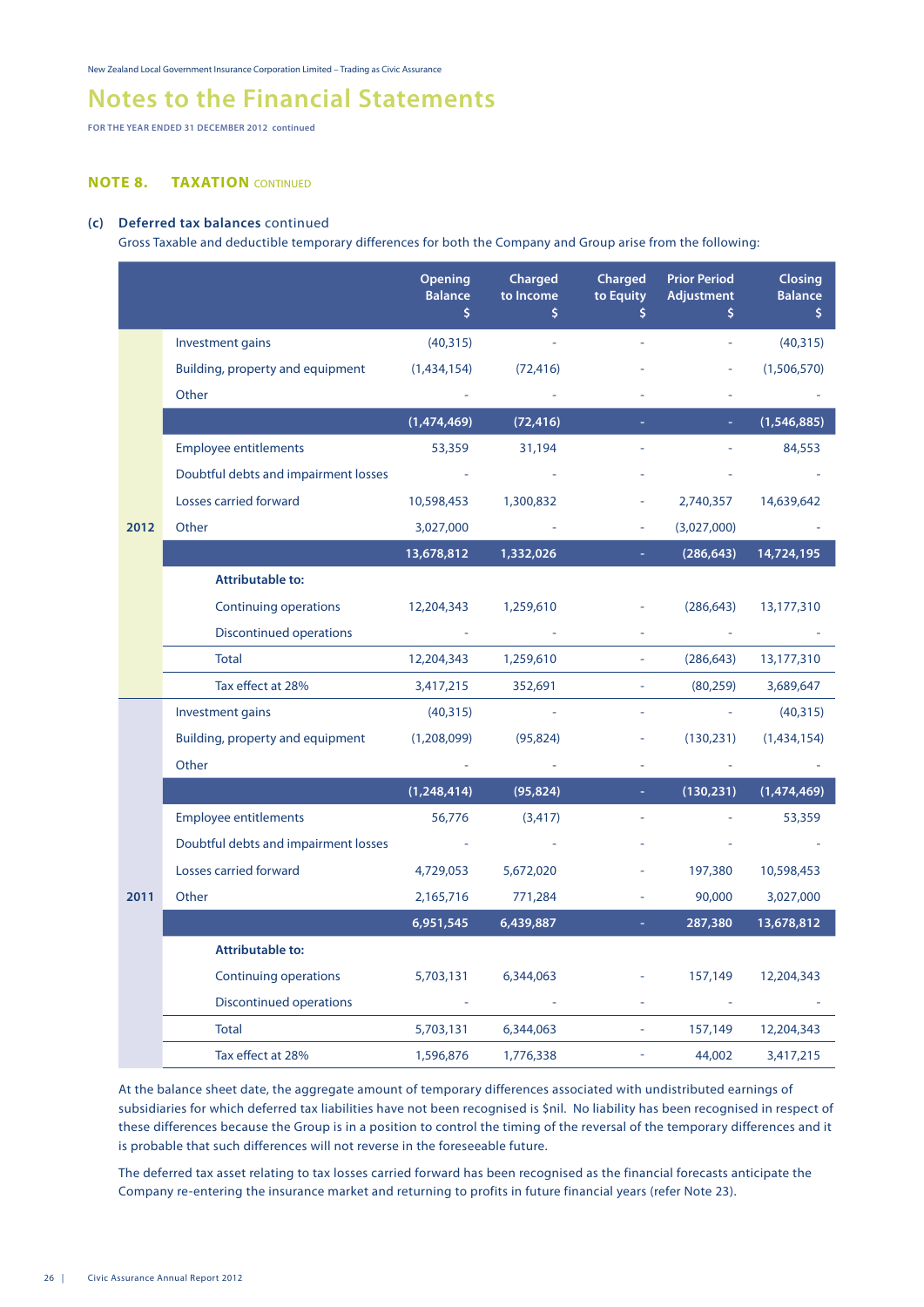**FOR THE YEAR ENDED 31 DECEMBER 2012**

#### **(d) Imputation Credit Account**

|                                                      | 2012<br>Group<br>\$ | 2011<br><b>Group</b><br>\$ | 2012<br>Parent<br>\$ | 2011<br><b>Parent</b><br>\$ |
|------------------------------------------------------|---------------------|----------------------------|----------------------|-----------------------------|
| <b>Opening Balance</b>                               | 5,650,387           | 5,638,291                  | 5,650,387            | 5,638,291                   |
| <b>Plus Credits</b>                                  |                     |                            |                      |                             |
| <b>Income Tax Paid</b>                               |                     |                            |                      |                             |
| <b>Resident Withholding Tax</b>                      | 119,418             | 81,094                     | 119,418              | 81,094                      |
| <b>Imputation Credits Received</b>                   |                     |                            |                      |                             |
|                                                      | 119,418             | 81,094                     | 119,418              | 81,094                      |
| <b>Less Debits</b>                                   |                     |                            |                      |                             |
| <b>Tax Refund</b>                                    | 122,799             | 68,998                     | 122,799              | 68,998                      |
| <b>Imputation Credits Attached to Dividends Paid</b> |                     |                            |                      |                             |
|                                                      | 122,799             | 68,998                     | 122,799              | 68,998                      |
| <b>Closing Balance</b>                               | 5,647,006           | 5,650,387                  | 5,647,006            | 5,650,387                   |

#### **NOTE 9. INCOME RELATING TO FINANCIAL INSTRUMENTS**

|                                                        | 2012<br>Group<br>\$ | 2011<br><b>Group</b><br>\$ | 2012<br><b>Parent</b><br>\$ | 2011<br><b>Parent</b><br>\$ |
|--------------------------------------------------------|---------------------|----------------------------|-----------------------------|-----------------------------|
| <b>Designated Fair Value through Profit or Loss</b>    |                     |                            |                             |                             |
| Managed Fund – Reinvested interest and change in value | ٠                   | 156,946                    | ۰                           | 156,946                     |
| <b>Dividends Received</b>                              | ۰                   | ۰                          | ۰                           |                             |
|                                                        | ÷                   | 156,946                    | ٠                           | 156,946                     |
| <b>Held to Maturity</b>                                |                     |                            |                             |                             |
| Interest Received - NZ Government Stock                | 3,243               | 4,885                      | 3,243                       | 4,885                       |
| <b>Interest Received - Local Authority Stock</b>       | ٠                   | ٠                          | ٠                           |                             |
|                                                        | 3,243               | 4,885                      | 3,243                       | 4,885                       |
| <b>Cash &amp; Cash Equivalents</b>                     |                     |                            |                             |                             |
| Interest Received - Short Term Deposits at Bank        | 412,687             | 278,458                    | 412,687                     | 278,458                     |
|                                                        | 415,930             | 440,289                    | 415,930                     | 440,289                     |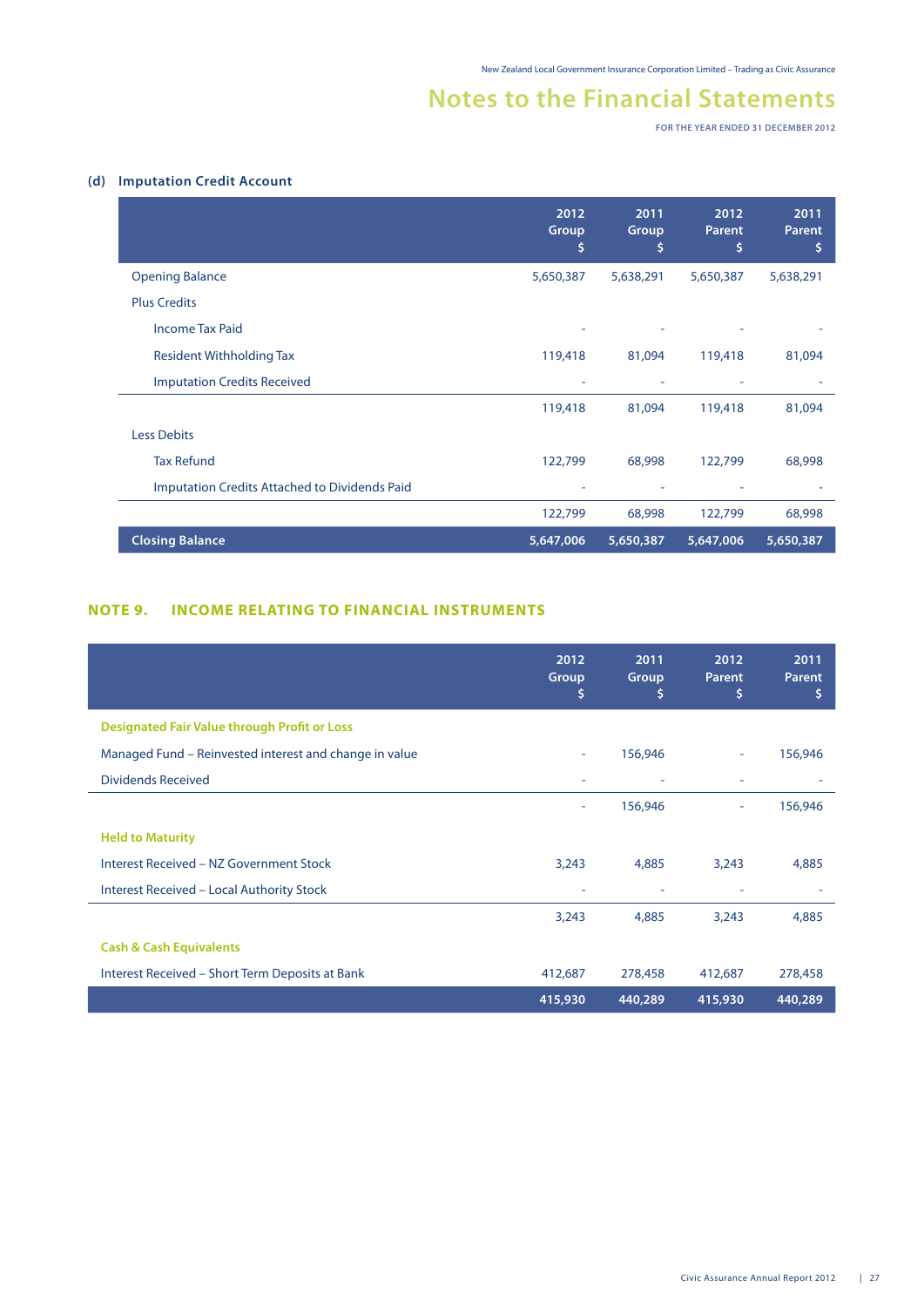## **Notes to the Financial Statements**

**FOR THE YEAR ENDED 31 DECEMBER 2012 continued**

#### **NOTE 10. INVESTMENT PROPERTY**

|                                                       | 2012<br>Group<br>\$ | 2011<br>Group<br>\$ | 2012<br>Parent<br>\$ | 2011<br><b>Parent</b><br>\$ |
|-------------------------------------------------------|---------------------|---------------------|----------------------|-----------------------------|
| (Local Government Building, Lambton Quay, Wellington) |                     |                     |                      |                             |
| Land valuation (Original Cost \$289,253)<br>(a)       | 2,900,000           | 2,900,000           | 2,900,000            | 2,900,000                   |
| Less decrease in value                                | ۰                   | ٠                   |                      |                             |
| <b>Fair Value</b>                                     | 2,900,000           | 2,900,000           | 2,900,000            | 2,900,000                   |
| (b) Building valuation (Original Cost \$860,571)      | 4,000,000           | 4,900,000           | 4,000,000            | 4,900,000                   |
| Refurbishment                                         | 173,161             | ٠                   | 173,161              |                             |
| Less decrease in value                                | (323, 161)          | (900,000)           | (323, 161)           | (900,000)                   |
| <b>Fair Value</b>                                     | 3,850,000           | 4,000,000           | 3,850,000            | 4,000,000                   |
| Artwork valuation (Original Cost \$8,844)<br>(c)      | 25,000              | 25,000              | 25,000               | 25,000                      |
| Plus increase in value                                | ٠                   |                     |                      |                             |
| <b>Fair Value</b>                                     | 25,000              | 25,000              | 25,000               | 25,000                      |
|                                                       | 6,775,000           | 6,925,000           | 6,775,000            | 6,925,000                   |

The investment property is revalued every year. The investment property was valued on 31 December 2012 by independent registered valuer Martin Veale (ANZIV, SPINZ) of the firm Telfer Young (Wgtn) Ltd. The property is valued in accordance with NZ Property Practice Standard 3 – valuations for Financial reporting purposes at fair value arrived at using comparable market rental information. The rental capitalisation rate adopted for the valuation as at 31 December 2012 was 9.5% (2011: 9.0%).

#### **NOTE 11. PROPERTY, PLANT & EQUIPMENT AND INTANGIBLE ASSETS**

|                                                           | 2012<br>Group<br>S | 2011<br>Group<br>S | 2012<br><b>Parent</b><br>s | 2011<br><b>Parent</b><br>s |
|-----------------------------------------------------------|--------------------|--------------------|----------------------------|----------------------------|
| <b>Property, Plant and Equipment</b>                      |                    |                    |                            |                            |
| Office Furniture and Equipment – cost<br>(a)              | 302,752            | 307,247            | 302,752                    | 307,247                    |
| <b>Plus Additions</b>                                     | 259,362            | 4,748              | 259,362                    | 4,748                      |
| <b>Less Disposals</b>                                     | ٠                  | (9,243)            | ٠                          | (9,243)                    |
| Closing Value – cost                                      | 562,114            | 302,752            | 562,114                    | 302,752                    |
| Office Furniture and Equipment – Accumulated Depreciation | (208, 292)         | (181, 303)         | (208, 292)                 | (181, 303)                 |
| <b>Less Depreciation Charge</b>                           | (67,700)           | (30,070)           | (67,700)                   | (30,070)                   |
| <b>Less Disposals</b>                                     |                    | 3,081              |                            | 3,081                      |
| <b>Closing Accumulated Depreciation</b>                   | (275, 992)         | (208, 292)         | (275, 992)                 | (208, 292)                 |
| <b>Net Book Value</b>                                     | 286,122            | 94,460             | 286,122                    | 94,460                     |

The Net Surplus after Taxation in the Statement of Financial Performance includes a nil gain or loss on disposal of fixed assets (2011: \$1,152 loss).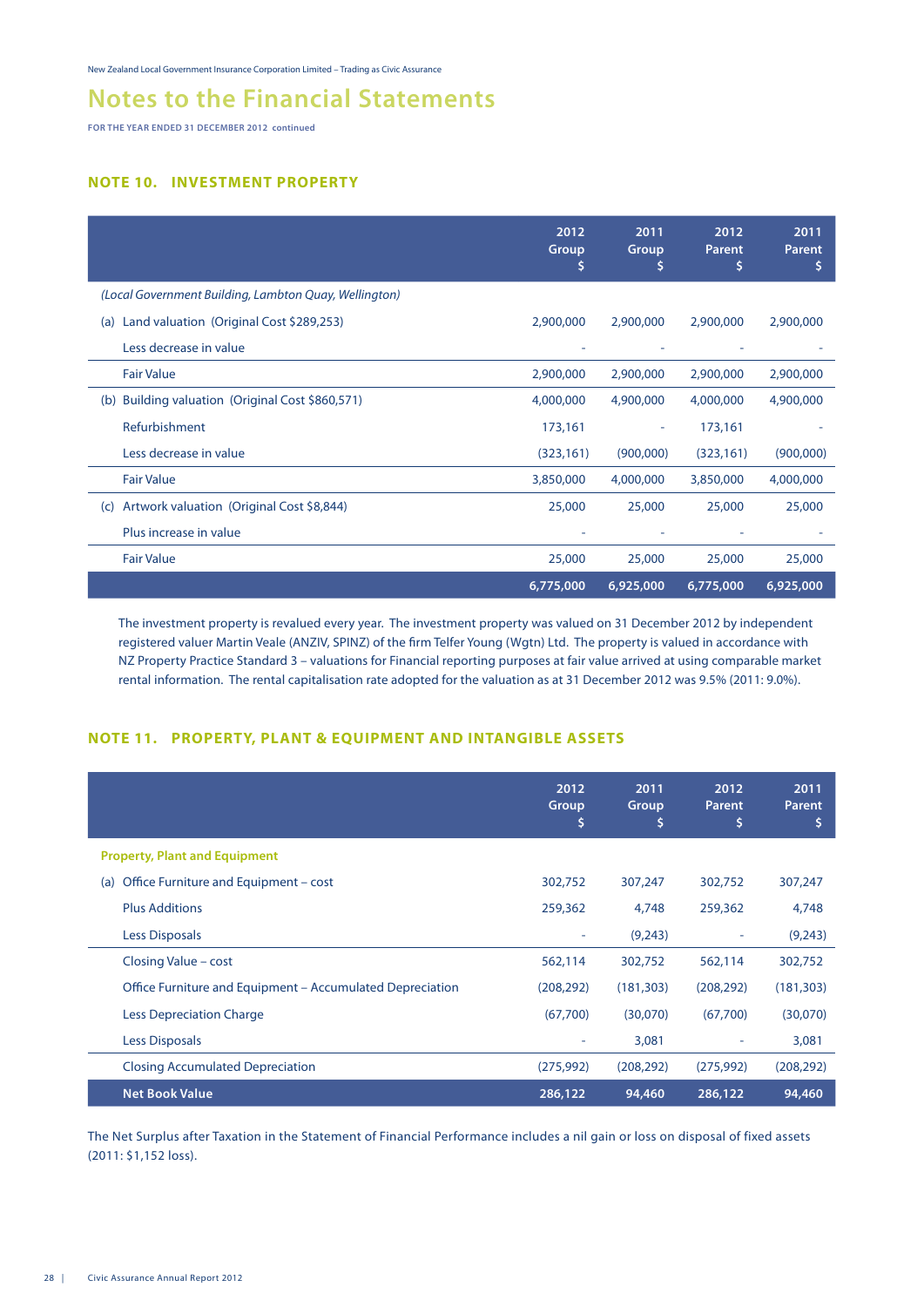**FOR THE YEAR ENDED 31 DECEMBER 2012**

|                                         | 2012<br>Group<br>Ş | 2011<br>Group<br>S | 2012<br><b>Parent</b><br>S | 2011<br>Parent<br>\$ |
|-----------------------------------------|--------------------|--------------------|----------------------------|----------------------|
| <b>Intangible Assets</b>                |                    |                    |                            |                      |
| (b) Software – cost                     | 417,291            | 408,097            | 417,291                    | 408,097              |
| <b>Plus Additions</b>                   | 1,440              | 9,194              | 1,440                      | 9,194                |
| <b>Less Disposals</b>                   |                    |                    |                            |                      |
| Closing Value - cost                    | 418,731            | 417,291            | 418,731                    | 417,291              |
| Software – Accumulated Amortisation     | (258, 140)         | (208, 721)         | (258, 140)                 | (208, 721)           |
| <b>Less Amortisation Charge</b>         | (50, 346)          | (49, 419)          | (50, 346)                  | (49, 419)            |
| Less Disposals                          | ٠                  | ٠                  | ۰                          |                      |
| <b>Closing Accumulated Amortisation</b> | (308, 486)         | (258, 140)         | (308, 486)                 | (258, 140)           |
| <b>Net Book Value</b>                   | 110,245            | 159,151            | 110,245                    | 159,151              |

#### **NOTE 12. CONTINGENT LIABILITIES**

There are no contingent liabilities.

#### **NOTE 13. FINANCIAL INSTRUMENTS**

#### **(1) Financial Assets and Liabilities**

The carrying amounts of all financial assets and liabilities, with the exception of Subordinated Debt, are considered to be equivalent to their market value, which for these assets and liabilities is also considered to be fair value. The Subordinated Debt is measured at amortised cost.

 All fixed interest investments were managed around a 90 day duration and carry a minimum Standard and Poors credit rating of "A1" or equivalent.

The cost of investments in managed funds at 31 December 2012 was nil (2011: nil).

Market value of managed funds at 31 December 2012 was nil (2011: nil).

#### **Carrying value of Financial Assets and Financial Liabilities.**

|                                               | 2012<br>Group<br>\$ | 2011<br>Group<br>\$ | 2012<br><b>Parent</b><br>\$ | 2011<br><b>Parent</b><br>S |
|-----------------------------------------------|---------------------|---------------------|-----------------------------|----------------------------|
| <b>Financial Asset: Held to Maturity</b>      |                     |                     |                             |                            |
| NZ Government Stock                           | 107,618             | 110,374             | 107,618                     | 110,374                    |
| <b>Total Held to Maturity</b>                 | 107,618             | 110,374             | 107,618                     | 110,374                    |
| <b>Financial Asset: Loans and Receivables</b> |                     |                     |                             |                            |
| <b>Sundry Debtors</b>                         | 59,545              | 401,480             | 59,538                      | 402,151                    |
| <b>Premiums Receivable</b>                    | 33,005              | 23,450              | 33,005                      | 23,450                     |
| <b>Reinsurance Recoveries</b>                 | 820,245,659         | 702,715,777         | 820,245,659                 | 702,715,777                |
| <b>Total Loans and Receivables</b>            | 820,338,209         | 703,140,707         | 820,338,202                 | 703,141,378                |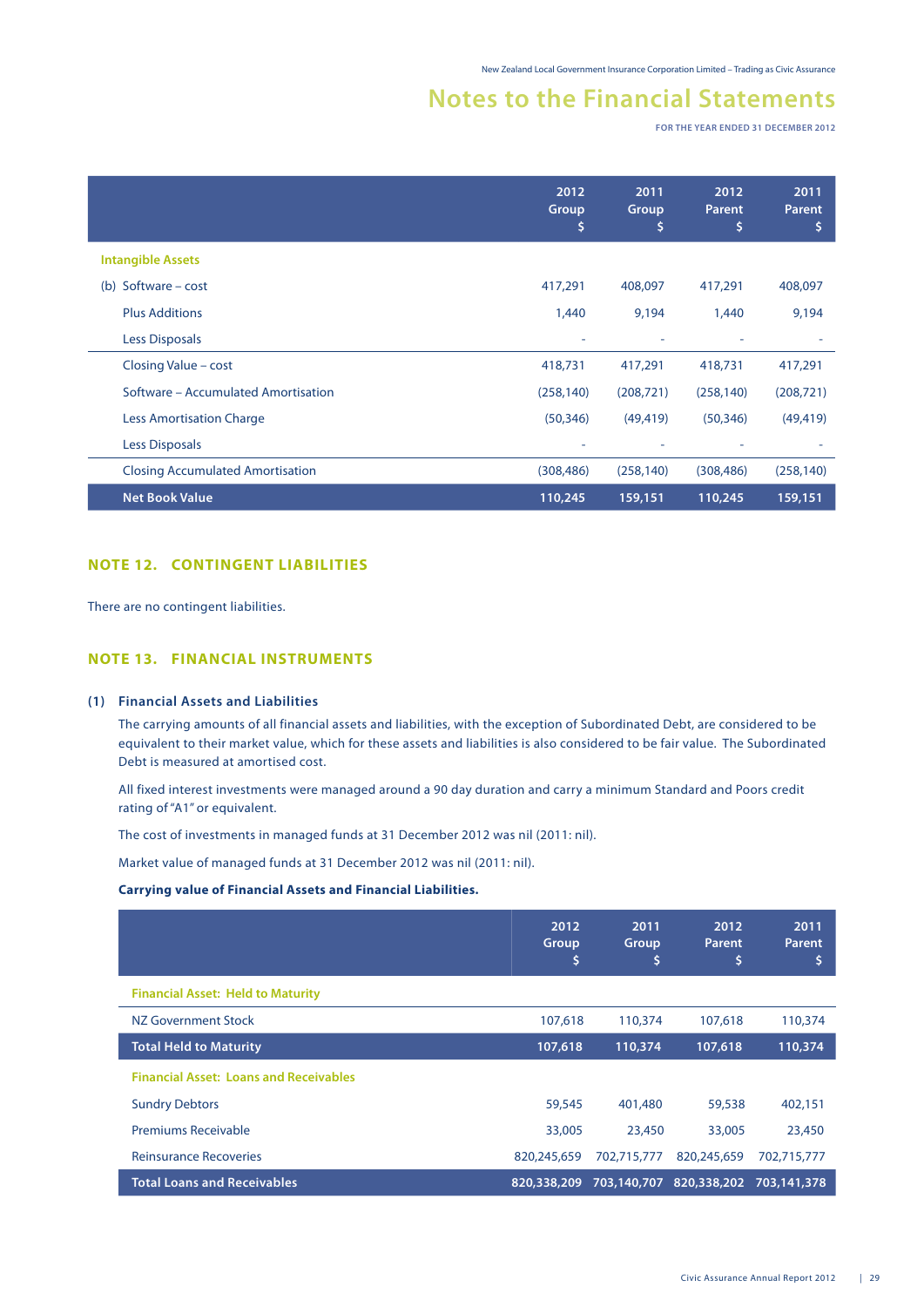## **Notes to the Financial Statements**

**FOR THE YEAR ENDED 31 DECEMBER 2012 continued**

#### **NOTE 13. FINANCIAL INSTRUMENTS** CONTINUED

#### **(1) Financial Assets and Liabilities** continued

|                                                   | 2012<br>Group<br>\$ | 2011<br>Group<br>\$                             | 2012<br><b>Parent</b><br>\$ | 2011<br>Parent<br>s |
|---------------------------------------------------|---------------------|-------------------------------------------------|-----------------------------|---------------------|
| <b>Financial Asset: Carried at Amortised Cost</b> |                     |                                                 |                             |                     |
| <b>Bank &amp; Cash Equivalents</b>                | 14,617,721          | 24,099,400                                      | 14,567,126                  | 24,048,110          |
| <b>Financial Liability: Amortised Cost</b>        |                     |                                                 |                             |                     |
| <b>Subordinated Debt</b>                          | 120,176             | 120,176                                         | $\overline{\phantom{a}}$    |                     |
| <b>Accounts Payable</b>                           | 1,222,920           | 206,096                                         | 1,222,920                   | 206,096             |
| Reinsurance Received in Advance                   | ٠                   | 14,936,206                                      | ÷                           | 14,936,206          |
| <b>Outstanding Claims Liability</b>               | 829,306,800         | 712,699,000                                     | 829,306,800                 | 712,699,000         |
| <b>Total Amortised Cost</b>                       |                     | 830,649,896 727,961,478 830,529,720 727,841,302 |                             |                     |

#### **(2) Financial Risk – Structure and Management**

Financial instruments which potentially subject the Company & Group to a concentration of credit risk consist principally of cash, interest bearing deposits, local authority stocks and investments in managed funds.

The Company does not require collateral or other security to support financial instruments with credit risk and as such, no collateral exists for any of the investments held by the Company. The maximum credit risk exposure is the carrying amount of the individual investments.

The Company & Group has placed interest bearing deposits and funds to be managed with financial institutions and local authorities of high credit worthiness and limits its amount of credit exposure to any one such institution.

#### *(a) Market Risk*

 Previously the Company & Group were indirectly exposed to interest rate and foreign currency risk through its investments in OnePath (NZ) Ltd managed funds. Since April 2011, all other financial assets and liabilities are recorded at amortised cost, therefore changes in interest rates do not impact on their carrying value.

#### **(i) Interest Rate Repricing Schedule**

 The following tables include the Company's and Group's financial assets and liabilities at their carrying amounts, categorised by the maturity dates.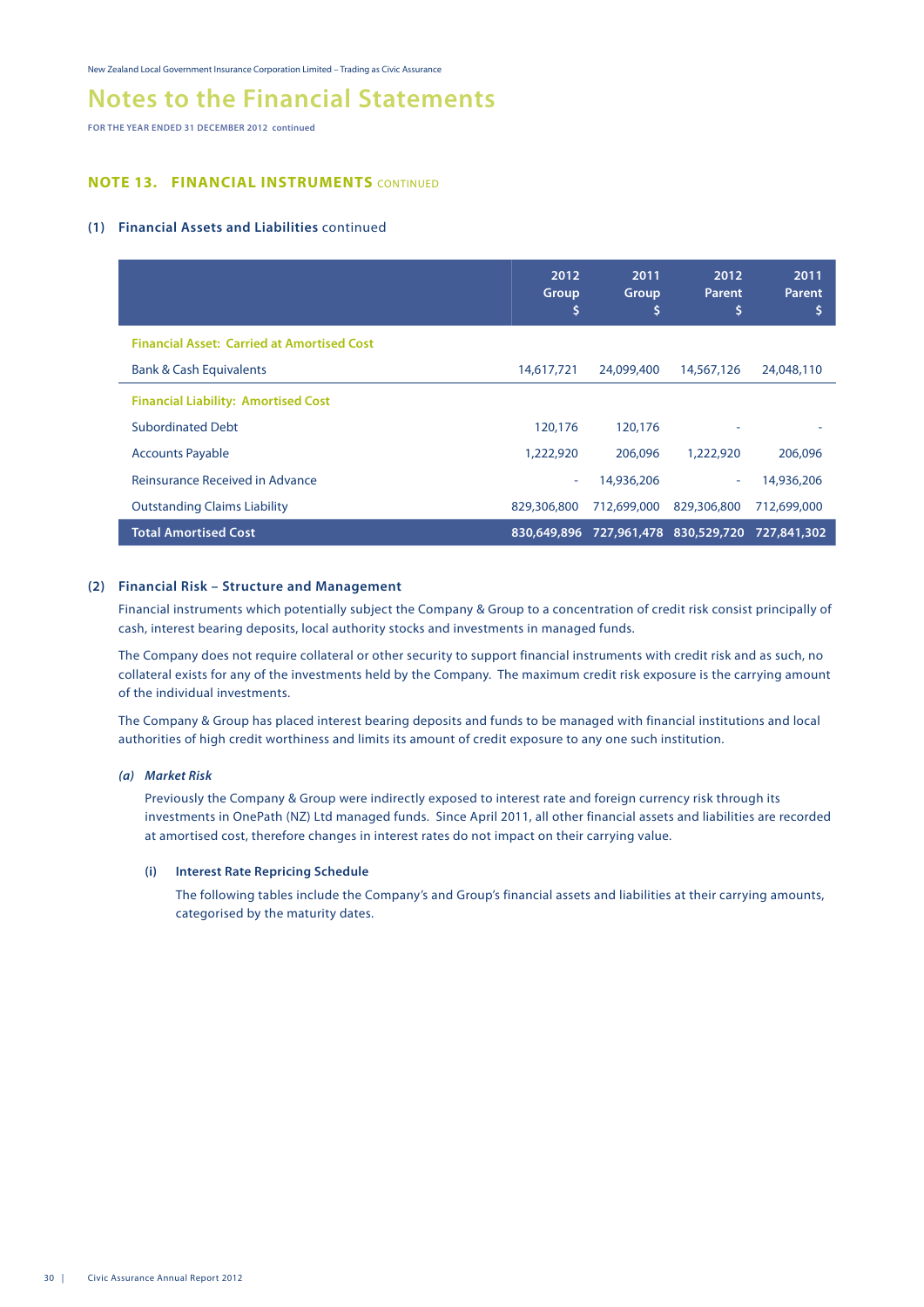**FOR THE YEAR ENDED 31 DECEMBER 2012**

|                                    | <b>Interest Rate</b><br><b>Spread</b> | Within<br>6 months | 6 to 12<br>months | $1$ to 2<br>years | $2$ to 5<br>years | <b>Non</b><br><b>Interest</b> | <b>Total</b>            |
|------------------------------------|---------------------------------------|--------------------|-------------------|-------------------|-------------------|-------------------------------|-------------------------|
|                                    | $\%$                                  | \$                 | \$                | \$                | \$                | <b>Bearing</b><br>\$          | \$                      |
| As at 31 December 2012 (Group)     |                                       |                    |                   |                   |                   |                               |                         |
| <b>Assets</b>                      |                                       |                    |                   |                   |                   |                               |                         |
| <b>Cash at Bank</b>                | 0% to 3.00%                           | 14,606,193         |                   |                   |                   | 11,528                        | 14,617,721              |
| <b>Other Receivable</b>            | n/a                                   |                    |                   |                   |                   | 92,550                        | 92,550                  |
| <b>Reinsurance Recoveries</b>      | n/a                                   |                    |                   |                   |                   | 820,245,659                   | 820,245,659             |
| <b>NZ Government Stock</b>         | 6.00%                                 |                    |                   |                   | 107,618           |                               | 107,618                 |
| <b>Total Financial Assets</b>      |                                       | 14,606,193         |                   |                   | 107,618           |                               | 820,349,737 835,063,548 |
| <b>Liabilities</b>                 |                                       |                    |                   |                   |                   |                               |                         |
| <b>Sundry Creditors</b>            | n/a                                   |                    |                   |                   |                   | 1,222,920                     | 1,222,920               |
| Reinsurance Received in<br>Advance | n/a                                   |                    |                   |                   |                   |                               |                         |
| <b>Outstanding Claims</b>          | n/a                                   |                    |                   |                   |                   | 829,306,800                   | 829,306,800             |
| <b>Subordinated Debt</b>           | n/a                                   |                    |                   |                   |                   | 120,176                       | 120,176                 |
| <b>Total Financial Liabilities</b> |                                       |                    | ÷                 | ÷                 |                   |                               | 830,649,896 830,649,896 |
| As at 31 December 2011 (Group)     |                                       |                    |                   |                   |                   |                               |                         |
| <b>Assets</b>                      |                                       |                    |                   |                   |                   |                               |                         |
| <b>Cash at Bank</b>                | 0% to 3.06%                           | 24,017,133         |                   |                   |                   | 82,267                        | 24,099,400              |
| <b>Other Receivable</b>            | n/a                                   |                    |                   |                   |                   | 424,930                       | 424,930                 |
| <b>Reinsurance Recoveries</b>      | n/a                                   |                    |                   |                   |                   | 702,715,777                   | 702,715,777             |
| <b>NZ Government Stock</b>         | 6.00%                                 |                    |                   |                   | 110,374           |                               | 110,374                 |
| <b>Total Financial Assets</b>      |                                       | 24,017,133         |                   |                   | 110,374           | 703,222,974 727,350,481       |                         |
| <b>Liabilities</b>                 |                                       |                    |                   |                   |                   |                               |                         |
| <b>Sundry Creditors</b>            | n/a                                   |                    |                   |                   |                   | 206,096                       | 206,096                 |
| Reinsurance Received in<br>Advance | n/a                                   |                    |                   |                   |                   | 14,936,206                    | 14,936,206              |
| <b>Outstanding Claims</b>          | n/a                                   |                    |                   |                   | ä,                | 712,699,000                   | 712,699,000             |
| <b>Subordinated Debt</b>           | n/a                                   |                    |                   |                   | ÷                 | 120,176                       | 120,176                 |
| <b>Total Financial Liabilities</b> |                                       |                    |                   |                   |                   |                               | 727,961,478 727,961,478 |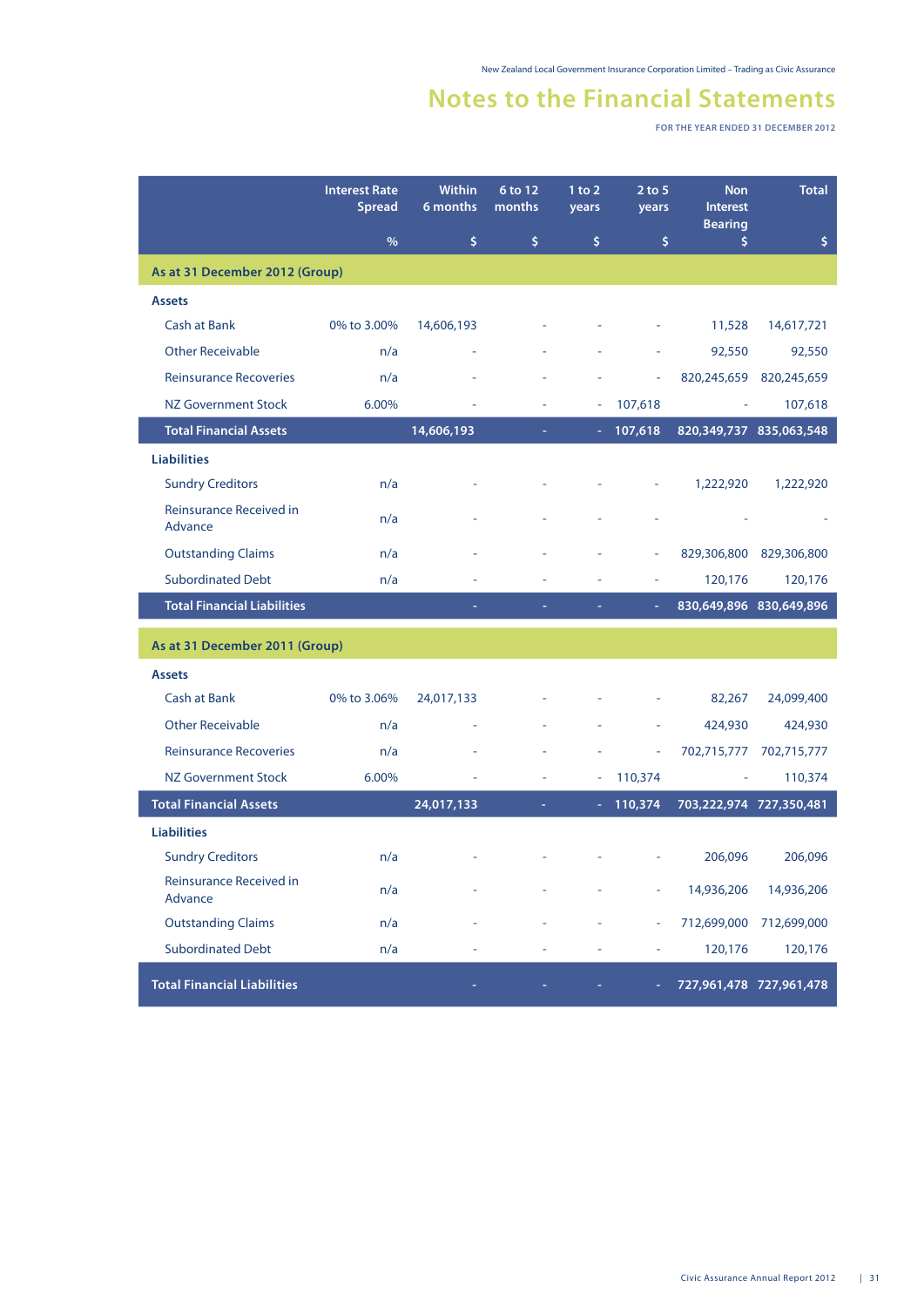## **Notes to the Financial Statements**

**FOR THE YEAR ENDED 31 DECEMBER 2012 continued**

#### **NOTE 13. FINANCIAL INSTRUMENTS** CONTINUED

#### **(2) Financial Risk – Structure and Management** continued

#### *(a) Market Risk continued*

 **(i) Interest Rate Repricing Schedule** continued

|                                           | <b>Interest Rate</b><br><b>Spread</b> | <b>Within</b><br>6 months | 6 to 12<br>months | $1$ to $2$<br>years | $2$ to 5<br>years | <b>Non</b><br><b>Interest</b><br><b>Bearing</b> | <b>Total</b>            |
|-------------------------------------------|---------------------------------------|---------------------------|-------------------|---------------------|-------------------|-------------------------------------------------|-------------------------|
|                                           | %                                     | \$                        | \$                | \$                  | \$                | \$                                              | \$                      |
| As at 31 December 2012 (Parent)           |                                       |                           |                   |                     |                   |                                                 |                         |
| <b>Assets</b>                             |                                       |                           |                   |                     |                   |                                                 |                         |
| <b>Cash at Bank</b>                       | 0% to 3.00%                           | 14,555,598                |                   |                     |                   | 11,528                                          | 14,567,126              |
| <b>Other Receivable</b>                   | n/a                                   |                           |                   |                     |                   | 92,543                                          | 92,543                  |
| <b>Reinsurance Recoveries</b>             | n/a                                   |                           |                   |                     |                   | 820,245,659                                     | 820,245,659             |
| <b>NZ Government Stock</b>                | 6.00%                                 |                           |                   | ä,                  | 107,618           |                                                 | 107,618                 |
| <b>Total Financial Assets</b>             |                                       | 14,555,598                | $\equiv$          | ä,                  |                   | 107,618 820,349,730 835,012,946                 |                         |
| <b>Liabilities</b>                        |                                       |                           |                   |                     |                   |                                                 |                         |
| <b>Sundry Creditors</b>                   | n/a                                   |                           |                   |                     | ÷,                | 1,222,920                                       | 1,222,920               |
| <b>Reinsurance Received</b><br>in Advance | n/a                                   |                           |                   |                     |                   |                                                 |                         |
| <b>Outstanding Claims</b>                 | n/a                                   |                           |                   |                     | ä,                | 829,306,800                                     | 829,306,800             |
| <b>Total Financial Liabilities</b>        |                                       |                           |                   |                     |                   |                                                 | 830,529,720 830,529,720 |
| As at 31 December 2011 (Parent)           |                                       |                           |                   |                     |                   |                                                 |                         |
| <b>Assets</b>                             |                                       |                           |                   |                     |                   |                                                 |                         |
| <b>Cash at Bank</b>                       | 0% to 3.06%                           | 24,017,133                |                   |                     |                   | 30,977                                          | 24,048,110              |
| <b>Other Receivable</b>                   | n/a                                   |                           |                   |                     |                   | 425,600                                         | 425,600                 |
| <b>Reinsurance Recoveries</b>             | n/a                                   |                           |                   |                     |                   | 702,715,777                                     | 702,715,777             |
| NZ Government Stock                       | 6.00%                                 |                           | $\equiv$          | 110,374             | ä,                |                                                 | 110,374                 |
| <b>Total Financial Assets</b>             |                                       | 24,017,133                | ÷.                | 110,374             | $\omega$          |                                                 | 703,172,354 727,299,861 |
| <b>Liabilities</b>                        |                                       |                           |                   |                     |                   |                                                 |                         |
| <b>Sundry Creditors</b>                   | n/a                                   |                           |                   |                     |                   | 206,096                                         | 206,096                 |
| Reinsurance Received in<br>Advance        | n/a                                   |                           |                   |                     |                   | 14,936,206                                      | 14,936,206              |
| <b>Outstanding Claims</b>                 | n/a                                   |                           |                   |                     | ÷                 | 712,699,000                                     | 712,699,000             |
| <b>Total Financial Liabilities</b>        |                                       |                           |                   |                     |                   |                                                 | 727,841,302 727,841,302 |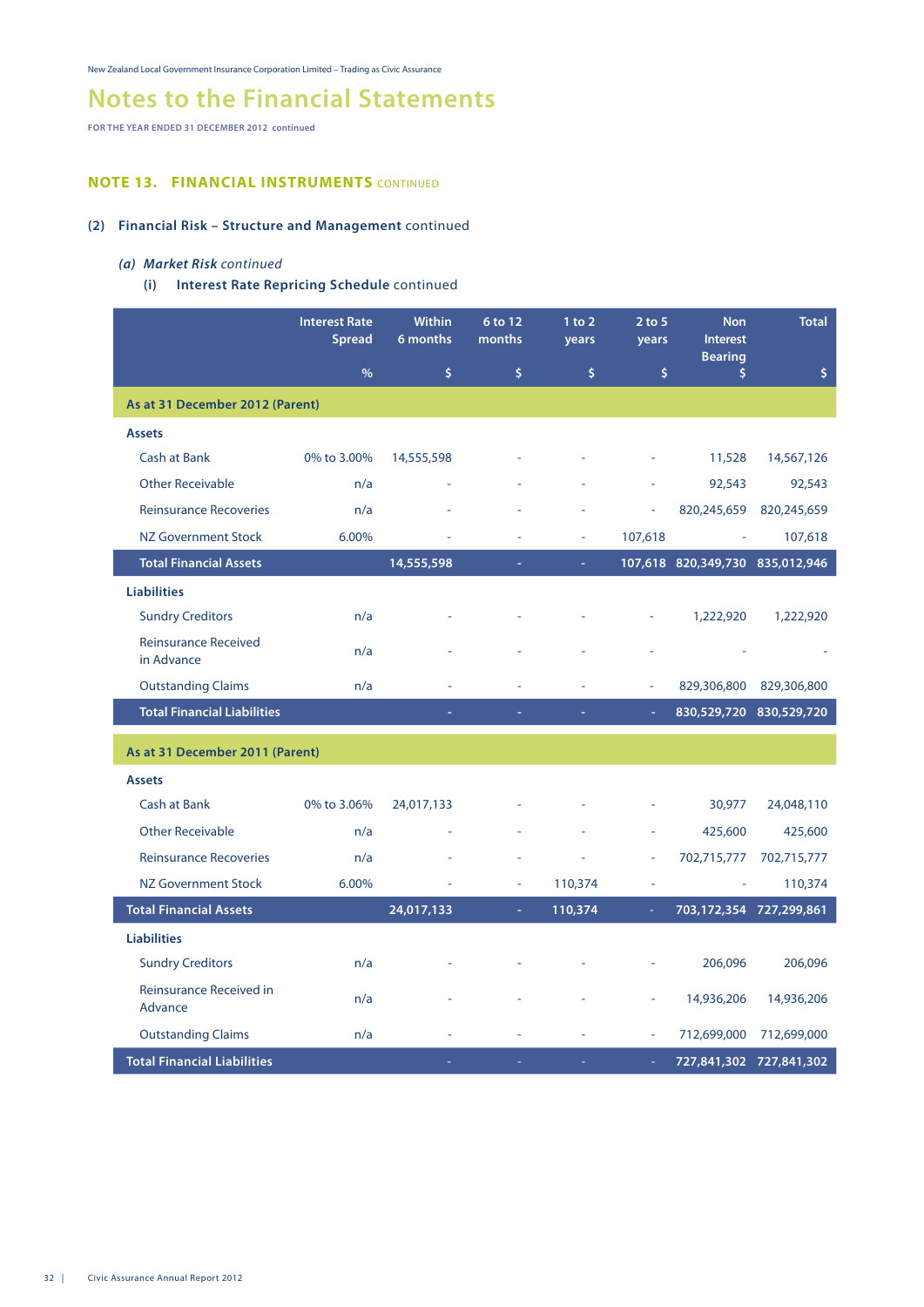**FOR THE YEAR ENDED 31 DECEMBER 2012**

#### *(a) Market Risk continued*

#### **(ii) Carrying Amount and Fair Value**

|                                    | 2012<br>Group<br><b>Carrying</b><br><b>Amount</b><br>\$ | 2012<br>Group<br><b>Fair</b><br>Value<br>\$ | 2011<br>Group<br>Carrying<br><b>Amount</b><br>\$ | 2011<br>Group<br><b>Fair</b><br>Value<br>\$ |
|------------------------------------|---------------------------------------------------------|---------------------------------------------|--------------------------------------------------|---------------------------------------------|
| <b>Assets</b>                      |                                                         |                                             |                                                  |                                             |
| Cash at Bank                       | 14,617,721                                              | 14,617,721                                  | 24,099,400                                       | 24,099,400                                  |
| <b>Other Receivable</b>            | 92,550                                                  | 92,550                                      | 424,930                                          | 424,930                                     |
| <b>Reinsurance Recoveries</b>      | 820,245,659                                             | 820,245,659                                 | 702,715,777                                      | 702,715,777                                 |
| NZ Government Stock                | 107,618                                                 | 107,618                                     | 110,374                                          | 110,374                                     |
| <b>Total Financial Assets</b>      |                                                         | 835,063,548 835,063,548                     | 727,350,481                                      | 727,350,481                                 |
| <b>Liabilities</b>                 |                                                         |                                             |                                                  |                                             |
| <b>Sundry Creditors</b>            | 1,222,920                                               | 1,222,920                                   | 206.096                                          | 206.096                                     |
| Reinsurance Received in Advance    | ۰                                                       | ٠                                           | 14,936,206                                       | 14,936,206                                  |
| <b>Outstanding Claims</b>          | 829,306,800                                             | 829,306,800                                 | 712,699,000                                      | 712,699,000                                 |
| <b>Subordinated Debt</b>           | 120,176                                                 | 120,176                                     | 120,176                                          | 120,176                                     |
| <b>Total Financial Liabilities</b> |                                                         | 830,649,896 830,649,896                     |                                                  | 727,961,478 727,961,478                     |

|                                    | 2012<br><b>Parent</b><br><b>Carrying</b><br><b>Amount</b><br>\$ | 2012<br>Parent<br>Fair<br>Value<br>\$ | 2011<br>Parent<br>Carrying<br><b>Amount</b><br>\$ | 2011<br><b>Parent</b><br>Fair<br>Value<br>\$ |
|------------------------------------|-----------------------------------------------------------------|---------------------------------------|---------------------------------------------------|----------------------------------------------|
| <b>Assets</b>                      |                                                                 |                                       |                                                   |                                              |
| Cash at Bank                       | 14,567,126                                                      | 14,567,126                            | 24,048,110                                        | 24,048,110                                   |
| <b>Other Receivable</b>            | 92,543                                                          | 92,543                                | 425,600                                           | 425,600                                      |
| <b>Reinsurance Recoveries</b>      | 820,245,659                                                     | 820,245,659                           | 702,715,777                                       | 702,715,777                                  |
| NZ Government Stock                | 107,618                                                         | 107,618                               | 110,374                                           | 110,374                                      |
| <b>Total Financial Assets</b>      |                                                                 | 835,012,946 835,012,946               |                                                   | 727,299,861 727,299,861                      |
| <b>Liabilities</b>                 |                                                                 |                                       |                                                   |                                              |
| <b>Sundry Creditors</b>            | 1,222,920                                                       | 1,222,920                             | 206,096                                           | 206,096                                      |
| Reinsurance Received in Advance    |                                                                 | ٠                                     | 14,936,206                                        | 14,936,206                                   |
| <b>Outstanding Claims</b>          | 829,306,800                                                     | 829,306,800                           | 712,699,000                                       | 712,699,000                                  |
| <b>Total Financial Liabilities</b> |                                                                 | 830,529,720 830,529,720               |                                                   | 727,841,302 727,841,302                      |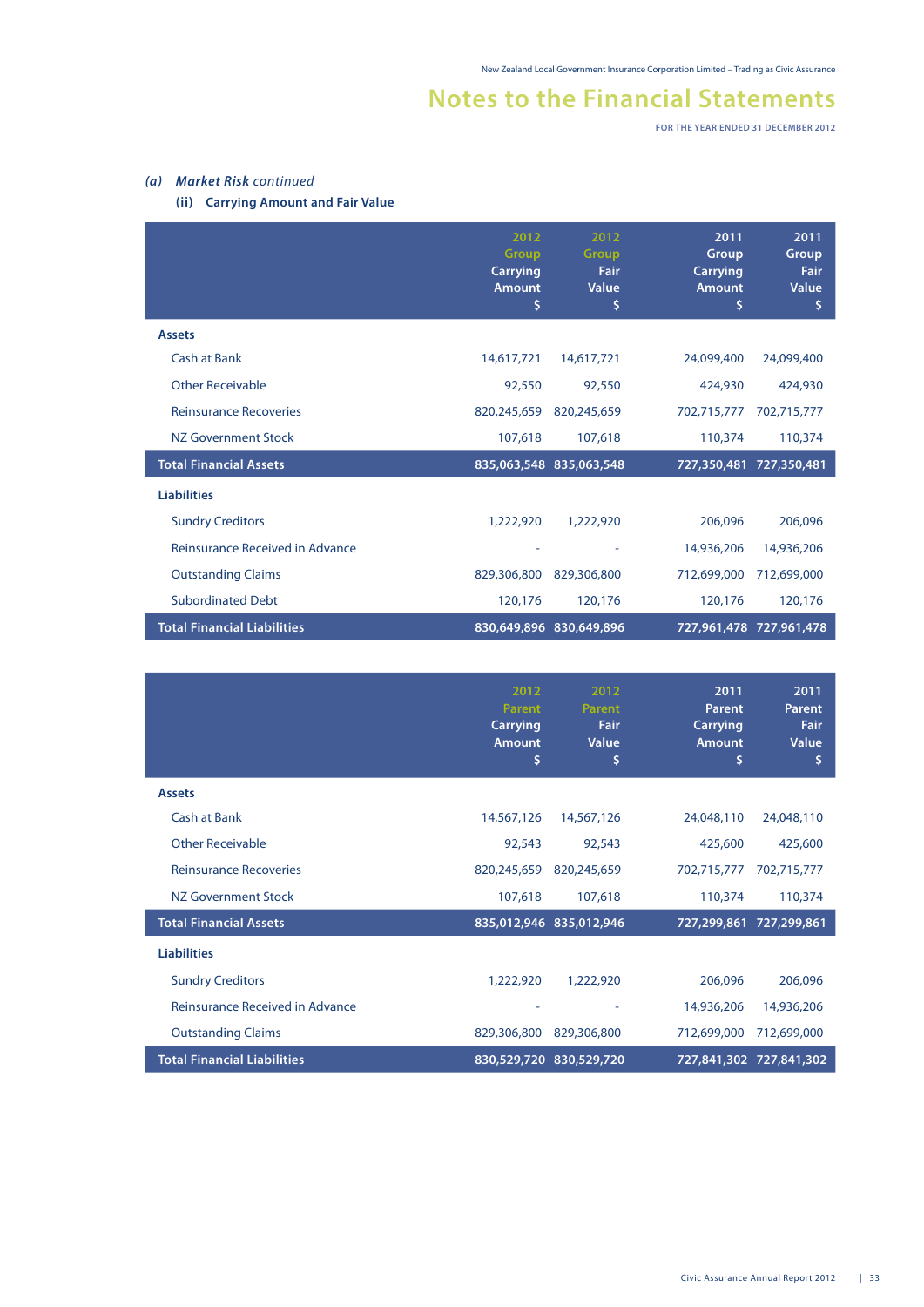## **Notes to the Financial Statements**

**FOR THE YEAR ENDED 31 DECEMBER 2012 continued**

#### **NOTE 13. FINANCIAL INSTRUMENTS** CONTINUED

#### **(2) Financial Risk – Structure and Management** continued

#### *(b) Liquidity Risk*

 Liquidity Risk is the risk that the Company & Group will encounter difficulties in raising funds at short notice to meet commitments associated with financial instruments. Management of liquidity risk is designed to ensure that the Company & Group has the ability to meet financial obligations as they fall due.

 The following tables include an analysis of the contractual undiscounted cash flows relating to the Company's & Group's financial assets and liabilities at their face value, categorised by the maturity dates.

|                                                         | <b>Within</b><br>6 months<br>\$ | 6 to 12<br>months<br>\$ | $1$ to $2$<br>years<br>\$                      | $2$ to 5<br>years<br>\$             | <b>Total</b><br>\$                                         |
|---------------------------------------------------------|---------------------------------|-------------------------|------------------------------------------------|-------------------------------------|------------------------------------------------------------|
| <b>Maturity Analysis (Group) As at 31 December 2012</b> |                                 |                         |                                                |                                     |                                                            |
| <b>Assets</b>                                           |                                 |                         |                                                |                                     |                                                            |
| <b>Cash at Bank</b>                                     | 14,617,721                      |                         |                                                |                                     | 14,617,721                                                 |
| <b>Other Receivable</b>                                 | 92,550                          |                         |                                                |                                     | 92,550                                                     |
| <b>Reinsurance Recoveries</b>                           | 187,802,159                     |                         | 70,271,500 140,543,000 421,629,000 820,245,659 |                                     |                                                            |
| <b>NZ Government Stock</b>                              |                                 |                         |                                                | 100,000                             | 100,000                                                    |
| <b>Total Financial Assets</b>                           |                                 |                         |                                                |                                     | 202,512,430 70,271,500 140,543,000 421,729,000 835,055,930 |
| <b>Liabilities</b>                                      |                                 |                         |                                                |                                     |                                                            |
| <b>Sundry Creditors</b>                                 | 1,222,920                       |                         |                                                |                                     | 1,222,920                                                  |
| <b>Reinsurance Received in Advance</b>                  |                                 |                         |                                                |                                     |                                                            |
| <b>Outstanding Claims</b>                               | 196,863,300                     | 70,271,500              |                                                | 140,543,000 421,629,000 829,306,800 |                                                            |
| <b>Subordinated Debt</b>                                |                                 |                         |                                                | 120,176                             | 120,176                                                    |
| <b>Total Financial Liabilities</b>                      | 198,086,220 70,271,500          |                         |                                                | 140,543,000 421,749,176 830,649,896 |                                                            |
| <b>Maturity Analysis (Group) As at 31 December 2011</b> |                                 |                         |                                                |                                     |                                                            |
| <b>Assets</b>                                           |                                 |                         |                                                |                                     |                                                            |
| <b>Cash at Bank</b>                                     | 24,099,400                      |                         |                                                |                                     | 24,099,400                                                 |
| <b>Other Receivable</b>                                 | 424,930                         |                         |                                                |                                     | 424,930                                                    |
| <b>Reinsurance Recoveries</b>                           | 70,272,277                      |                         | 70,271,500 140,543,000 421,629,000             |                                     | 702,715,777                                                |
| <b>NZ Government Stock</b>                              |                                 |                         |                                                | 100,000                             | 100,000                                                    |
| <b>Total Financial Assets</b>                           | 94,796,607                      |                         | 70,271,500 140,543,000 421,729,000 727,340,107 |                                     |                                                            |
| <b>Liabilities</b>                                      |                                 |                         |                                                |                                     |                                                            |
|                                                         |                                 |                         |                                                |                                     |                                                            |
| <b>Sundry Creditors</b>                                 | 206,096                         |                         |                                                |                                     | 206,096                                                    |
| Reinsurance Received in Advance                         | 14,936,206                      |                         |                                                |                                     | 14,936,206                                                 |
| <b>Outstanding Claims</b>                               | 80,255,500                      |                         | 70,271,500 140,543,000 421,629,000             |                                     | 712,699,000                                                |
| <b>Subordinated Debt</b>                                |                                 |                         |                                                | 120,176                             | 120,176                                                    |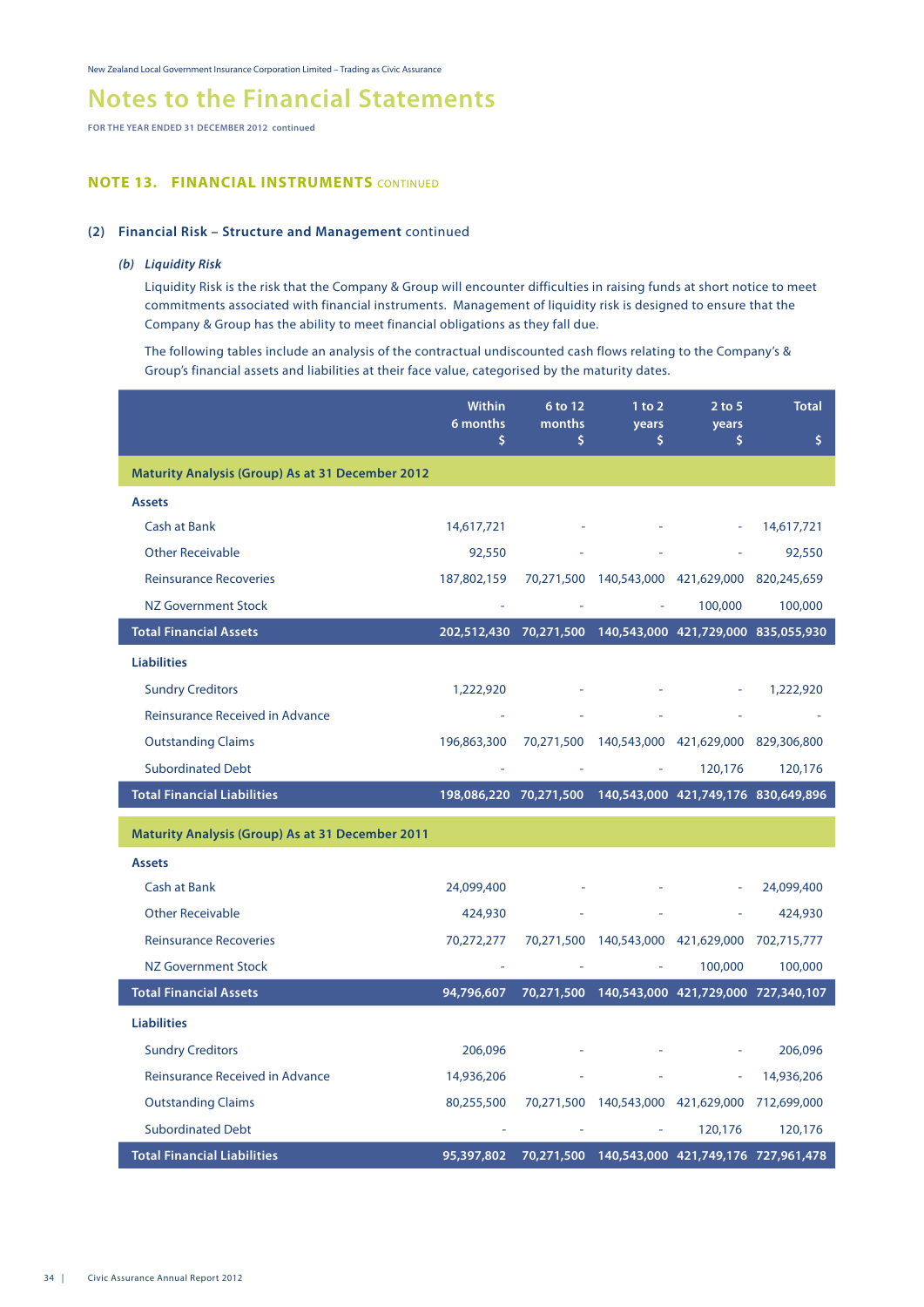**FOR THE YEAR ENDED 31 DECEMBER 2012**

#### **NOTE 13. FINANCIAL INSTRUMENTS** CONTINUED

#### **(2) Financial Risk – Structure and Management** continued

*(b) Liquidity Risk continued*

|                                                          | Within<br>6 months<br>\$ | 6 to 12<br>months<br>\$ | $1$ to $2$<br>years<br>\$                      | $2$ to 5<br>years<br>\$ | <b>Total</b><br>\$                                         |
|----------------------------------------------------------|--------------------------|-------------------------|------------------------------------------------|-------------------------|------------------------------------------------------------|
| <b>Maturity Analysis (Parent) As at 31 December 2012</b> |                          |                         |                                                |                         |                                                            |
| <b>Assets</b>                                            |                          |                         |                                                |                         |                                                            |
| <b>Cash at Bank</b>                                      | 14,567,126               |                         |                                                |                         | 14,567,126                                                 |
| <b>Other Receivable</b>                                  | 92,542                   |                         |                                                |                         | 92,542                                                     |
| <b>Reinsurance Recoveries</b>                            | 187,802,159              |                         | 70,271,500 140,543,000 421,629,000 820,245,659 |                         |                                                            |
| <b>NZ Government Stock</b>                               |                          |                         |                                                | 100,000                 | 100,000                                                    |
| <b>Total Financial Assets</b>                            |                          |                         |                                                |                         | 202,461,827 70,271,500 140,543,000 421,729,000 835,005,327 |
| <b>Liabilities</b>                                       |                          |                         |                                                |                         |                                                            |
| <b>Sundry Creditors</b>                                  | 1,222,920                |                         |                                                |                         | 1,222,920                                                  |
| Reinsurance Received in Advance                          |                          |                         |                                                |                         |                                                            |
| <b>Outstanding Claims</b>                                | 196,863,300              |                         | 70,271,500 140,543,000 421,629,000 829,306,800 |                         |                                                            |
| <b>Total Financial Liabilities</b>                       |                          |                         |                                                |                         | 198,086,220 70,271,500 140,543,000 421,629,000 830,529,720 |
| <b>Maturity Analysis (Parent) As at 31 December 2011</b> |                          |                         |                                                |                         |                                                            |
| <b>Assets</b>                                            |                          |                         |                                                |                         |                                                            |
| <b>Cash at Bank</b>                                      | 24,048,110               |                         |                                                |                         | 24,048,110                                                 |
| <b>Other Receivable</b>                                  | 425,600                  |                         |                                                |                         | 425,600                                                    |
| <b>Reinsurance Recoveries</b>                            | 70,272,277               |                         | 70,271,500 140,543,000 421,629,000 702,715,777 |                         |                                                            |
| <b>NZ Government Stock</b>                               |                          |                         |                                                | 100,000                 | 100,000                                                    |
| <b>Total Financial Assets</b>                            | 94,745,987               |                         | 70,271,500 140,543,000 421,729,000 727,289,487 |                         |                                                            |
| <b>Liabilities</b>                                       |                          |                         |                                                |                         |                                                            |
| <b>Sundry Creditors</b>                                  | 206,096                  |                         |                                                |                         | 206,096                                                    |
| <b>Reinsurance Received in Advance</b>                   | 14,936,206               |                         |                                                |                         | 14,936,206                                                 |
| <b>Outstanding Claims</b>                                | 80,255,500               |                         | 70,271,500 140,543,000 421,629,000 712,699,000 |                         |                                                            |
| <b>Total Financial Liabilities</b>                       | 95,397,802               |                         | 70,271,500 140,543,000 421,629,000 727,841,302 |                         |                                                            |

#### *(c) Credit Risk*

 All investments except for the \$100,000 Government Stock holding are in cash at registered Banks. The registered Banks have a credit rating of "AA-". All reinsurance is held with reinsurers with credit ratings no less than "A-" (AM Best scale). The set of the set of the set of the set of the set of the set of the set of the set of the set of the set of the set of the set of the set of the set of the set of the set of the set of the set of the set of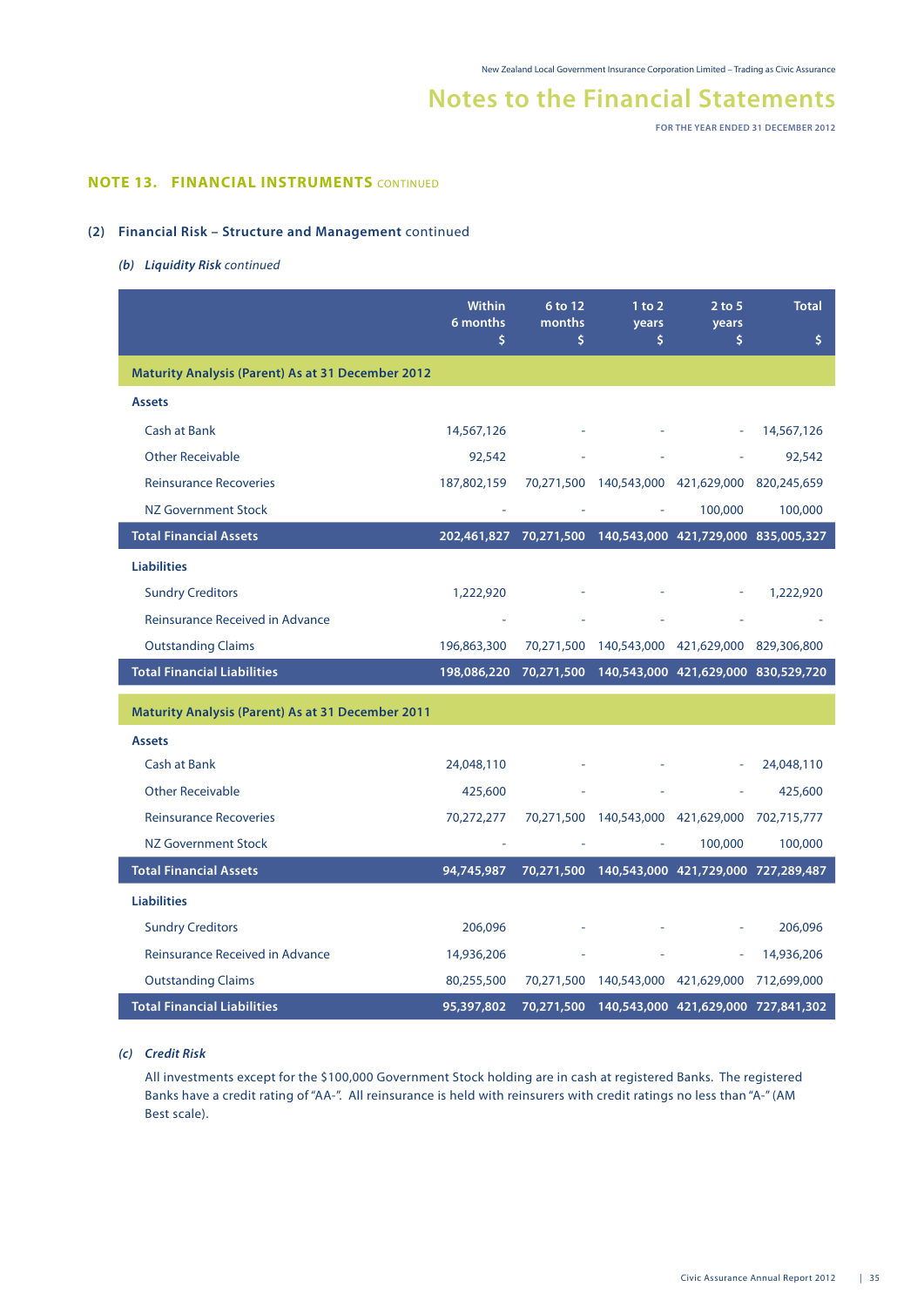## **Notes to the Financial Statements**

**FOR THE YEAR ENDED 31 DECEMBER 2012 continued**

#### **NOTE 13. FINANCIAL INSTRUMENTS** CONTINUED

#### *(c) Credit Risk continued*

#### **(i) Concentration of Credit Risk**

The following table includes the Company's & Group's assets at their carrying amounts at balance date.

This equates to the Company's and Group's maximum exposure to credit risk.

|                                 | 2012<br>Group<br>s | 2011<br>Group<br>S                              | 2012<br>Parent<br>'\$ | 2011<br>Parent<br>S |
|---------------------------------|--------------------|-------------------------------------------------|-----------------------|---------------------|
| <b>Cash at registered Banks</b> | 14,617,721         | 24,099,400                                      | 14,567,126            | 24,048,110          |
| <b>Other Receivable</b>         | 92,550             | 424,930                                         | 92,542                | 425,600             |
| <b>Reinsurance Recoveries</b>   | 820,245,659        | 702.715.777                                     | 820,245,659           | 702.715.777         |
| <b>Managed Funds</b>            |                    |                                                 |                       |                     |
| NZ Government Stock             | 107,618            | 110,374                                         | 107,618               | 110,374             |
| <b>Total</b>                    |                    | 835,063,548 727,350,481 835,012,945 727,299,861 |                       |                     |

#### **(ii) Concentration of Credit Exposure**

 The major credit exposure greater than 10% of total assets is with the reinsurers. All reinsurers, except Local Authority Protection Programme ("LAPP"), have claims paying ratings greater than "A". LAPP is, because of its cash holdings, expected to be able to pay its liabilities to the Company and has robust reinsurance to cover its below ground related claims.

#### **(3) Foreign Currency Risk**

Foreign currency risk is the risk that the Company and Group will incur losses through exposure to foreign exchange movements. At balance date the Company and Group had no foreign currency exposure.

#### **NOTE 14. RECONCILIATION OF COMPREHENSIVE INCOME AFTER TAX WITH CASH FLOW FROM OPERATING ACTIVITIES**

|                                                 | 2012<br>Group<br>Ş | 2011<br>Group<br>Ş | 2012<br><b>Parent</b><br>\$ | 2011<br><b>Parent</b><br>\$ |
|-------------------------------------------------|--------------------|--------------------|-----------------------------|-----------------------------|
| <b>Total Comprehensive (Loss) / Income</b>      | (1,284,886)        | (5,390,229)        | (1,314,336)                 | (5,414,589)                 |
| Add/(less) non cash items                       |                    |                    |                             |                             |
| Depreciation                                    | 67,700             | 30,070             | 67,700                      | 30,070                      |
| Amortisation                                    | 50,346             | 49,419             | 50,346                      | 49,419                      |
| <b>Movement in Insurance Provisions</b>         | 117,211,828        | 620,754,904        | 117,211,828                 | 620,754,904                 |
| <b>Movement in Deferred Tax Liability</b>       | (272, 432)         | (1,820,339)        | (272, 432)                  | (1,820,339)                 |
| Effective interest rate adjustments             |                    | ۰                  |                             |                             |
| Net change in fair value of investment property | 323,161            | 900,000            | 323,161                     | 900,000                     |
| <b>Share of Profit of Associate</b>             | (29, 460)          | (24, 410)          |                             |                             |
| Unrealised net change in value of investments   | 2,757              | (1, 415)           | 2,757                       | (1, 415)                    |
|                                                 | 117,353,900        | 619,888,229        | 117,383,360                 | 619,912,639                 |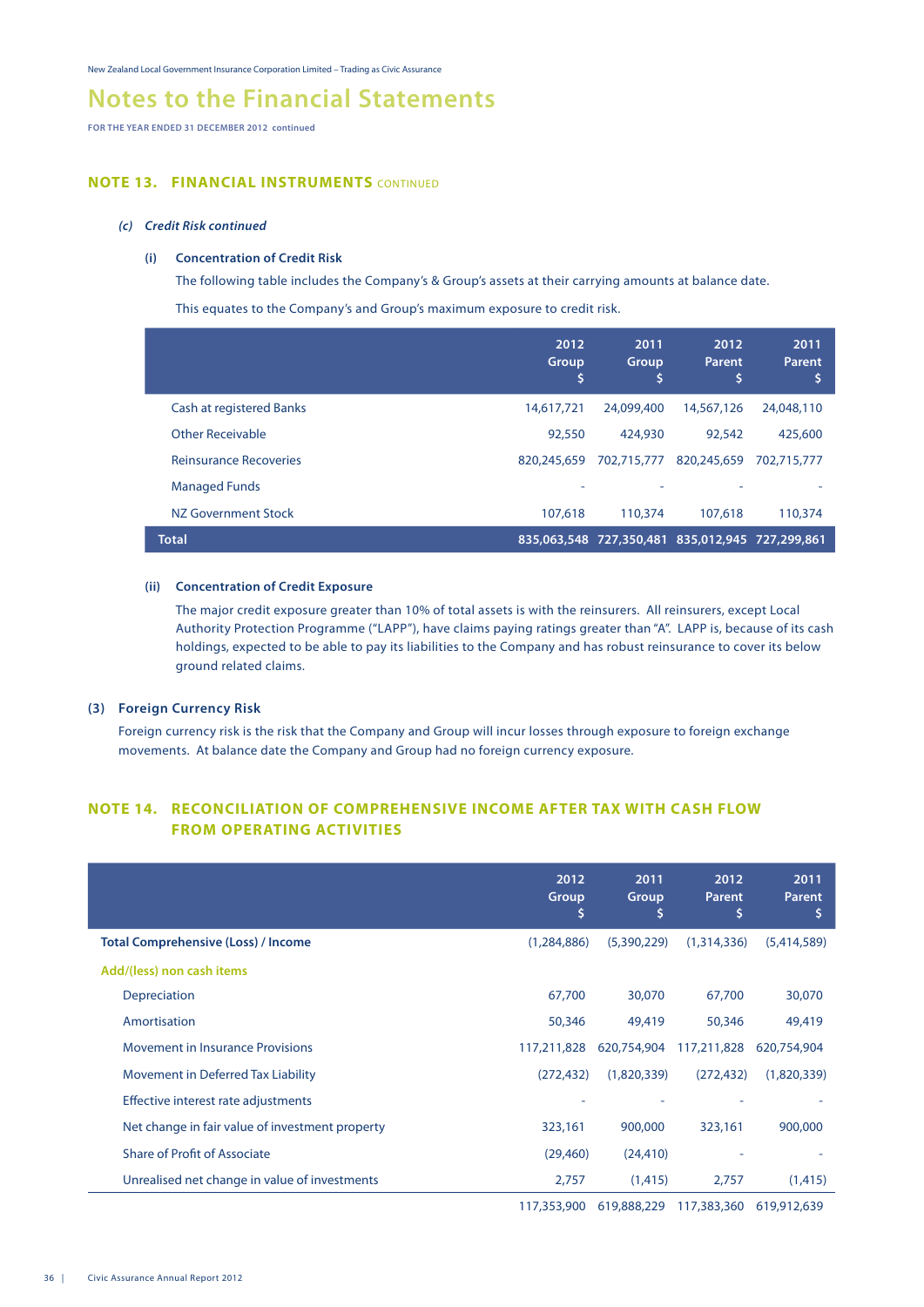**FOR THE YEAR ENDED 31 DECEMBER 2012**

#### **NOTE 14. RECONCILIATION OF COMPREHENSIVE INCOME AFTER TAX WITH CASH FLOW FROM OPERATING ACTIVITIES** CONTINUED

|                                                     | 2012<br>Group<br>S       | 2011<br>Group<br>s | 2012<br><b>Parent</b><br>s                                      | 2011<br><b>Parent</b><br>s |
|-----------------------------------------------------|--------------------------|--------------------|-----------------------------------------------------------------|----------------------------|
| Add/(less) movements in other working capital items |                          |                    |                                                                 |                            |
| <b>Accounts Receivable</b>                          |                          |                    | $(116,934,283)$ $(617,920,281)$ $(116,934,270)$ $(617,926,338)$ |                            |
| <b>Accounts Payable</b>                             | (12,354,801)             |                    | $(391,851)$ $(12,354,801)$                                      | (391, 851)                 |
| Reinsurance Received in Advance                     | $\overline{\phantom{a}}$ | 14,936,206         | ÷                                                               | 14,936,206                 |
| <b>Maturing Local Authority Stock</b>               |                          |                    |                                                                 |                            |
| <b>Tax Refund Due</b>                               | (2,591)                  | (17,880)           | (2,591)                                                         | (17,880)                   |
| <b>Maturing Civic Bonds</b>                         |                          |                    |                                                                 |                            |
|                                                     |                          |                    | $(129,291,675)$ $(603,393,806)$ $(129,291,662)$ $(603,399,863)$ |                            |
| Add/(Less) Items Classified as investing activity   |                          |                    |                                                                 |                            |
| Add/(Less) Items Classified as financing activity   | (672)                    | 1,150              | (672)                                                           | 6,536                      |
| <b>Net Cash Inflow from Operating Activities</b>    | (13, 223, 333)           | 11,105,344         | (13, 223, 310)                                                  | 11,104,723                 |

#### **NOTE 15. OPERATING LEASE COMMITMENTS**

There are the following operating lease expense commitments:

|                                                    | 2012<br>Group<br>I\$, | 2011<br>Group<br>\$ | 2012<br><b>Parent</b><br>\$ | 2011<br>Parent |
|----------------------------------------------------|-----------------------|---------------------|-----------------------------|----------------|
| not later than one year                            | 15,588                | 15,808              | 15,588                      | 15,808         |
| later than one year but not later than two years   | 15,588                | 15,808              | 15,588                      | 15,808         |
| later than two years but not later than five years | 31,380                | 16,634              | 31,380                      | 16,634         |
| later than five years                              | ٠                     | ٠                   | ٠                           | ۰              |
|                                                    | 62,556                | 48,250              | 62,556                      | 48,250         |

There are the following operating lease income commitments:

|                                                    | 2012<br><b>Group</b><br>'S | 2011<br>Group<br>\$ | 2012<br><b>Parent</b><br>\$ | 2011<br><b>Parent</b> |
|----------------------------------------------------|----------------------------|---------------------|-----------------------------|-----------------------|
| not later than one year                            | 638,974                    | 539,350             | 638,974                     | 539,350               |
| later than one year but not later than two years   | 499,610                    | 217,600             | 499,610                     | 217,600               |
| later than two years but not later than five years | 783,965                    | 103,325             | 783,965                     | 103,325               |
| later than five years                              | ٠                          | ٠                   | $\overline{\phantom{a}}$    |                       |
|                                                    | 1,922,549                  | 860,275             | 1,922,549                   | 860,275               |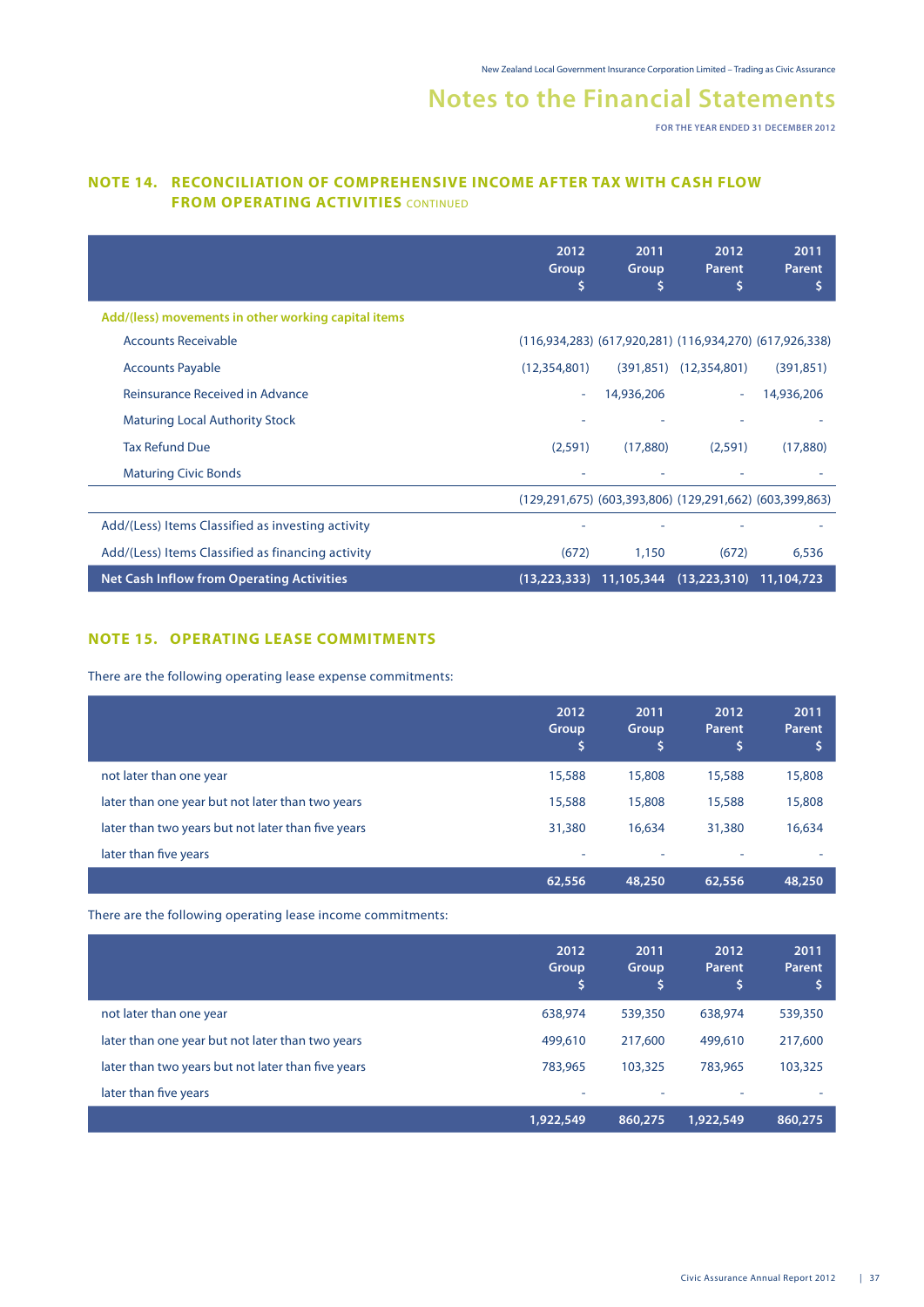**FOR THE YEAR ENDED 31 DECEMBER 2012 continued**

#### **NOTE 16. SUBORDINATED DEBT**

NZ Local Government Finance Corporation's Investment Manager's brokerage was subordinated. The subordinated loan ranks behind all other NZ Local Government Finance Corporation Limited creditors. Under the terms of the subordination, amounts payable including interest shall only be payable at such time, or times, as the Directors determine that the Company has available funds to make such payments.

#### **NOTE 17. RELATED PARTIES**

During the reporting period the Company administered risk financing products provided to Local Authorities, some of which are shareholders of the Company (shareholders are listed at the back of the annual report).

The Company is the Fund Manager and, for the period 1 July 2009 to 30 June 2011, was an insurer for New Zealand Mutual Liability Riskpool ("Riskpool"). Local Government Mutual Funds Trustee Limited ("LGMFTL") has been appointed to act as the Trustee for Riskpool. The Company holds all of the shares in LGMFTL in trust on behalf of Riskpool's members. During the year the Company charged fund management fees to Riskpool of \$438,376 (2011: \$282,800). The balance outstanding at balance date for Riskpool was \$nil (2011: \$185,640). The Company received insurance premiums of \$nil (2011: \$525,000). Claims outstanding at balance date are \$1,887,000 (2011: \$3,027,000).

The Company is the Administration Manager and was an insurer for New Zealand Local Authority Protection Programme Disaster Fund ("LAPP") up to 30 June 2011. During the year the Company charged administration fees to LAPP of \$394,423 (2011: \$390,667). The balance outstanding for administration fees at balance date for LAPP was \$nil (2011: \$130,054). The Company received insurance premiums of \$nil (2011: \$44,878) and paid reinsurance premiums of \$nil (2011: \$168,681). Claims payments made to LAPP were \$5,630,928 (2011: \$3,533,672) and claims reinsurance recovered from LAPP were \$7,302,689 (2011: \$11,383,533). Claims outstanding due as at 31 December 2012 was \$nil (2011: \$10,216,467).

Transactions with Local Authorities, Riskpool and LAPP represent in excess of 90% of total premium income recorded during the year.

The Company is the Administration and Investment Manager of Local Government Global Superannuation Scheme - SuperEasy ("SuperEasy"). Local Government Superannuation Trustee Limited ("LGSTL") has been appointed to act as the Trustee for SuperEasy. Graeme R Mitchell has been appointed to act as the Independant Trustee for SuperEasy. The Company holds all of the shares in LGSTL. During the year the Company charged administration and investment management fees to SuperEasy of \$721,717 (2011: \$607,416). The balance outstanding at balance date is \$192,013 (2011: \$160,794). The audit fee incurred by the superannuation funds of \$50,500 (2011: \$25,000) is paid by the Company out of the management fee received.

New Zealand Local Government Finance Corporation Limited has a subordinated debt owed to the Company of \$298,750 (2011: \$298,750).

#### **Key Management Personnel**

The compensation of the Directors and executives, being the key management personnel of the Company and Group is set out below:

|                              | 2012<br>Group<br>Ŝ, | 2011<br>Group<br>\$ | 2012<br>Parent<br>\$ | 2011<br>Parent<br>\$ |
|------------------------------|---------------------|---------------------|----------------------|----------------------|
| <b>Compensation</b>          |                     |                     |                      |                      |
| Short term employee benefits | 858,590             | 787,137             | 858,590              | 787,137              |
| Post-employment benefits     |                     |                     | ۰                    | ۰                    |
| Other long-term benefits     | ٠                   | ٠                   | $\sim$               | ٠                    |
| <b>Termination benefits</b>  | ۰                   | ٠                   | ٠                    | ٠                    |
|                              | 858,590             | 787,137             | 858,590              | 787,137              |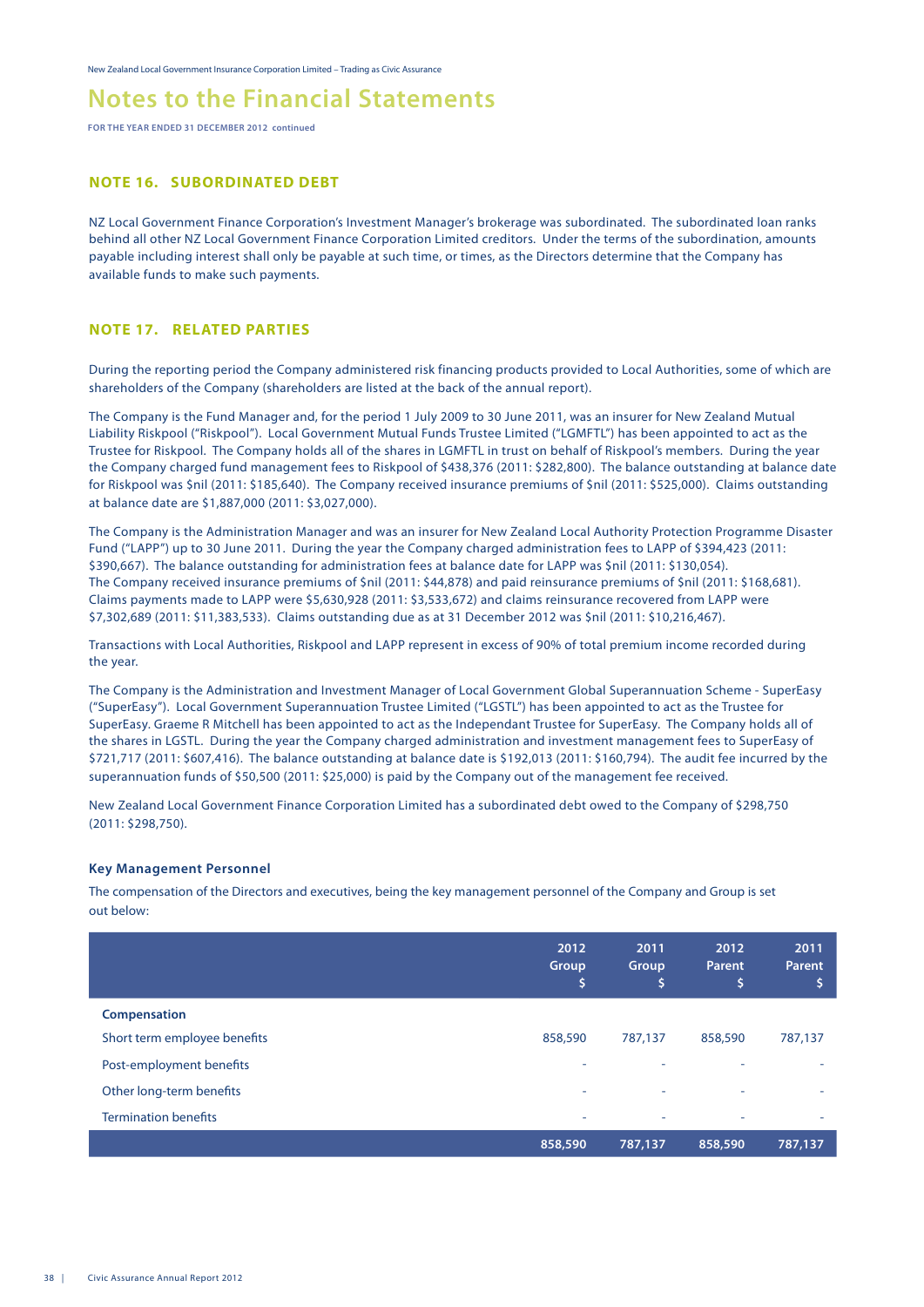**FOR THE YEAR ENDED 31 DECEMBER 2012**

|      |                               | Not due     | Past due | Past due<br>$+30$ days | Past due<br>$+60$ days | <b>Total</b><br>\$ |
|------|-------------------------------|-------------|----------|------------------------|------------------------|--------------------|
|      | <b>Trade Debtors</b>          | 59,538      | ٠        | ۰                      | ٠                      | 59,538             |
| 2012 | <b>Premiums Receivable</b>    | 33,004      | ٠        | ٠                      | ٠                      | 33,004             |
|      | <b>Reinsurance Recoveries</b> | 820,245,659 | ٠        | ٠                      | ÷                      | 820,245,659        |
|      |                               | 820,338,201 | $\sim$   | $\sim$                 | $\equiv$               | 820,338,201        |
|      | <b>Trade Debtors</b>          | 381,137     | 10,711   | 2,499                  | 4.104                  | 398,451            |
| 2011 | <b>Premiums Receivable</b>    | 21,020      | ۰        | ٠                      | 2,430                  | 23,450             |
|      | <b>Reinsurance Recoveries</b> | 702,715,777 | ٠        | ٠                      | $\equiv$               | 702,715,777        |
|      |                               | 703,117,934 | 10,711   | 2,499                  | 6,534                  | 703,137,678        |

#### **NOTE 18. ANALYSIS OF FINANCIAL ASSETS NOT IMPAIRED**

#### **NOTE 19. STANDARDS APPROVED BUT NOT YET EFFECTIVE**

#### **Standards and Interpretations in issue not yet adopted**

At the date of authorisation of the financial report, a number of Standards and Interpretations were in issue but not yet effective.

Except as noted below, initial application of the following Standards will not affect any of the amounts recognised in the financial report, change the presentation and disclosures presently made in or relation to the Company's and Group's financial report:

|                                                                                                                                                                                                     | <b>Effective for annual</b><br>reporting periods<br>beginning on or after | <b>Expected to be</b><br>initially applied in the<br>financial year ending |
|-----------------------------------------------------------------------------------------------------------------------------------------------------------------------------------------------------|---------------------------------------------------------------------------|----------------------------------------------------------------------------|
| NZ IFRS 9'Financial Instruments'                                                                                                                                                                    | 1 January 2013                                                            | 31 December 2013                                                           |
| * Revised NZ IFRS 9 'Financial Instruments'                                                                                                                                                         | 1 January 2013                                                            | 31 December 2013                                                           |
| Amendments to NZ IFRS 7 'Financial Instruments: Disclosures'                                                                                                                                        | 1 July 2011                                                               | 31 December 2012                                                           |
| Amendments to NZ IFRS 7 - Appendix E                                                                                                                                                                | 1 April 2011                                                              | 31 December 2012                                                           |
| Amendments to New Zealand Equivalents to International Financial Reporting<br>Standards to Harmonise with International Financial Reporting Standards and<br><b>Australian Accounting Standards</b> | 1 July 2011                                                               | 31 December 2012                                                           |
| FRS 44 'NZ Additional Disclosures'                                                                                                                                                                  | 1 July 2011                                                               | 31 December 2012                                                           |
| Amendments to FRS 44 'NZ Additional Disclosures'                                                                                                                                                    | 1 July 2011                                                               | 31 December 2012                                                           |
| NZ IFRS 10 'Consolidated Financial Statements'                                                                                                                                                      | 1 January 2013                                                            | 31 December 2013                                                           |
| NZ IAS 28 'Investments in Associates and Joint Ventures' (revised 2011)                                                                                                                             | 1 January 2013                                                            | 31 December 2013                                                           |
| NZ IFRS 9'Financial Instruments'                                                                                                                                                                    | 1 January 2013                                                            | 31 December 2013                                                           |
| Revised NZ IFRS 9'Financial Instruments' (2010)                                                                                                                                                     | 1 January 2013                                                            | 31 December 2013                                                           |
| NZ IFRS 13 'Fair Value Measurement'                                                                                                                                                                 | 1 January 2013                                                            | 31 December 2013                                                           |
| NZ IAS 27 'Separate Financial Statements' (revised 2011)                                                                                                                                            | 1 January 2013                                                            | 31 December 2013                                                           |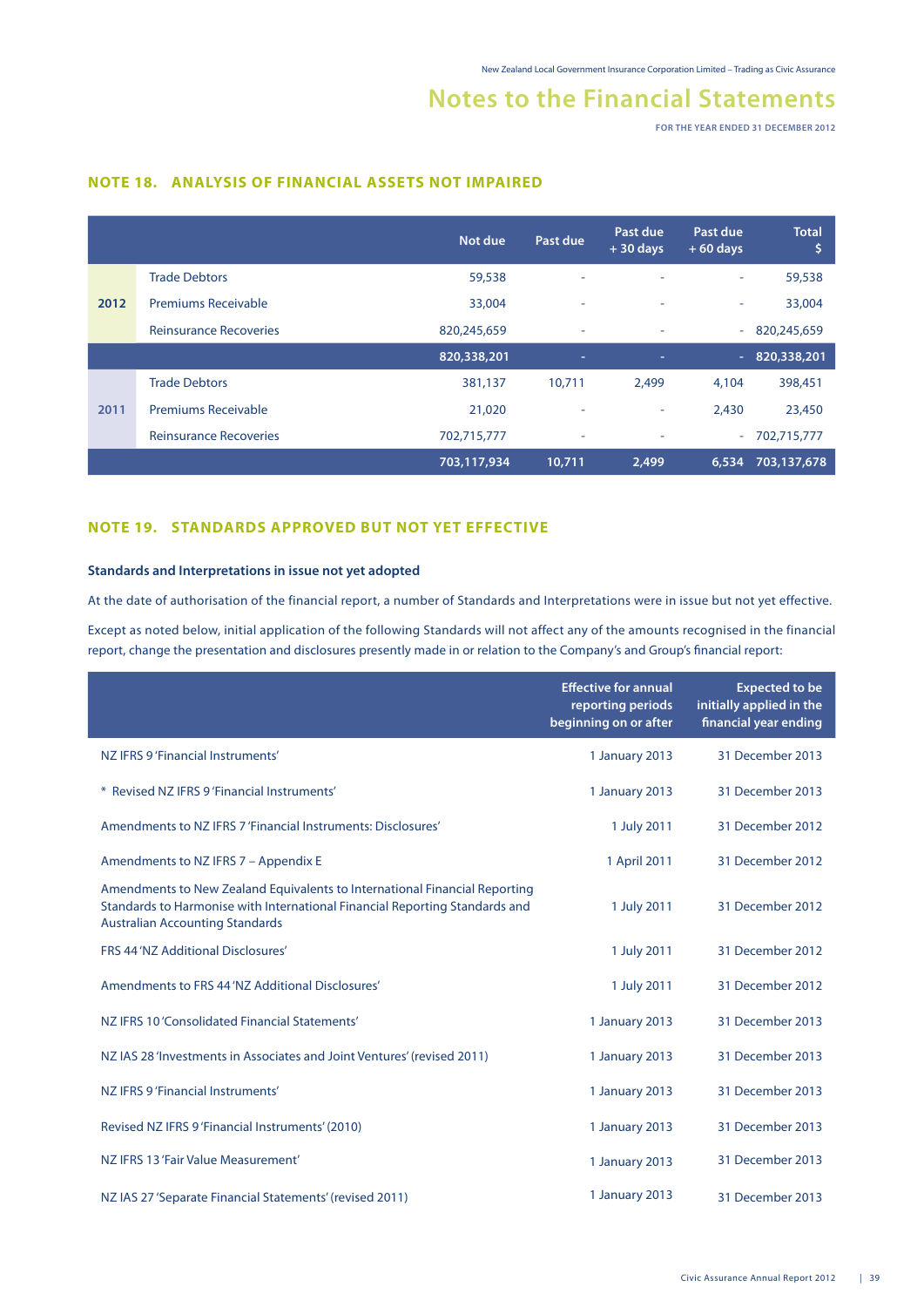**FOR THE YEAR ENDED 31 DECEMBER 2012 continued**

#### **NOTE 19. STANDARDS APPROVED BUT NOT YET EFFECTIVE** CONTINUED

|                                                                                                                              | <b>Effective for annual</b><br>reporting periods<br>beginning on or after | <b>Expected to be</b><br>initially applied in the<br>financial year ending |
|------------------------------------------------------------------------------------------------------------------------------|---------------------------------------------------------------------------|----------------------------------------------------------------------------|
| Amendments to IFRS 7 'Financial Instruments : Disclosures' - Offsetting Financial<br><b>Assets and Financial Liabilities</b> | 1 January 2013                                                            | 31 December 2013                                                           |
| Amendments to IAS 32 'Financial Instruments: Presentation' – Offsetting<br><b>Financial Assets and Financial Liabilities</b> | 1 January 2014                                                            | 31 December 2014                                                           |
| Amendments to IFRS 9 and IFRS 7 Mandatory Effective Date and Transition<br><b>Disclosures</b>                                | 1 January 2015                                                            | 31 December 2015                                                           |

\* the revised NZ IFRS 9 adds guidance on the classification and measurement of financial liabilities and derecognition of financial instruments. The effective date remains the same as the previous version of NZ IFRS 9, with earlier adoption permitted.

#### **NOTE 20. SHAREHOLDERS EQUITY**

The Share Capital of the Company and Group comprises solely authorised and issued ordinary shares with each share ranking equally in votes, dividends and surpluses. In 2011 6,390,790 were paid issued at \$1 per share. During the year 4,639,574 shares were issued at \$0.90 per share to existing shareholders.

|                                        | 2012<br><b>Group</b><br>'S | 2011<br>Group<br>Ś | 2012<br><b>Parent</b><br>\$ | 2011<br>Parent |
|----------------------------------------|----------------------------|--------------------|-----------------------------|----------------|
| <b>Retained Earnings</b>               |                            |                    |                             |                |
| <b>Opening Balance</b>                 | 3,692,658                  | 9,082,887          | 3,710,451                   | 9,125,040      |
| <b>Net Surplus After Taxation</b>      | (1, 284, 886)              | (5,390,229)        | (1,314,336)                 | (5,414,589)    |
| Ordinary Shares issued during the year | 4,175,616                  | $\sim$             | 4,175,616                   | -              |
| Closing balance                        | 6,583,388                  | 3,692,658          | 6,571,731                   | 3,710,451      |

#### **NOTE 21. EQUITY RETAINED FOR FINANCIAL SOUNDNESS**

All shareholder equity is retained to ensure the financial soundness of the Company and Group. The high level of liquidity in fixed interest (\$9.1 million) investments is retained for cash flow purposes and also to balance the funds allocated in the building investment. The Company & Group believes that a high liquidity ratio is necessary for attaining an A (Excellent) claims paying ability rating from AM Best.

#### **NOTE 22. COMPARISON WITH STATEMENT OF INTENT**

The following is a comparison of the actual performance against the Statement of Intent for the year ended 31 December 2012.

|                                                                                                         | <b>SI Target</b> | Actual                    |
|---------------------------------------------------------------------------------------------------------|------------------|---------------------------|
| Annual claims paying ability rating by AM Best                                                          | "A" (Excellent)  | "B++ u, negative outlook" |
| To exceed the average insurance industry solvency standards as<br>published by the NZ Insurance Council |                  | <b>Exceeded</b>           |

The primary reason for the Company not meeting performance targets is due to the flow on effect of the Canterbury Earthquakes on 22 February and 13 June 2011.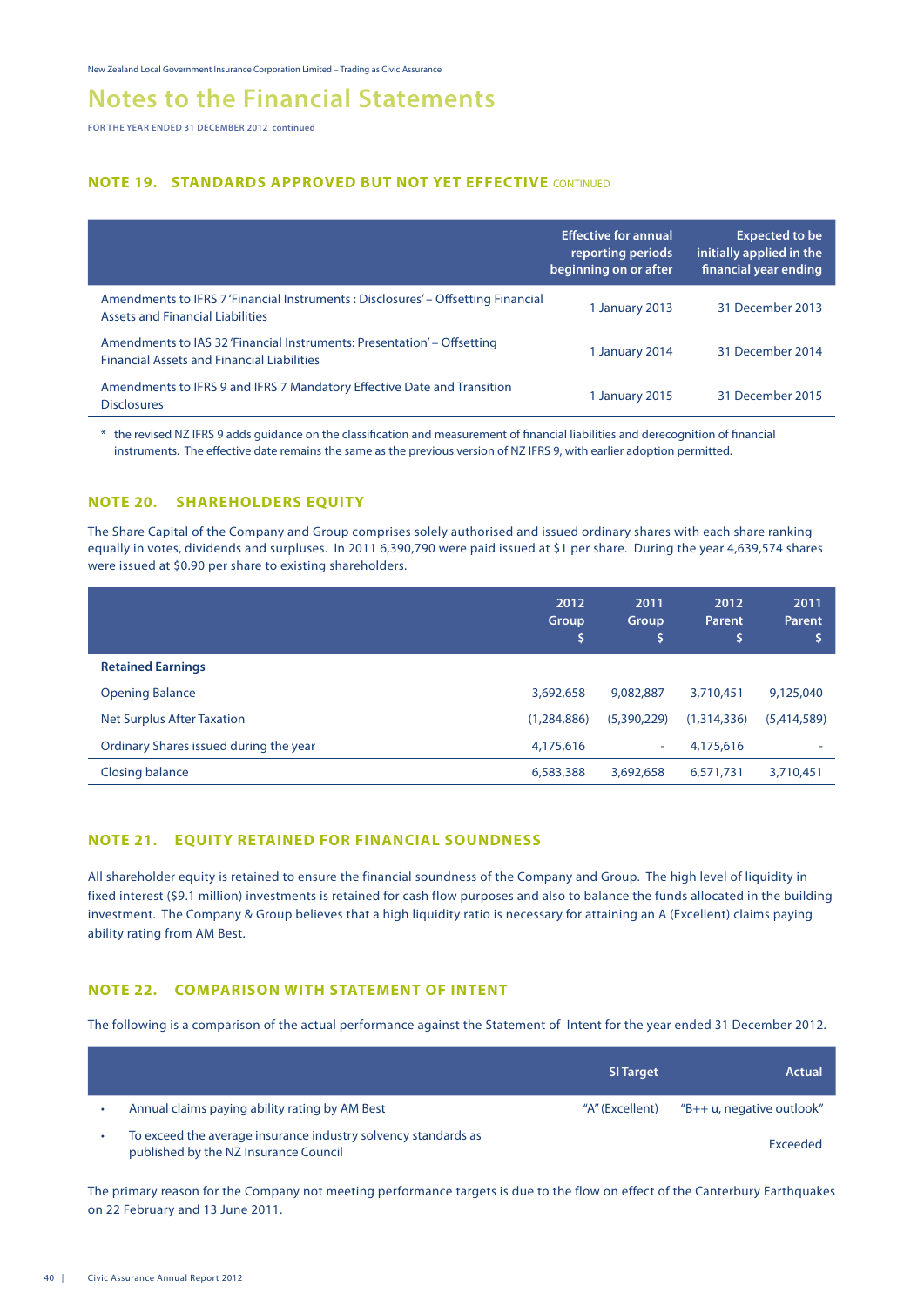**FOR THE YEAR ENDED 31 DECEMBER 2012**

#### **NOTE 23. SUBSEQUENT EVENTS**

#### **Share Offer.**

Prior to balance date the Company had issued a share offer to shareholders and other non-shareholding local authorities in New Zealand to subscribe for shares in the Company. The share offer will close on 3 May 2013 unless the closing date is extended.

#### **NOTE 24. GOING CONCERN**

The magnitude of the Canterbury events has had a significant impact on the operational and financial results of the Company, with over 900 claims being submitted. As at 31 December 2012 the Outstanding Claims Liability in relation to Canterbury earthquake claims as determined by the Company's independent actuary was in excess of \$800 million. The financial impact to the Company of the considerable gross claims costs has been significantly mitigated by its catastrophe reinsurance programme, which limits the net of reinsurance claims costs to \$3.6 million per event. At 31 December 2012 the Company had settled \$7.6 million of its exposure leaving the Company's net outstanding claims liability at \$6.6 million. Of this amount \$3.8 million relates to its remaining exposure to the Canterbury earthquake claims.

As a consequence of the Canterbury earthquakes and some reinsurance issues, the Company's claims payable credit rating was reduced by A M Best in 2011 to "B++ u, negative outlook" which remains as at 31 December 2012. The Company had been unable to obtain property reinsurance from 1 July 2011 and for this reason the Company ceased offering material damage cover for the year 1 July 2011 to 30 June 2012. For the year commencing 30 June 2012 the Company was able to offer material damage cover however without an upgrade in the AM Best rating no cover was issued. The Reserve Bank of New Zealand has issued the Company a provisional licence under the Insurance (Prudential Supervision) Act 2010 and the Company is in the process of applying for a full licence.

The Company's reinsurers have not unanimously agreed to meet the claims made and some issues outstanding are being resolved through the court process. The Company is currently in arbitration with two of its reinsurers relating to the limits of cover under the reinsurance programme. Both these reinsurers have very favourable credit ratings which endorses their ability to pay. Based on external legal advice the Directors believe that the cases against these two reinsurers are sound and that the amounts accounted for as receivable are legally and contractually payable. The Directors are also pursuing other actions to collect the amounts currently owed by one other party.

The financial statements have been prepared on a going concern basis, the validity of which depends, inter alia, on the limitation of the net liability to \$6.6 million. The resolution of the reinsurance issues referred to above is necessary to enable the Company to restore a claims payable credit rating of "A-" or better, which is a pre-requisite for the Company's clients being able to resume placing their property damage insurance with the Company. The Company expects to meet its liabilities. The Directors do acknowledge the inherent uncertainties associated with the outcome of any legal dispute and that there is uncertainty as to when the Company will resume its normal business activities.

The financial statements do not include any adjustments that would result should the aforementioned not materialise. If this occurs the Company may be unable to continue its insurance activities for the foreseeable future. Adjustments may have to be made to reflect the situation that assets may need to be realised other than in the normal course of business and at amounts which could differ significantly from the amount at which they are currently recorded in the Statement of Financial Position. In addition, the company may have to provide for further liabilities that might arise, and to reclassify non current assets and liabilities as current assets and liabilities.

The deferred tax asset has been reviewed at balance date. The Directors believe that it is probable that sufficient taxable profits will be available to allow all the asset to be recovered as the Company expects to resume its normal business activities. The amount of deferred tax assets considered realisable, however, could change in the near term if future estimates of projected taxable income during the carryforward period are revised.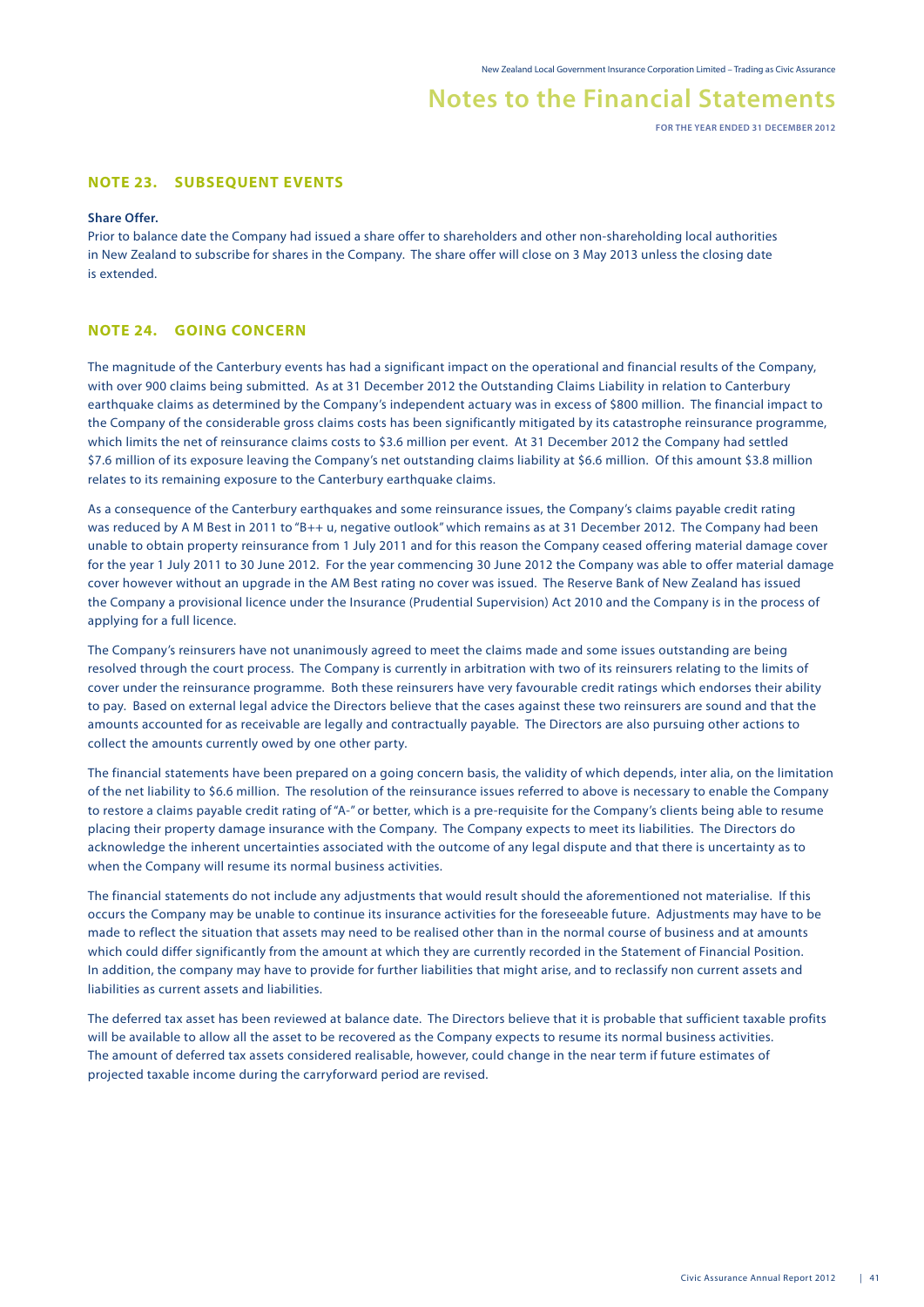# **Deloitte.**

## **Independent Auditor's Report**

To the readers of New Zealand Local Government Insurance Corporation Limited and Group's Financial Statements for the year ended 31 December 2012

The Auditor-General is the auditor of New Zealand Local Government Insurance Corporation Limited (the "Company") and Group. The Auditor-General has appointed me, Dave Shadwell, using the staff and resources of Deloitte, to carry out the audit of the financial statements of the Company on her behalf.

We have audited the financial statements of the Company and Group on pages 9 to 41, that comprise the statement of financial position as at 31 December 2012, the statement of comprehensive income, statement of changes in equity and statement of cash flows for the year ended on that date and the notes to the financial statements that include accounting policies and other explanatory information.

#### **OPINION**

#### *financial statements*

In our opinion the financial statements of the Company and Group on pages 9 to 41:

- comply with generally accepted accounting practice in New Zealand;
- comply with International Financial Reporting Standards; and
- give a true and fair view of the Company and Group's:
	- financial position as at 31 December 2012; and
	- financial performance and cash flows for the year ended on that date.

#### *emphasis of matter - validity of the going concern basis on which the financial statements have been prepared*

Without modifying our opinion, we considered the adequacy of the disclosures made in note 24 on page 41 about the going concern assumption, which notes that the Company's reinsurers have not unanimously agreed to meet the claims made, and the uncertainty as to when the Company will resume its normal business activities.

The outcome of the reinsurance issues and the Company's ability to continue its material damage cover insurance activities are uncertain at this stage. The validity of the going concern assumption on which the financial statements are prepared depends, inter alia, on the limitation of the Company's net outstanding claims liability to \$6.6m.

We consider the disclosures to be adequate.

#### *other legal requirements*

In accordance with the Financial Reporting Act 1993 we report that, in our opinion, proper accounting records have been kept by the Company and Group as far as appears from an examination of those records.

Our audit was completed on 22 April 2013. This is the date at which our opinion is expressed.

The basis of our opinion is explained below. In addition, we outline the responsibilities of the Board of Directors and our responsibilities, and explain our independence.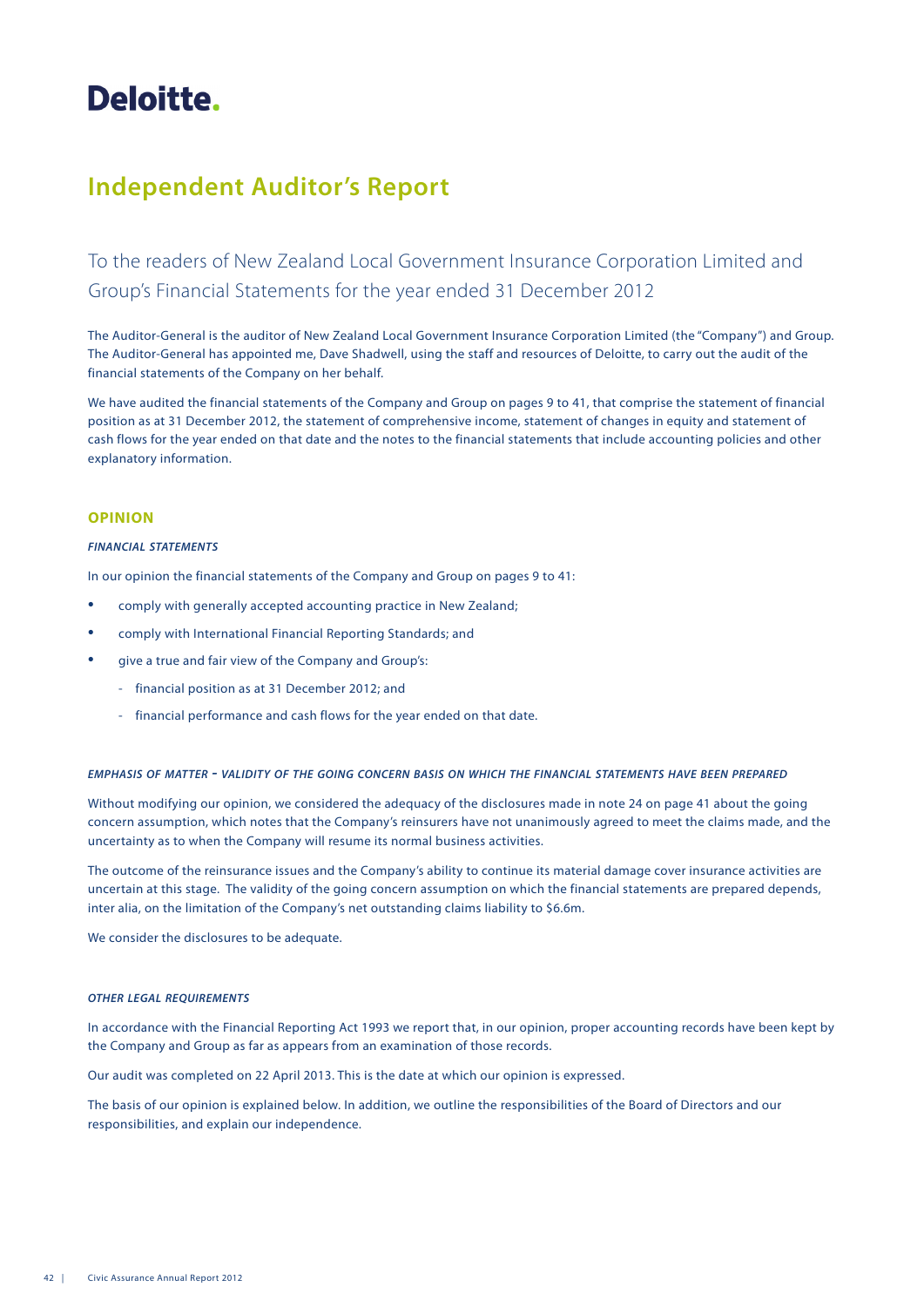#### **BASIS OF OPINION**

We carried out our audit in accordance with the Auditor-General's Auditing Standards, which incorporate the International Standards on Auditing (New Zealand). Those standards require that we comply with ethical requirements and plan and carry out our audit to obtain reasonable assurance about whether the financial statements are free from material misstatement.

Material misstatements are differences or omissions of amounts and disclosures that would affect a reader's overall understanding of the financial statements. If we had found material misstatements that were not corrected, we would have referred to them in our opinion.

An audit involves carrying out procedures to obtain audit evidence about the amounts and disclosures in the financial statements. The procedures selected depend on our judgement, including our assessment of risks of material misstatement of the financial statements whether due to fraud or error. In making those risk assessments, we consider internal control relevant to the Company's preparation of the financial statements that give a true and fair view of the matters to which they relate. We consider internal control in order to design audit procedures that are appropriate in the circumstances but not for the purpose of expressing an opinion on the effectiveness of the Company's internal control.

An audit also involves evaluating:

- the appropriateness of accounting policies used and whether they have been consistently applied;
- the reasonableness of the significant accounting estimates and judgements made by the Board of Directors;
- the adequacy of all disclosures in the financial statements; and
- the overall presentation of the financial statements.

We did not examine every transaction, nor do we guarantee complete accuracy of the financial statements. In accordance with the Financial Reporting Act 1993, we report that we have obtained all the information and explanations we have required. We believe we have obtained sufficient and appropriate audit evidence to provide a basis for our audit opinion.

#### **RESPONSIBILITIES OF THE BOARD OF DIRECTORS**

The Board of Directors is responsible for preparing financial statements that:

- comply with generally accepted accounting practice in New Zealand; and
- give a true and fair view of the Company and Group's financial position, financial performance and cash flows.

The Board of Directors is also responsible for such internal control as it determines is necessary to enable the preparation of financial statements that are free from material misstatement, whether due to fraud or error.

The Board of Directors' responsibilities arise from the Financial Reporting Act 1993.

#### **RESPONSIBILITIES OF THE AUDITOR**

We are responsible for expressing an independent opinion on the financial statements and reporting that opinion to you based on our audit. Our responsibility arises from section 15 of the Public Audit Act 2001.

#### **INDEPENDENCE**

When carrying out the audit, we followed the independence requirements of the Auditor-General, which incorporate the independence requirements of the New Zealand Institute of Chartered Accountants.

Other than the audit, and taxation compliance services, we have no relationship with or interests in the Company or any of its subsidiaries.

Jave Shabell

Dave Shadwell, **DELOITTE WELLINGTON, NEW ZEALAND ON BEHALF OF THE AUDITOR-GENERAL**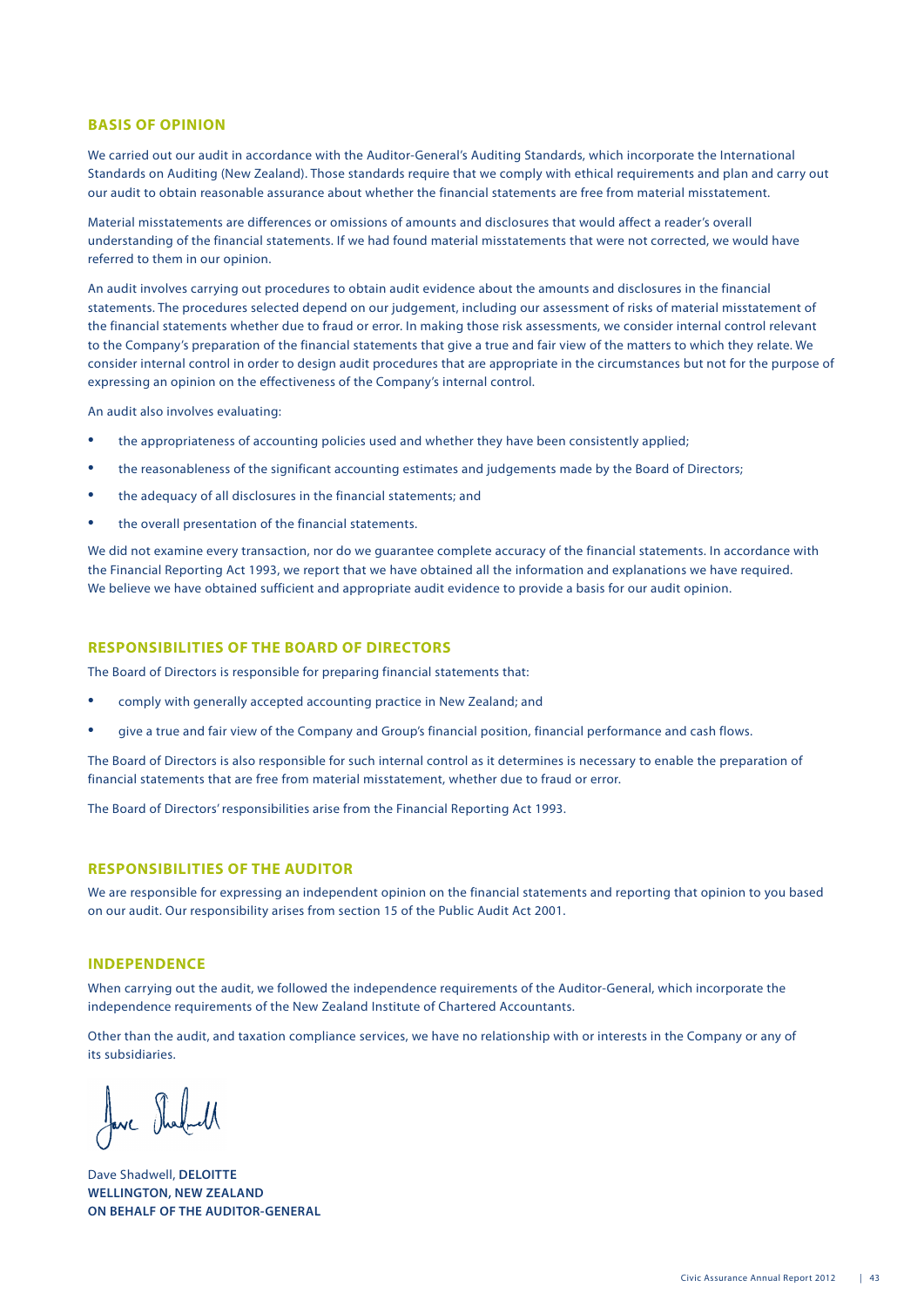